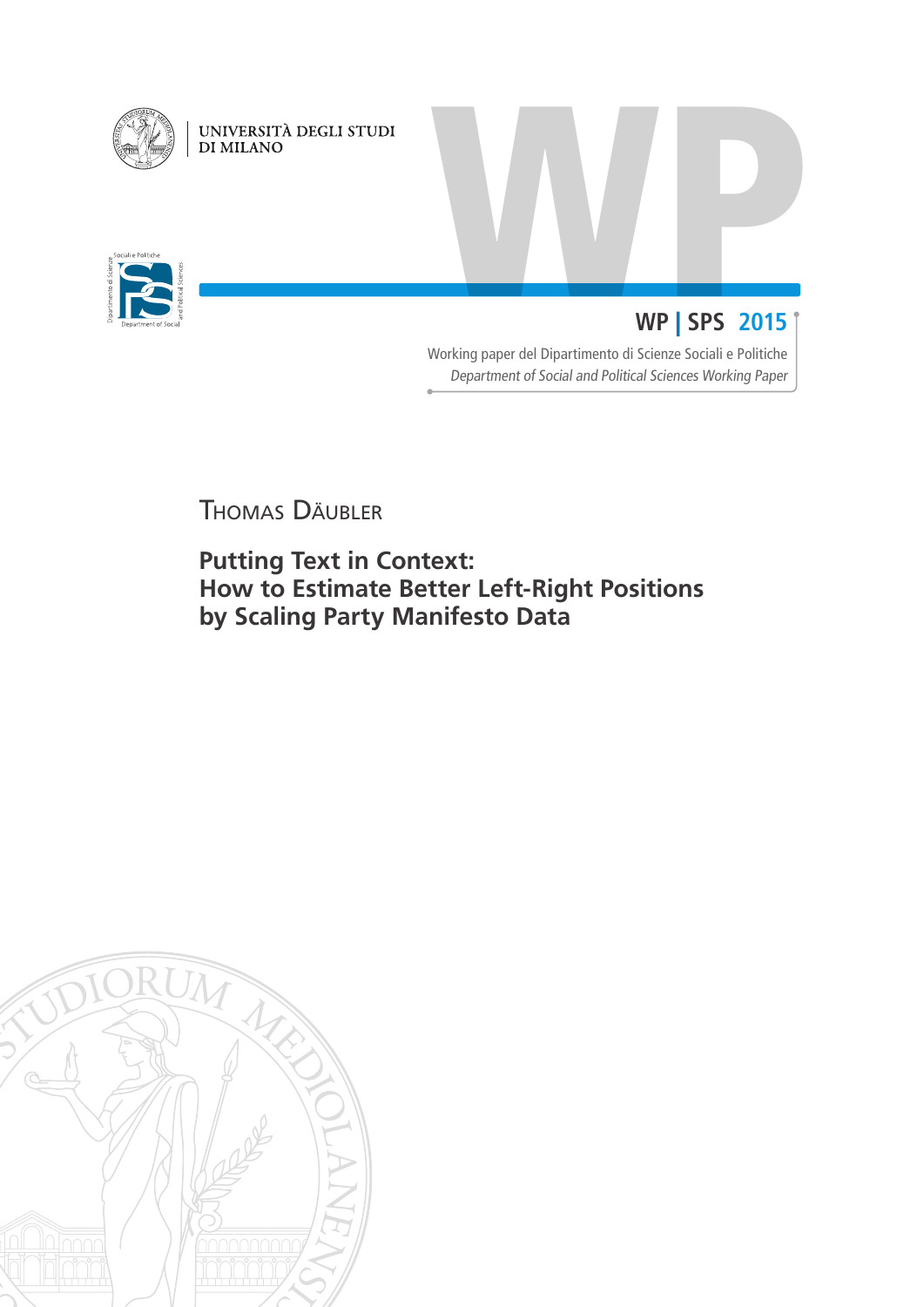# Putting Text in Context: How to Estimate Better Left-Right Positions by Scaling Party Manifesto Data<sup>∗</sup>

Kenneth Benoit London School of Economics and Trinity College Dublin [kbenoit@lse.ac.uk](mailto:kbenoit@lse.ac.uk)

> Thomas Däubler University of Mannheim and MZES [thomas.daeubler@mzes.uni-mannheim.de](mailto:thomas.daeubler@mzes.uni-mannheim.de)

> > May 8, 2015

### **Abstract**

Hand-coded party manifestos have formed the largest source of comparative, over-time data for estimating party policy positions and emphases, based on the fundamental assumption that left-right ideological positions can be measured by comparing the relative emphasis of predefined policy categories. We critically challenge this approach by showing that left-right ideology can be better measured from specific policy emphasis using an inductive approach, and by demonstrating that there is no single a priori definition of left-right policy that outperforms the inductive approach across contexts. To estimate party positions, we apply a Bayesian measurement model to category counts from coded party manifestos, treating treating the categories as "items" and policy positions as a latent variable. This approach also produces direct estimates of how each policy category relates to left-right ideology, without having to decide these relationships in advance based on political theory, exploratory analysis, or guesswork. We also demonstrate that the IRT approach can work even when the items are not specifically designed to measure ideological positions. A big advantage of our framework lies in its flexibility: here, we specifically show how two infer policy positions in two dimensions , but there are numerous extensions for future research, such as examining coder effects or adding covariates to predict the model parameters.

Key Words: Party manifestos, IRT, Bayesian estimation, Comparative Manifestos Project, policy positions, measurement.

<sup>∗</sup>An earlier version of this paper was presented at the "Mapping Policy Preferences from Texts" Conference, May 15–16, 2014, Berlin. Predecessors were presented at the Annual Meeting of the European Political Science Association, June 20–22, 2013, Barcelona, and the Annual Meeting of the American Political Science Association, August 28–September 1, 2013, Chicago. This research was supported by the European Research Council grant ERC-2011-StG 283794-QUANTESS. We thank Ben Lauderdale, Will Lowe and Jouni Kuha for comments and suggestions, and Korinna Veller for research assistance.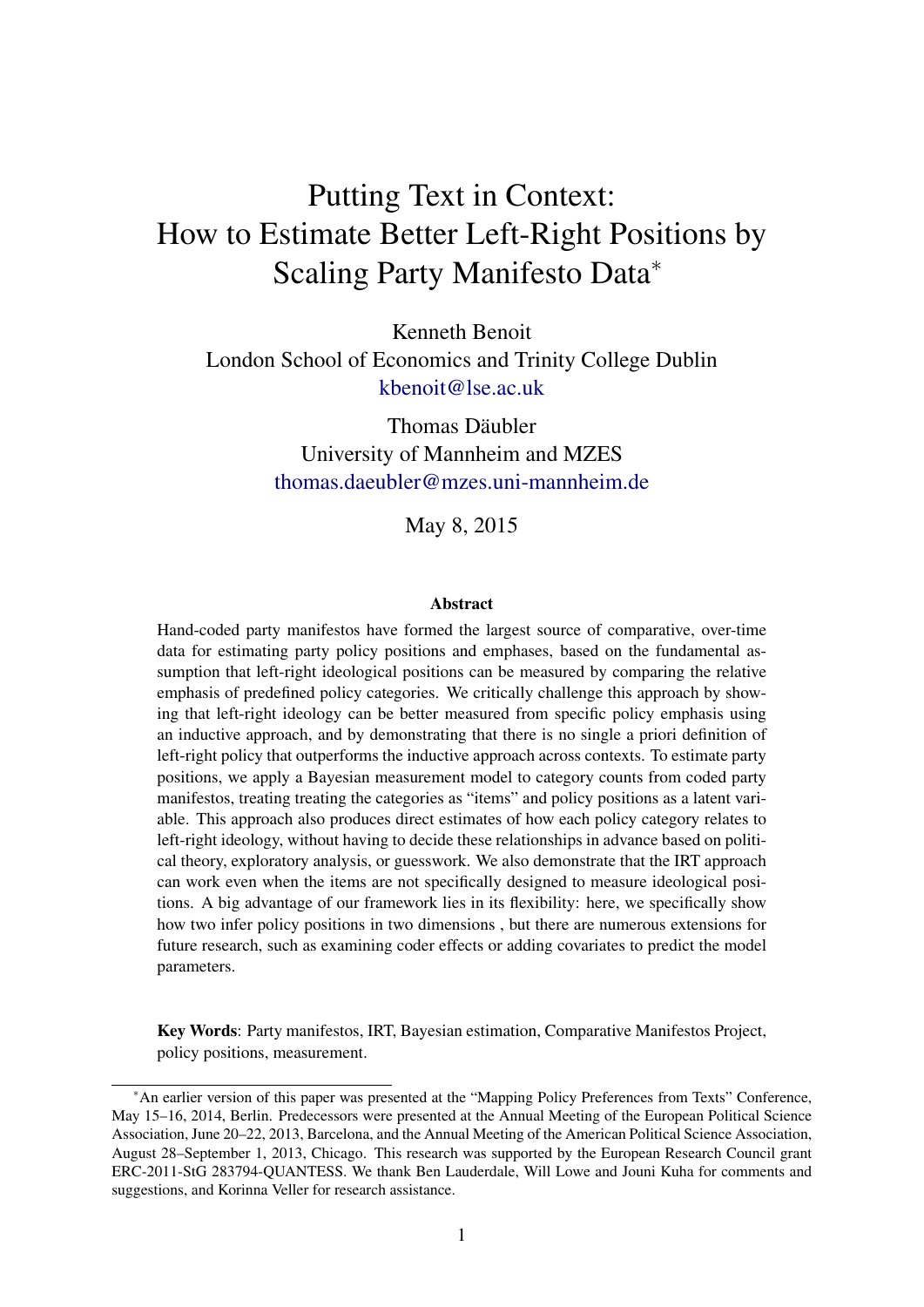By far, measures of *left-right* policy positioning outstrip all other measures of policy distance when comparing political parties across space and time. With roots in early spatial descriptions of the seating in the Constituent Assembly following the French Revolution (see [Carlyle,](#page-38-0) [1888,](#page-38-0) 92 in [Benoit and Laver,](#page-37-0) [2006,](#page-37-0) 12–13), this orientational metaphor has proven one of the most resilient of all conceptual frameworks for distinguishing political actors by their policy differences on a single dimension. To make the empirical measurements of distance necessary to test spatial models of political competition, valid and reliable measures of left-right policy positions across countries and times have become the "holy grail" of measurement in comparative political science. While a large body of recent scholarship has sought to define and to locate parties on more specific policy dimensions (e.g. [Benoit and Laver,](#page-37-0) [2006;](#page-37-0) [Bakker et al.,](#page-37-1) [2012](#page-37-1)*b*), widespread disagreement exists as to how to conceptualise and measure a common left-right dimension, as witnessed in numerous debates over the relative merits of expert surveys [\(Benoit and Laver,](#page-37-2) [2007\)](#page-37-2), indexes constructed from the content analysis of manifestos [\(Budge and Meyer,](#page-37-3) [2013\)](#page-37-3), debates over how to best construct such indexes [\(Franzmann,](#page-38-1) [2013;](#page-38-1) [Jahn,](#page-39-0) [2014\)](#page-39-0), the validity of scaling roll-call votes [\(Proksch and Slapin,](#page-40-0) [2010\)](#page-40-0), and a growth industry using automated and statistical approaches to scale positions from political text (e.g. [Laver, Benoit and Garry,](#page-39-1) [2003;](#page-39-1) [Slapin and Proksch,](#page-40-1) [2008\)](#page-40-1).

On what points do researchers agree when it comes to defining and measuring left-right policy? It is widely viewed as possible, and valid in most contexts, to differentiate political parties along a single dimension. Early proponents of the spatial model of party competition argued that party and voter positions can be ordered from left to right on a "manner agreed upon by all" [\(Downs,](#page-38-2) [1957,](#page-38-2) 142). While many configurations of positioning on specific policy dimensions are possible, in practice these tend to bundle into a "super issue" (e.g. [Gabel and](#page-38-3) [Huber,](#page-38-3) [2000;](#page-38-3) [Laver and Budge,](#page-39-2) [1992\)](#page-39-2) that is meaningful, and certainly *useful*, to label the "leftright" policy dimension. Analysis of expert placements of parties on a "left-right" dimension without specifying in advance what this should mean—have shown clearly that it is possible to predict party placements on this dimension from policy locations on more specific policy measures [\(Benoit and Laver,](#page-37-0) [2006,](#page-37-0) 141).

There is no consensus, however, as to what are the common components of this super-issue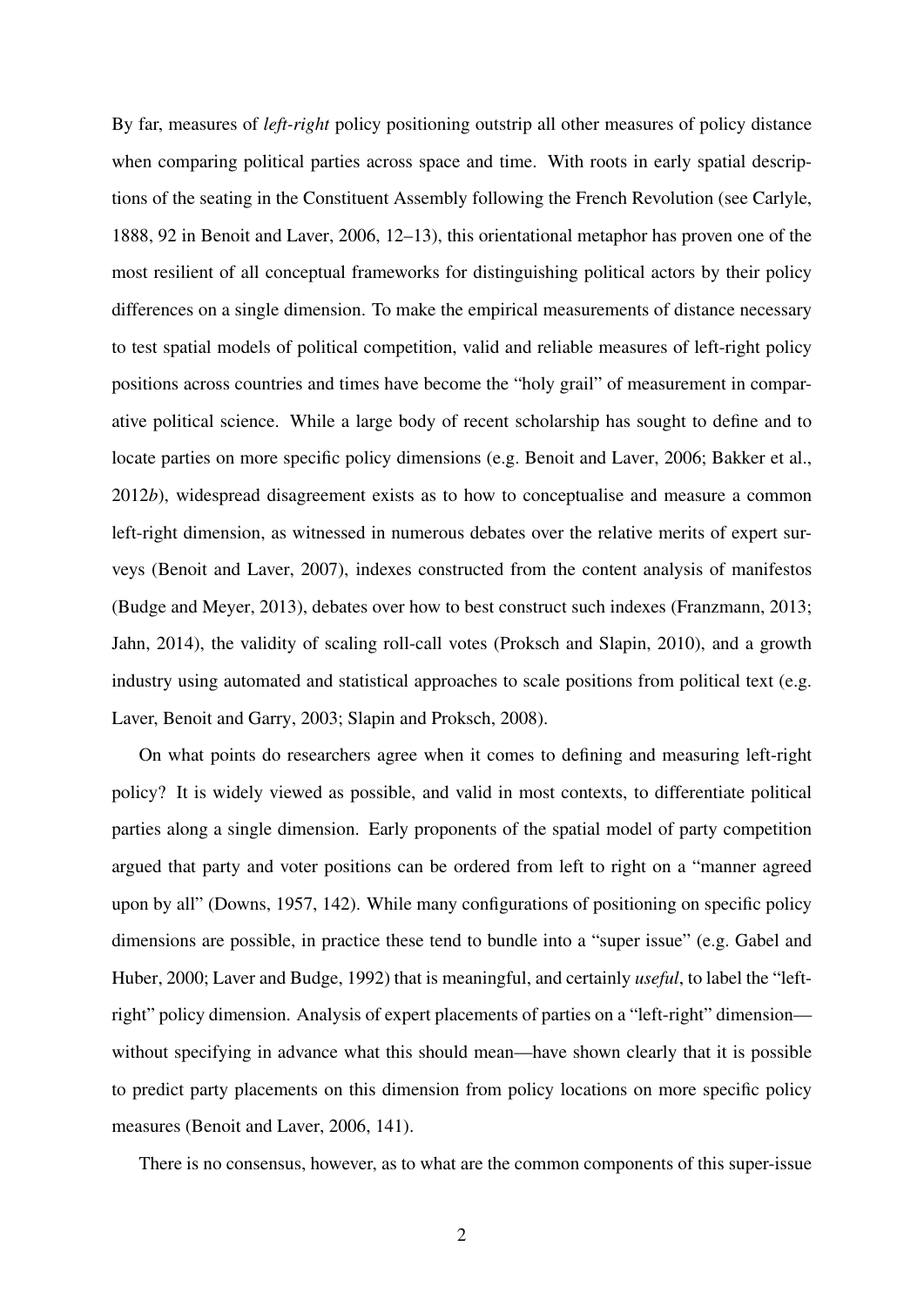called "left-right". In the most comprehensive examinations of this issue to date, [Benoit and](#page-37-0) [Laver](#page-37-0) [\(2006\)](#page-37-0) found in no uncertain terms that the substantive content of a "left-right" dimension varies significantly across different contexts, to such an extent that "it may be impossible for any single scale to measure this dimension in a manner that can be used for reliable or meaningful cross-national comparison" (143). By implication, claims that indexes with fixed components can apply universally (e.g. [Budge and Meyer,](#page-37-3) [2013,](#page-37-3) 88) have been shown to be exaggerated or false when stretched to contexts outside of where they were developed (Mölder, [2013\)](#page-39-3).

In what follows, we go straight to the issue of what the left-right dimension means in specific contexts, and whether it is useful or even possible to define it according to a fixed set of components. Drawing on the single largest dataset of evidence on cross-national party positions over time, the Comparative Manifesto Project's dataset of manifesto content analysis of over 3,200 manifestos in 55 countries, we propose a method of constructing scales and comparing the components of these scales across different contexts. Using Item-Response Theory, we extend the "vanilla" method of [Gabel and Huber](#page-38-3) [\(2000\)](#page-38-3) using a Bayesian generalization of a two-parameter IRT model for unordered polytmous responses. Known as the Nominal response model [\(Bock,](#page-37-4) [1972\)](#page-37-4), this method has direct equivalencies to existing unsupervised scaling approaches to text analysis (e.g. [Slapin and Proksch,](#page-40-1) [2008\)](#page-40-1). This IRT framework allows us to estimate parameters directly on the "items": here, the policy content categories that contribute to the measurement of the left-right super-issue. In contrast to a priori approaches based on fixed definitions of left-right ideological content, our inductive method permits all relevant information to be used to scale the left-right super issue, producing measurements from constituent policy statements that better match expert placements. We show how the IRT approach to measuring ideology can be applied to obtain estimates tailored to heterogenous contexts, and extend the model to the two-dimensional case. Finally, using alternative policy statements from a different manifesto coding project,we demonstrate that our measurement approach is by no means confined to an application to a certain dataset.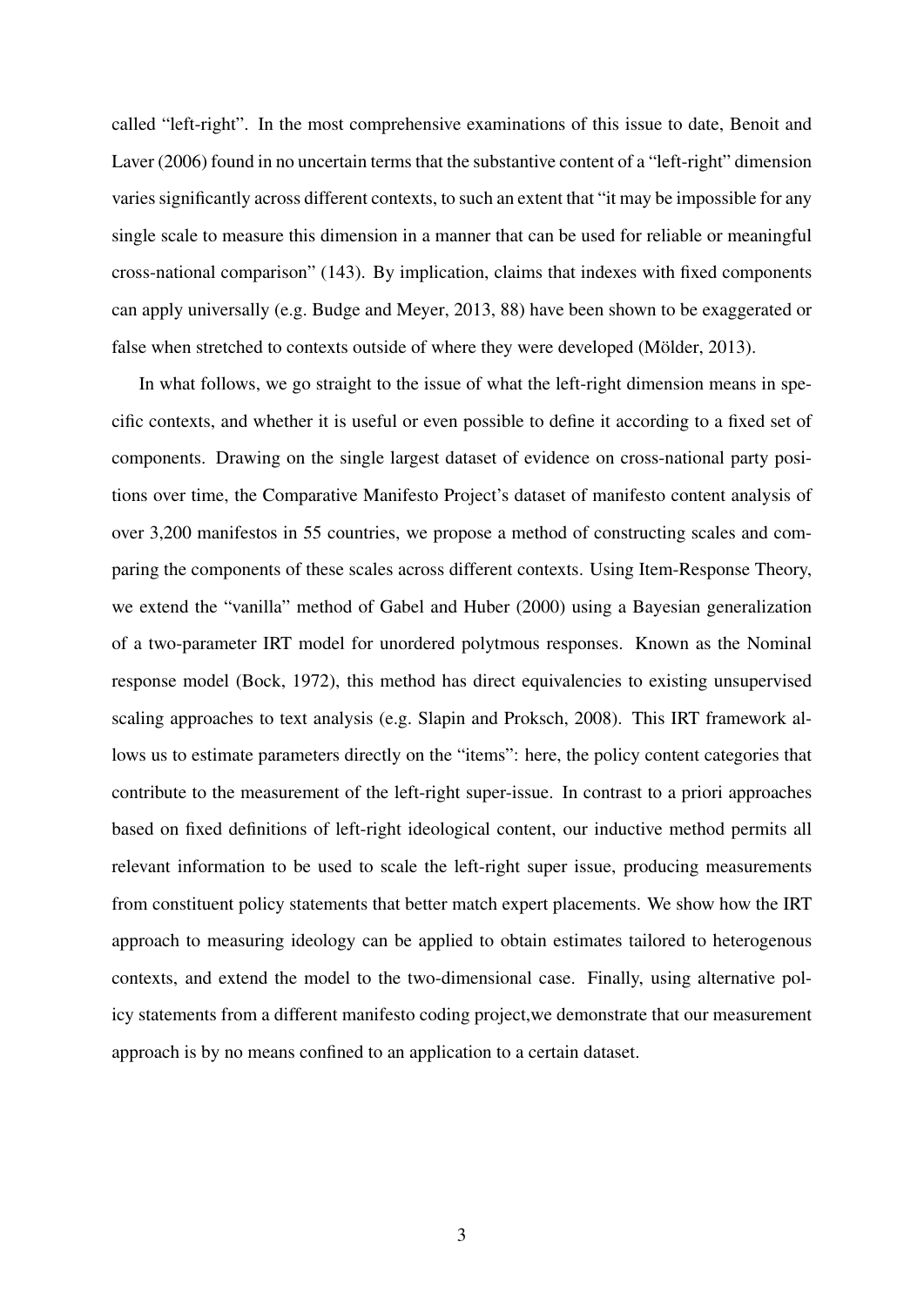# 1 Inductive v. Deductive Approaches to Defining Left-Right

While left-right policy remains the most widely measured dimension of difference in the study of comparative political competition, the method of defining and measuring this dimension is the subject of much debate. Two broad approaches exist to defining the "left-right" political dimension, with different implications for measurement.

A first perspective, termed the *a priori* approach [\(Benoit and Laver,](#page-37-0) [2006\)](#page-37-0), specifies the substantive content of the left-right dimension as known, and then seeks to locate the policy positions of political actors on this dimension. Surveys use this method when asking experts or citizens, for instance, about parties' locations on very specific dimensions of policy, such as their preferences for state involvement in the economy or the role of religion in public life (e.g. [Benoit and Laver,](#page-37-0) [2006;](#page-37-0) [Bakker et al.,](#page-37-1) [2012](#page-37-1)*b*). For parties to be located on a more general or *lower-level* dimension such as left-right policy in the same manner, the components of this dimension must also be specified. Because contemporary scholars disagree over these components, many attempting to identify the ingredients of the left-right content dimension make recourse to authoritative sources long deceased, usually with roots in political theory. For example, [Jahn](#page-39-4) [\(2011,](#page-39-4) 750-751) draws on classic distinctions between "left" and "right" attitudes toward equality and the welfare state, found in the thought of Rousseau and Nietzsche. The authoritativeness of the definition is then taken as conveying construct validity to the measurement of left-right according to the pre-defined content. This is the claim made by [Budge and Meyer](#page-37-3) [\(2013,](#page-37-3) 89), for instance, who justify the construction of the Manifesto Project's left-right scale being that highly influential early modern theorists—including Marx and Engels on the left on Disraeli and Spencer on the right—associated certain policy content with their respective positions. Based on these associations, the Manifesto Project's Rile scale selects 13 of its policy categories as pre-defined "left" policy categories, another 13 as "right", and treats its remaining 30 policy categories as unrelated to left-right. Later modern theorists such as [Inglehart](#page-39-5) [\(1984\)](#page-39-5) or [Bobbio](#page-37-5) [\(1996\)](#page-37-5) have updated these constructs but take essentially the same deductive approach to identifying the issues that constitute the essential distinctions between left and right ideology in contemporary settings. The difficulty for this approach lies in selecting the components of the left-right dimension and specifying their relative weights in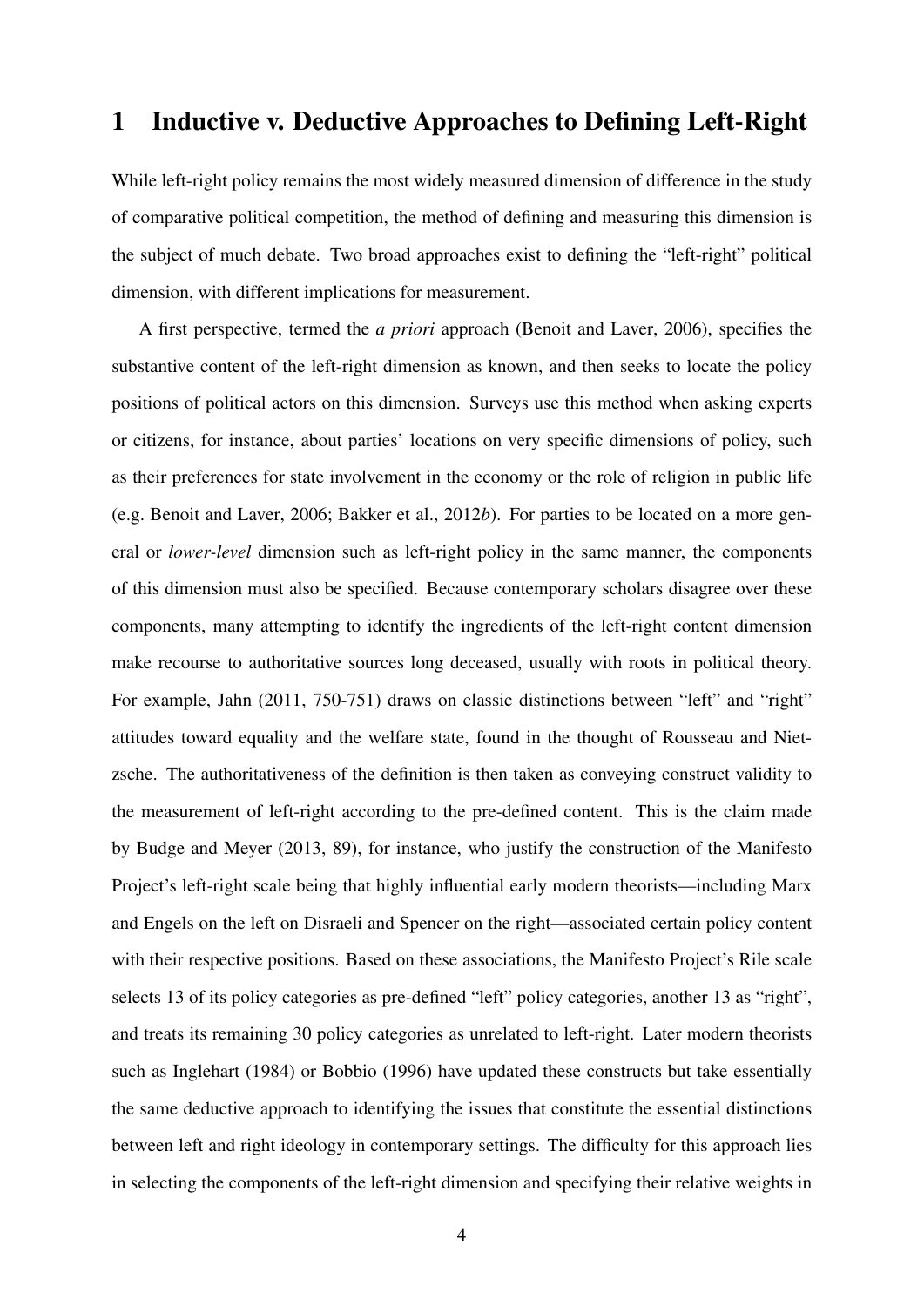a manner that is generically valid, across different party systems and times.

A second approach reverses the logic of inference about the left-right dimension, identifying the content of the left-right dimension as the simply the sum of whatever parts it comprises, often identified by scaling observable party behaviour.

This *a posteriori* and quintessentially inductive approach sets its essential empirical task as finding the best-fitting empirical representation of the policy space under investigation, using techniques of dimensional analysis to infer latent policy dimensions and then interpreting the substantive meaning of these dimensions in terms of relative locations of key political agents on these. The approach thus assumes that we know more about the positions of key political actors, relative to each other, than we know about the substantive meaning of key policy dimensions. [\(Benoit and Laver,](#page-37-0) [2006,](#page-37-0) 59)

In the inductive approach, the substantive content of the left-right dimension remains something to be discovered empirically, through determining which specific dimensions of difference reduce to a single over-arching continuum of difference, in a manner that may well differ depending on the national setting and the time period. The best-known general application of the inductive approach is from [Gabel and Huber](#page-38-3) [\(2000\)](#page-38-3), whose "vanilla" method applied principal components analysis to the manifesto category percentages and scored each manifesto on the first principal component as a measurement of left-right position. From this perspective, there is no basis for establishing *a priori* the substantive meaning of left-right ideological differences; rather, "the left-right dimension is defined inductively and empirically as the 'super-issue' that most constrains parties' positions across a broad range of policies" [\(Gabel and Huber,](#page-38-3) [2000,](#page-38-3) 96). [Franzmann and Kaiser](#page-38-4) [\(2006\)](#page-38-4) and [Franzmann](#page-38-1) [\(2013\)](#page-38-1) also proceed primarily in an inductive manner, using regressions of policy category shares on party indicator variables to determine which categories differentiate between parties and thus provide information about positions.

Mixtures of *a priori* and inductive approaches are also possible. König, Marbach and Os[nabrugge](#page-39-6)  $(2013)$ , for instance, applies dynamic factor analysis on input data consisting of preselected and pre-scaled CMP categories, as well as relying on prior information on party positions from expert surveys for inference. A similar use of expert surveys is made by [Bakker](#page-37-6) [\(2009\)](#page-37-6), who applied a logistic two-parameter IRT model to a subset of CMP categories that are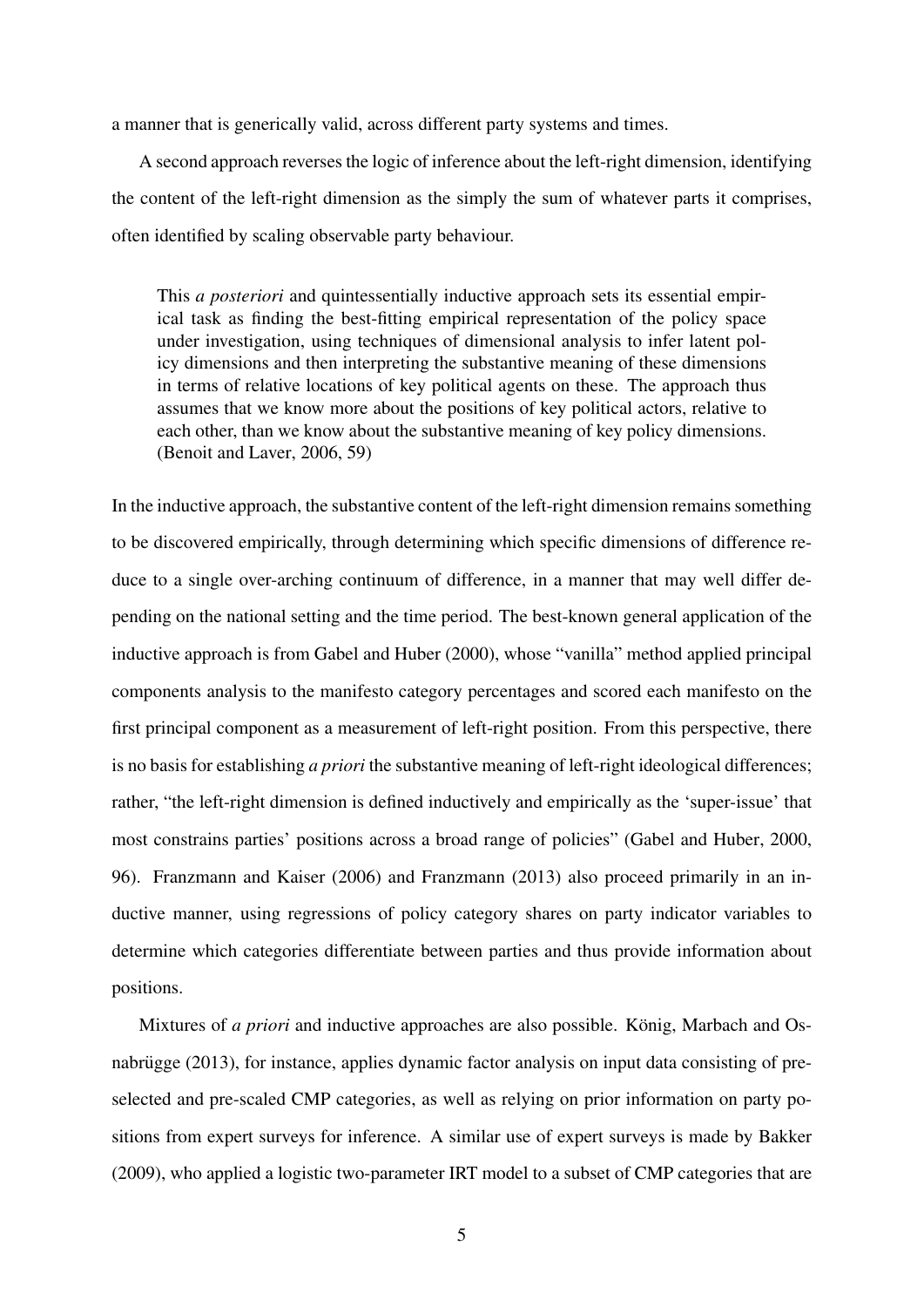pre-grouped into left and right items. Even the the original "Rile" scale, despite being held up as a model of the *a priori* approach, was originally based on inductive fitting (see [Laver and](#page-39-2) [Budge,](#page-39-2) [1992,](#page-39-2) 26-27), by applying factor analysis to CMP data for ten Western European countries from 1945 until the mid-1980s, and using these results to select the components for the final index.<sup>[1](#page-6-0)</sup> In a recent contribution, [Jahn](#page-39-4) [\(2011\)](#page-39-4) has made a renewed point for a primarily deductive approach, although he recognises the necessity to allow for context-specific elements. His measure therefore integrates inductive techniques to weigh the *a priori* selected categories and to include additional components for specific contexts and time periods.

The debate over which approach is superior remains unresolved, as illustrated by the fact that the same underlying dataset—the Manifesto Project's database of coded manifesto sentences continues to form the basis for both *a priori* and inductive measures of left-right policy positions. The main problem of the "deductive" or *a priori* approach is succinctly put by [Gabel](#page-38-3) [and Huber](#page-38-3) [\(2000,](#page-38-3) 95): "To our knowledge, however, no rigorous theory based on this first conceptualisation of ideology is sufficiently precise to specify how to use MRG [Manifesto Research Group] data to measure left-right party positions." This difficulty is also reflected in the fact that even the two approaches from above that rest (in the case of "Rile" allegedly) on "deductive" reasoning also include inductive elements.[2](#page-6-1) Proponents of the *a priori* approach argue that the grounding of its definition in a known, and fixed, frame of reference, facilitates comparison of like with like across different contexts. A scale with fixed components, so goes the argument, broadens its applicability to not just more, but also to *every possible*, context. The Rile index's "a priori, deductive nature is important in allowing its application in all places at all times without the qualifications about content or context which apply to inductive scales. It is a substantively invariant measure whose numeric values always carry the same meaning.. . . They apply universally without having to be adjusted for particular contexts, and thus provide a promise of invariant and reliable measurement across limitations of time and space [\(Budge and Meyer,](#page-37-3) [2013,](#page-37-3) 90)."

At first, this argument may appear intuitive, but a closer look casts strong doubts upon it.

<span id="page-6-0"></span><sup>&</sup>lt;sup>1</sup>The discrepancy between claims that Rile was selected on purely a priori grounds (e.g. [Budge and Meyer,](#page-37-3) [2013,](#page-37-3) 88) and the description in [Laver and Budge](#page-39-2) [\(1992,](#page-39-2) 26-27) has been noted elsewhere (see [Jahn,](#page-39-0) [2014,](#page-39-0) 2).

<span id="page-6-1"></span><sup>&</sup>lt;sup>2</sup>An example where a more specific policy scale, namely an economic left-right index, is constructed without resorting to inductive techniques is [Tavits and Letki](#page-40-2) [\(2009\)](#page-40-2).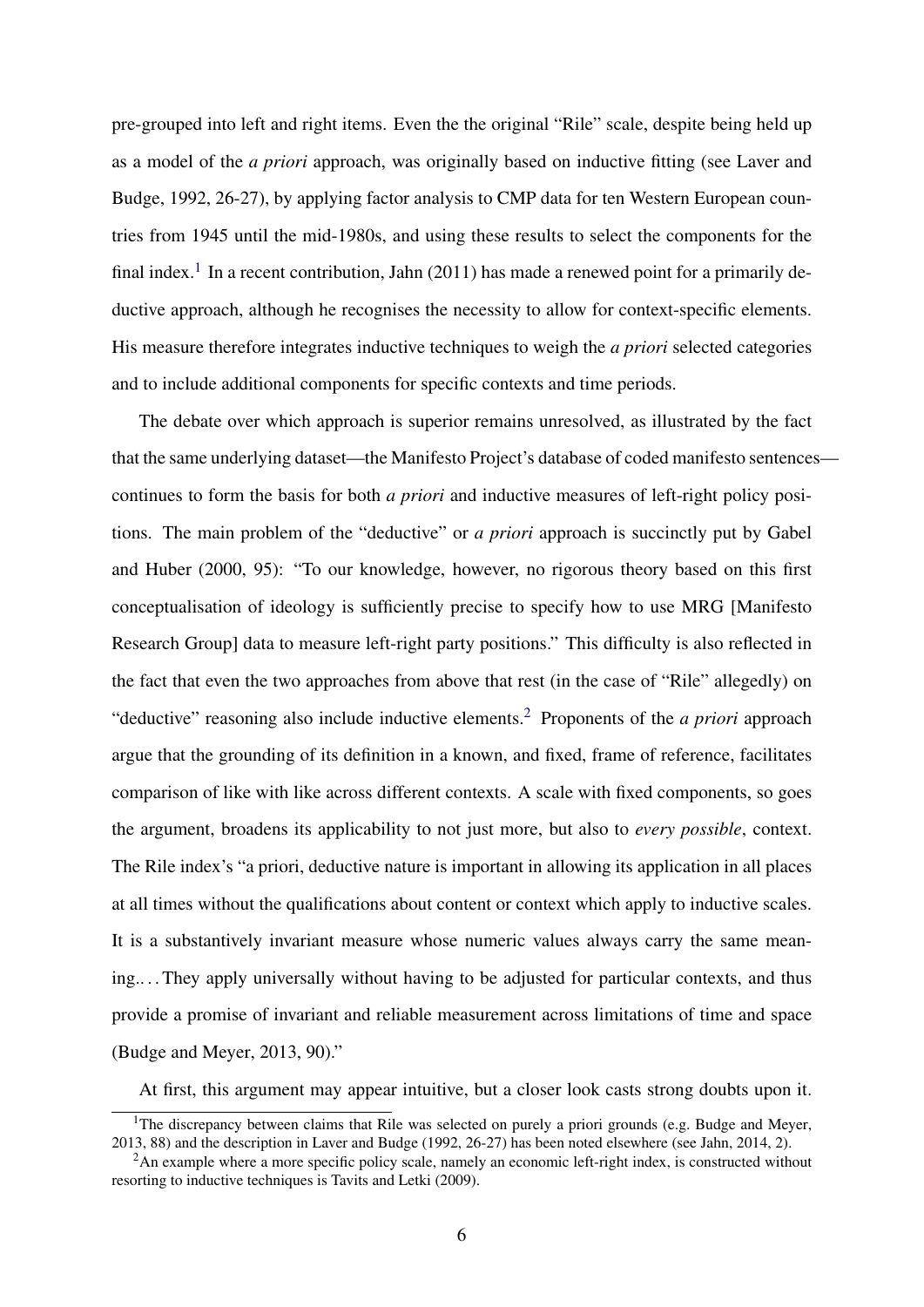Compare the fixed left-right scale to an analogous measure in economics: the Consumer Price Index (CPI). Designed to capture the typical cost of a basket of goods and services consumed by households, the CPI consists of an index constructed from the prices paid by a designated consumer segment for a "market basket" of the goods and services purchased by a household. The CPI has to be time-invariant because its use is explicitly comparative: to track *changes* in inflation across different years. To achieve this comparability, the CPI must be adjusted in three ways. First, the sample of representative goods which the basket comprises must be updated to match changes in consumer consumption, technology, etc. It would be an invalid measure in 2013 to use a basket containing spurs or wax candles, for instance, because consumers no longer ride horses to work nor do scholars write their papers under the shine of sooty candles. Similarly, tablet computers, which were added to the (UK) market basket in 2012 for the first time, would have been unimaginable components 50 or even 20 years ago [\(Gooding,](#page-38-5) [2011,](#page-38-5) 7). Second, the weight of different items must continually be adjusted, to make it relevant to the current period. Finally, the index is only meaningful relative to a certain base, because the very nature of what is being measured (prices) is constantly changing. Using a fixed basket of goods would be problematic, and so is using a fixed set of policy categories to measure left-right positions of political parties.

While the purely inductive method can easily take into account context, it has been criticised on two main grounds, first for being atheoretical, and second for being sensitive to sample composition in terms of countries or time periods included in the analysis (e.g. [Jahn,](#page-39-4) [2011,](#page-39-4) 748). The first point is correct in a sense that the inductive approach does not specify an *a priori* theory for the *content* of left-right. However, this should not be equated with a complete lack of theoretical foundation. Left-right is a spatial metaphor that reflects the fundamental line of division (in a given context), and the underlying rationale of inductive approaches is to infer this conflict structure. As [Fuchs and Klingemann](#page-38-6) [\(1990\)](#page-38-6) have argued, the left-right schema should not be interpreted as an ideology, but as an expression of "basic structures of conflict" in the sense of [Lipset and Rokkan](#page-39-7) [\(1967\)](#page-39-7). The substantive meaning of left-right therefore depends on the nature of political conflict at the time when left-right symbolism became institutionalised, but is generally open to re-specification [\(Fuchs and Klingemann,](#page-38-6) [1990,](#page-38-6) 232-233). Left-right is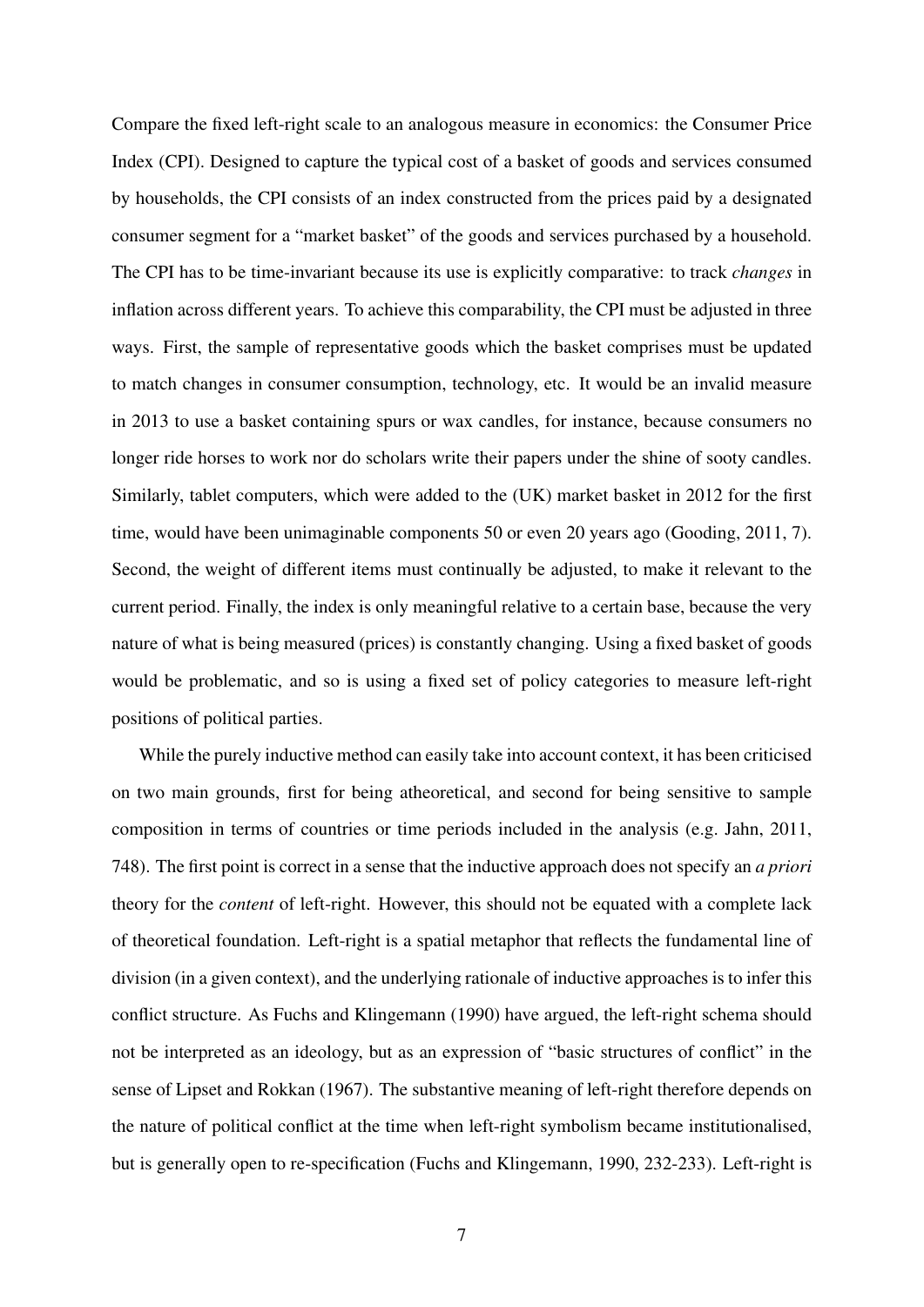then a super-issue [\(Inglehart,](#page-39-5) [1984;](#page-39-5) [Gabel and Huber,](#page-38-3) [2000;](#page-38-3) [Franzmann,](#page-38-1) [2013\)](#page-38-1), also because parties deliberately seek to bundle specific issues and communicate them in a simplified form, by linking them to the overarching policy divide. Thus, there is a theoretical explanation for how the left-right dimension is brought about in the inductive approach, and the specific method for estimating policy positions should be based on such a theory. What the inductive approach does not and need not do is to specify a theory for the *content* of left-right. The latter is context-specific and therefore cannot be derived from a universally applicable ideological framework.<sup>[3](#page-8-0)</sup> As for the second criticism, dependence of results on the specific sample analyzed, the question becomes if this is in fact a weakness or rather a strength of the approach. Suppose one uses the same inductive method on different, but partially overlapping samples and obtains different results. In this case the researcher is alerted to the fact that the assumption of a uniform leftright dimension across all cases does not hold up. The issue can then be further examined, and scholars can take appropriate measures, such as splitting samples appropriately. When using a supposedly invariant *a priori* approach, such heterogeneities among the observations do not even stand a chance of being detected. We empirically demonstrate this later, showing how a fixed components approach can measure the wrong content in many contexts.

Inductive approaches seem to have gone out of fashion, however. Of course, one reason for the popularity of the "Rile" index is that it is much easier to use than estimating one's own set of inductive positions. In addition, existing inductive approaches are not without problems. First, the standard statistical technique used within the inductive approach is factor analysis. One reason why end users are skeptical about policy positions estimated on this basis may have to do with the fact that factor analysis is a fairly complex method which for many appears to be a black box technique. especially if factor loadings, the correlations of the unobserved factors with the observed variables, are not reported or discussed (compare [Gabel and Huber,](#page-38-3) [2000\)](#page-38-3). Second, it is questionable if factor analysis is the appropriate technique for inferring left-right positions from manifesto data. Factor analysis assumes linear relationships between variables, an assumption that is problematic for counts or relative shares of issue statements [\(Van der](#page-40-3)

<span id="page-8-0"></span><sup>3</sup>[This does not imply that it is impossible to formulate theories that explain the](#page-40-3) *context-specific* content of left[right, although this is difficult and therefore usually not done in the literature related to the estimation of policy](#page-40-3) [positions.](#page-40-3)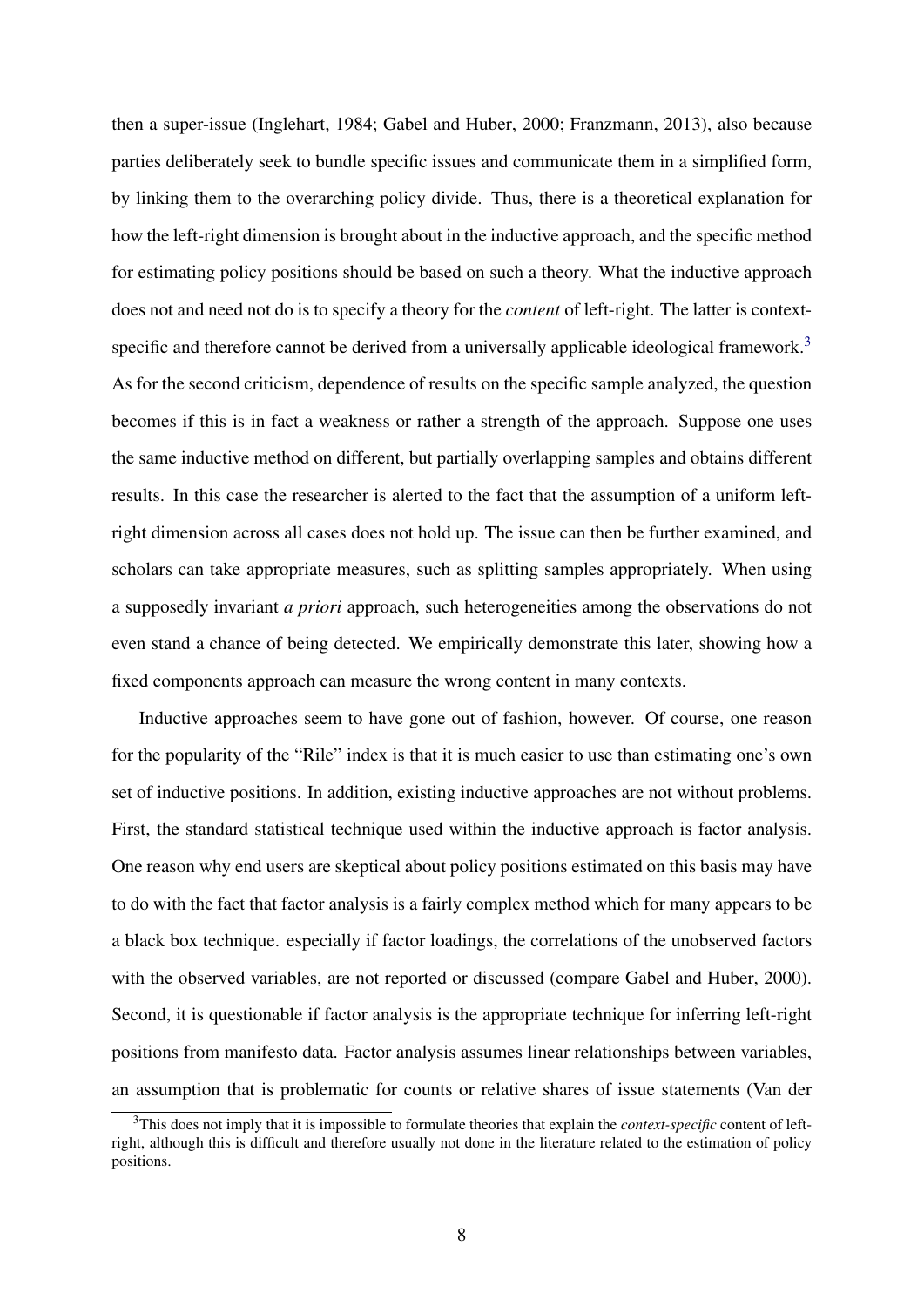[Brug,](#page-40-3) [2001;](#page-40-3) [Gemenis,](#page-38-7) [2013,](#page-38-7) 120-121). [Van der Brug](#page-40-3) [\(2001,](#page-40-3) 120-121) gives the example of the "Military: Positive" and "Military: Negative" categories. They are meant to reflect opposing poles of one dimension, but are only weakly negatively correlated since centrist parties tend not to mix both kinds of references, but rather tend to ignore military issues completely.<sup>[4](#page-9-0)</sup>. Third, factor analysis is not built on an explicit model of the process that creates the basic data of interest: the number of statements referring to a certain policy issue. Factor analytic methods are models of correlations, which discard very interesting information about the means and the variances of the input variables and [\(Jackman,](#page-39-8) [2001,](#page-39-8) 230). Factor analysis is essentially a data reduction technique [\(Reckase,](#page-40-4) [1997\)](#page-40-4). And while there may be an analogy between that and the interpretation of left-right as a super-dimension expressed in issue bundles, factor analysis cannot offer a model of how parties reduce the issue space.

The problems associated with a purely "deductive" approach towards measuring left-right are so fundamental that a satisfactory remedy will be hard to find. Concerning inductive approaches, indeed we "need explicit criteria of how categories can be transferred to a left-right scale" [\(Franzmann and Kaiser,](#page-38-4) [2006,](#page-38-4) 166). Even better is an explicit model. We introduce one in form of an item-response-theory model, which offers a number of advantages over existing inductive measurement approaches. Our IRT model constitutes a representation of the actual data generating process, i.e. manifesto writing, with an intuitive interpretation of all the parameters, and model-based uncertainty measures. Using our IRT approach, moreover, we are able to estimate not only the latent party positions, but also at the same time estimate the degree to which each policy category contributes to the content of the left-right dimension. Last but not least, the IRT model also provides a bridge between the deductive and inductive approaches. In its Bayesian version, the model can easily incorporate different kinds of *a priori* information, in an explicit and formal way. Thus, our model enables the researcher to decide herself just how much "deductive" information she wants to add to the analysis.

<span id="page-9-0"></span><sup>&</sup>lt;sup>4</sup>A related point is that linear factor analysis can produce a spurious second factor when applied to data characterized by a bipolar latent dimension [\(Van Schuur and Kiers,](#page-40-5) [1994;](#page-40-5) [Maraun and Rossi,](#page-39-9) [2001\)](#page-39-9)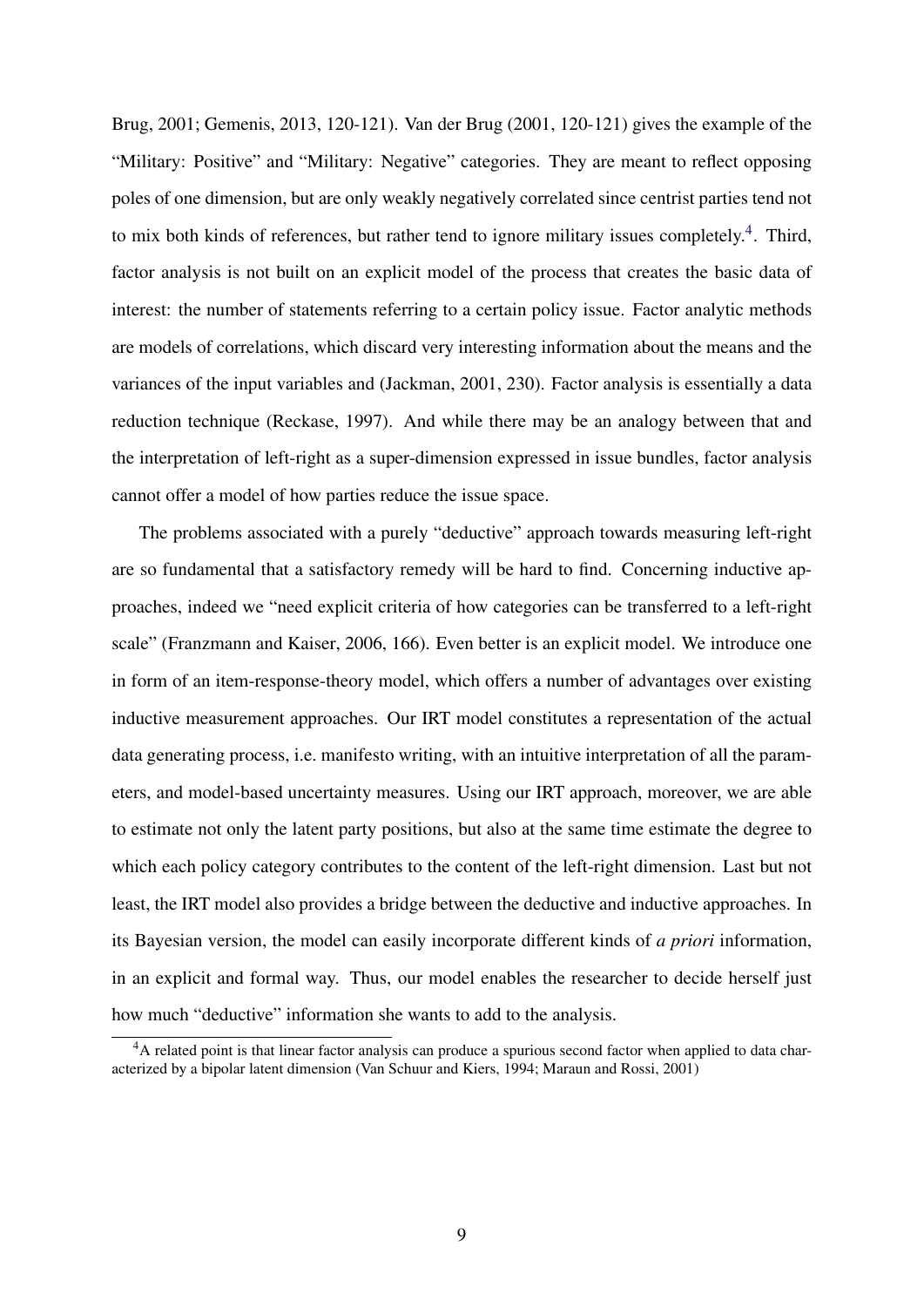# 2 Scaling policy dimensions using IRT

### 2.1 Data: Policy category counts (from CMP)

An election manifesto is a text that "can be singled out as a uniquely representative and authoritative characterisation of party policy at a given point in time" [\(Budge, Robertson and](#page-37-7) [Hearl,](#page-37-7) [1987,](#page-37-7) 18). Because manifestos are drawn up for purposes of shaping the frames of its election campaign and setting out its policy positions, parties typically place great care in drafting these texts. While there are other, non-manifesto-based approaches for estimating the policy positions of political actors (see [Benoit and Laver,](#page-37-0) [2006,](#page-37-0) 56-77), the regular publication and the "official" status of manifestos makes them the first choice to measure time-varying party positions. For these reasons, manifestos have formed the main source of textual data for both manually coded content analysis research such as the long-standing Manifesto Project (e.g. [Budge, Robertson and Hearl,](#page-37-7) [1987;](#page-37-7) [Budge et al.,](#page-37-8) [2001;](#page-37-8) [Klingemann et al.,](#page-39-10) [2006;](#page-39-10) [Volkens](#page-40-6) [et al.,](#page-40-6) [2013\)](#page-40-6) and derivative research, as well as numerous attempts to extract policy positions automatically using supervised [\(Laver, Benoit and Garry,](#page-39-1) [2003\)](#page-39-1) or unsupervised [\(Slapin and](#page-40-1) [Proksch,](#page-40-1) [2008;](#page-40-1) [Monroe and Maeda,](#page-40-7) [2004\)](#page-40-7) learning methods. By drawing on the rich dataset of coded policy statements from party manifestos, we are drawing on the same dataset used to estimate left-right ideology—whether taking inductive or deductive approaches—by numerous other researchers (e.g. [Gabel and Huber,](#page-38-3) [2000;](#page-38-3) [Franzmann and Kaiser,](#page-38-4) [2006;](#page-38-4) [Laver and Budge,](#page-39-2) [1992;](#page-39-2) [Jahn,](#page-39-4) [2011;](#page-39-4) Mölder, [2013\)](#page-39-3). <sup>[5](#page-10-0)</sup>

We focus not on the proportions of coded categories most commonly used as CMP data, but rather the *counts* of category codes. Counts are the natural unit of measurement for political statements in manifestos. Manifestos are written, and coded, statement by statement. Therefore, the data generating process should also be modelled as a count process. This procedure is also required since we desire good estimates of the uncertainty associated with the quantities of interest to be inferred. In line with the general insight that more data provides more confident estimates than less data, the amount of information available from an election manifesto should

<span id="page-10-0"></span><sup>&</sup>lt;sup>5</sup>This consists of 56 core policy categories, plus an additional 51 extended categories added to cover policy in countries added since the 1980s. The CMP's coding method relies on qualitative content analysis using trained expert coders to classify the sentences of each text into a predefined set of policy categories spanning seven domains. For details see [https://manifesto-project.wzb.eu/coding\\_schemes/1](https://manifesto-project.wzb.eu/coding_schemes/1).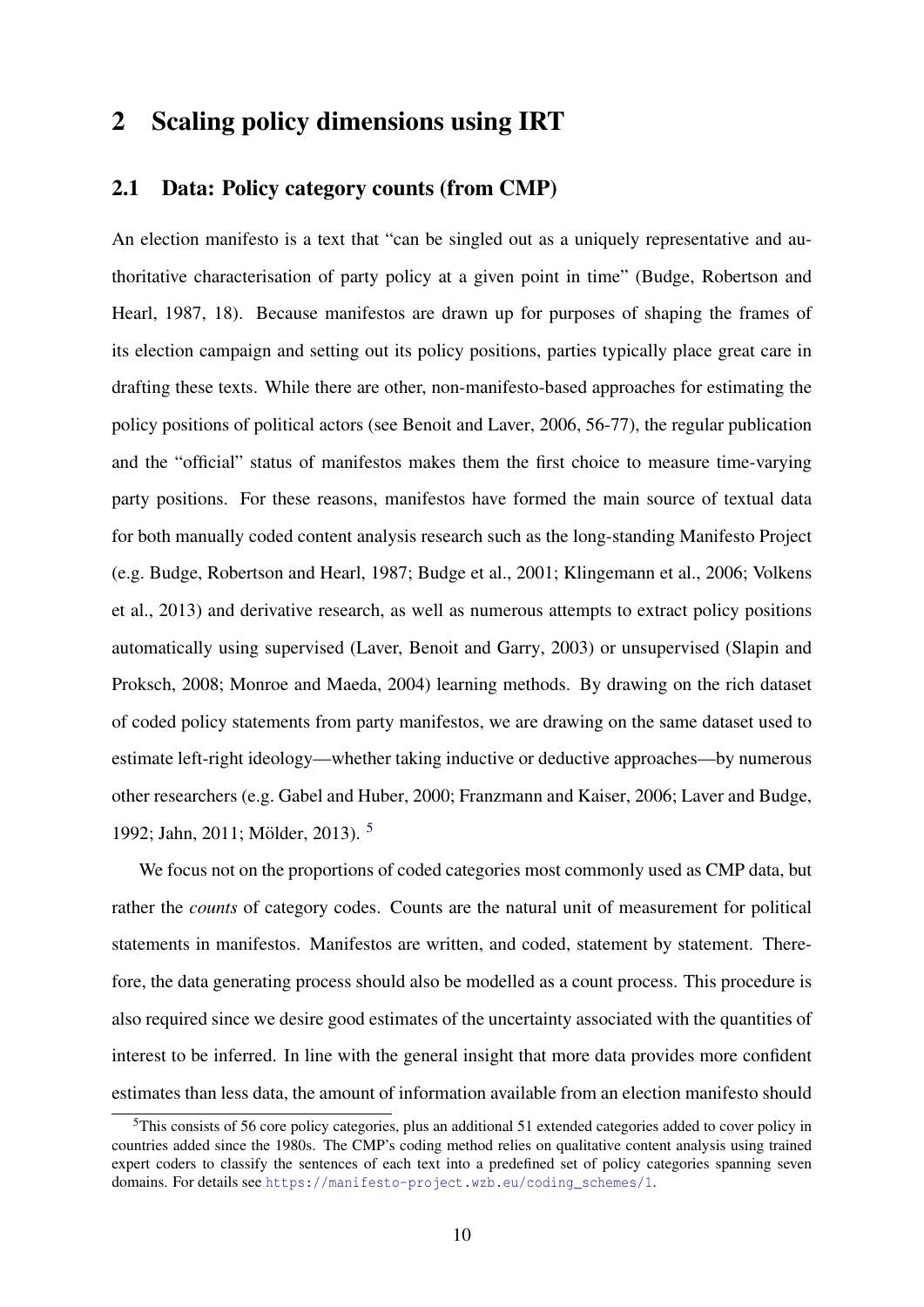be taken into account. Some have modelled this process explicitly (for instance [Benoit, Laver](#page-37-9) [and Mikhaylov,](#page-37-9) [2009\)](#page-37-9), to estimate the variance of manifesto text as a function of its length. Other models, such as [Laver, Benoit and Garry](#page-39-1) [\(2003\)](#page-39-1)'s "wordscores" or the Poisson scaling model of [Slapin and Proksch](#page-40-1) [\(2008\)](#page-40-1) incorporate this as a feature of their estimation method. Whether words, sentences, or "quasi-sentences", models of textual data built on party manifestos share the feature of modelling observed counts of text units and using these counts to estimate features of the party's policy stances.

### 2.2 IRT Model for Unordered Categorical Outcomes

Our fundamental aim is to infer the "left-right" position of a party. All we observe, however, is a set of category codings for the manifesto text. Following [Benoit, Laver and Mikhaylov](#page-37-9) [\(2009\)](#page-37-9), we start from the notion that the party intends to communicate a certain position, called  $\theta_i$  in the manifesto *i*.<sup>[6](#page-11-0)</sup> This position is fundamentally unobservable and uncertain, but will be communicated through the text. As writing proceeds, the party makes various policy statements referring to different issues, generating observable data in the form of counts of statements in different policy categories. The configurations of statements made in different party manifestos provide a basis on which we can measure their policy positions, because some policy issues are explicitly positional, or represent valence issues for which differences in emphasis represent differences in position [\(Stokes,](#page-40-8) [1963;](#page-40-8) [Franzmann and Kaiser,](#page-38-4) [2006;](#page-38-4) [Dolezal et al.,](#page-38-8) [2013\)](#page-38-8). Our model takes into account these considerations by modelling the latent variable as well as the left-right policy components directly using a model based in item-response theory (IRT). Policy categories form the "test items", parties correspond to the subjects, and the estimate of latent "ability" θ*<sup>i</sup>* represents a party's left-right policy position. Each item's contribution to the observed outcomes is mapped via a series of item parameters that measure their association with the latent ideological dimension.[7](#page-11-1)

Applied to the current problem, consider for a single text *i* that it generates a series of

<span id="page-11-0"></span> $\overline{6}$ For simplicity, we speak of the "party" as a single collective author here. In practice, there are typically multiple authors (Däubler, [2012\)](#page-38-9), and these may of course also have different policy positions.

<span id="page-11-1"></span> ${}^{7}A$  similar model is introduced in [Elff](#page-38-10) [\(2013\)](#page-38-10). That article focuses on estimating positions on separate dimensions, for which items are pre-selected, though. [Albright](#page-37-10) [\(2008\)](#page-37-10) applies a Bayesian binomial model to data for all the CMP categories, but does not consider results for the item parameters at all.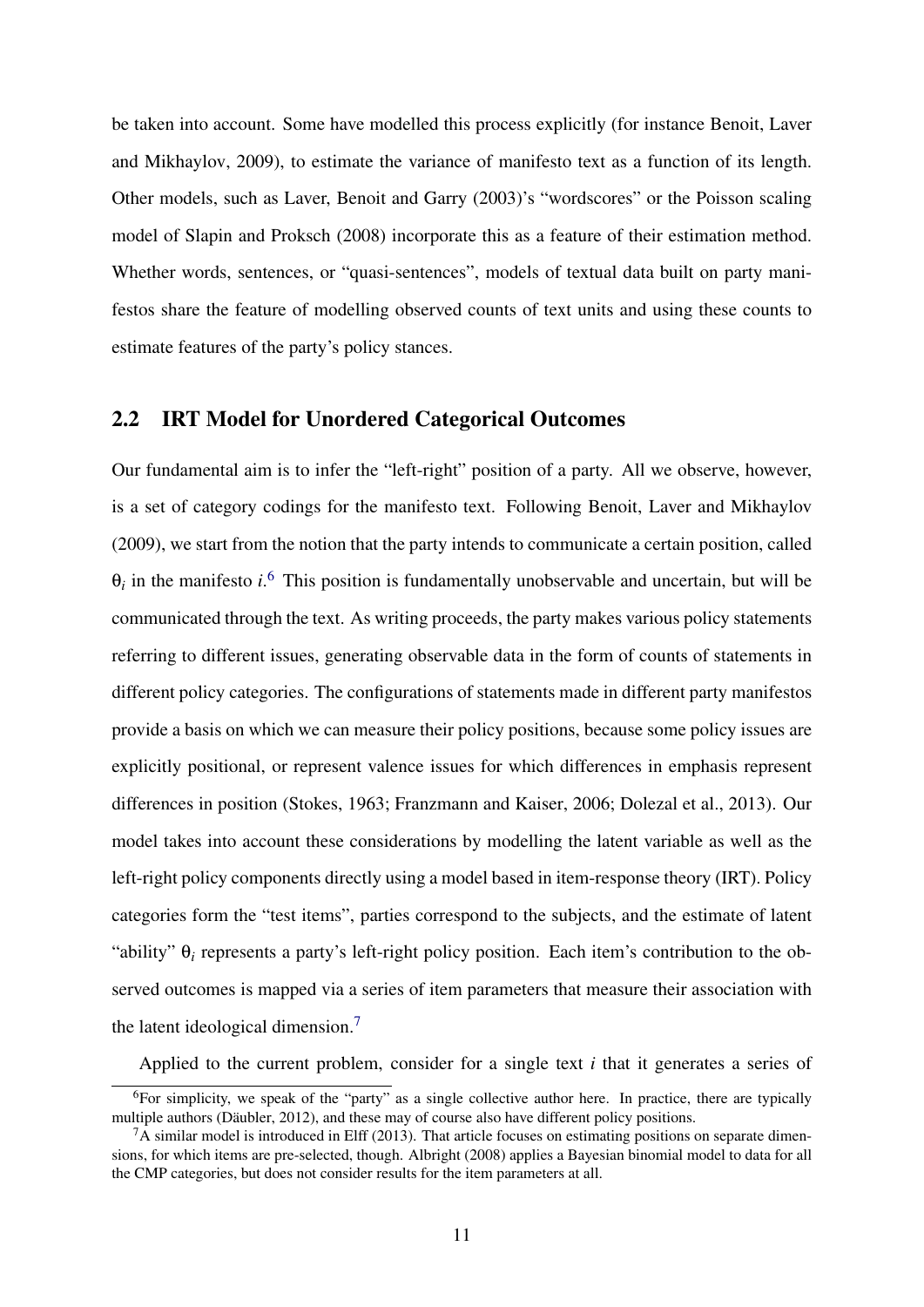statements  $x_k$  where  $k = 1, \ldots, v_i$ . Each statement that a text *i* records represents an "item", from which there are a fixed set of *J* possible unordered categories (statement types). Were there only two possible statement types with  $J = 2$ , then we could express for category  $j = 1$ :

$$
P(x_k = 1) = \frac{e^L}{1 + e^L}
$$
 (1)

and for category  $j = 2$ ,

$$
P(x_k = 2) = 1 - P(x_k = 1)
$$
\n(2)

and where the logit transformed quantity *L* is expressed in the familiar two-parameter logistic item-response formulation as  $L = a_j(\theta_i - b_j)$ .

In this formulation with just two response categories,  $\theta_i$  is a latent measure of subject *i*'s "ability" to answer the item with a response  $j = 1$  (representing a "correct" answer) versus with a response of  $j = 2$  (an incorrect answer). The parameters  $a_j$  and  $b_j$  represent the discrimination parameters and difficulty parameters of item *j*, respectively. It is only necessary to speak of a single response category for each item, since the only other response category can be expressed in terms of the probability of this item. For a text coding research design, this would be analogous to having a two category coding scheme, where a text unit might belong only to one category or the other.

Now consider the case where  $J > 2$ . In this situation, we replace the binomial logistic formulation with the multinomial generalization. Here,

$$
Pr(x_k = j) = \frac{e^{L_k^j}}{1 + \sum_{j=1}^{J-1} e^{L_k^j}}
$$
(3)

where  $L_k^j$  $\mathbf{k}$ <sup> $J$ </sup> represents a "multivariate logit" [\(Bock,](#page-37-4) [1972\)](#page-37-4), and there is a vector of *J* such logits for each item. This formed the basis for [Bock](#page-37-4) [\(1972\)](#page-37-4)'s *nominal response model* (NRM), generalising the two-parameter logistic IRT model from the binomial to the multinomial case of a multiple, unordered categorical response structure. In the multivariate formulation (for a given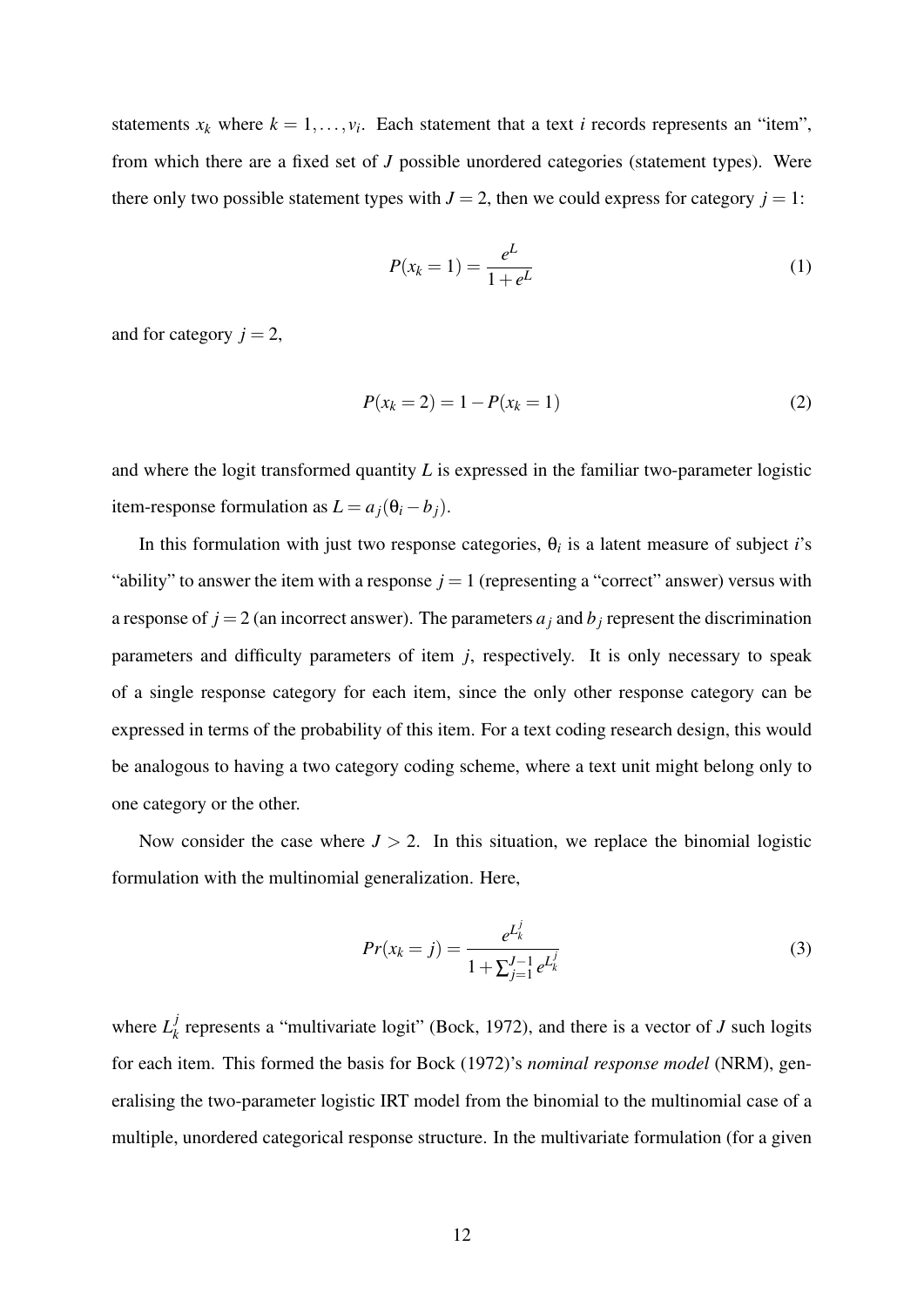text *i*),

<span id="page-13-0"></span>
$$
L_k^j = \zeta_k^j + \lambda_k^j \theta_i \tag{4}
$$

where the quantities  $\zeta_k^j$  $\lambda_k^j$  and  $\lambda_k^j$  $k_k$ <sup> $l$ </sup> represent the item parameters for the *j*th category of response for the "item" *k*. (Note: *k* is a statement choice that is made, where this statement has to be assigned to one statement type category.) We note here that the general function in Eq. [4](#page-13-0) is not identified, because it is invariant with respect to the translation of  $L<sub>k</sub><sup>j</sup>$  $k<sub>k</sub>$ . We discuss how to constrain and estimate this model below.

For a fixed and equal number of items  $n_1 = n_2 = \ldots = n_I$ , we could then observe counts of each category *j* across a set of *i* individuals, in the same way that we could tabulate response categories across test takers, with the important proviso that in this setup, each item would have identical response categories. This would give us  $Y_{ij} = \sum_k x_{ik}$ , corresponding to a matrix of counts for each response category *j* for each text *i*. In text analysis and many other settings, however, the number of items differ across cases, for example when texts differ in length. Put differently, the number of items  $Y_i = \sum_j Y_{ij}$  varies across *i*. To accommodate this, we can reformulate the NRM as a log-linear model for the expected value  $\mu_{ij}$  of the counts  $Y_{ij}$ :

<span id="page-13-1"></span>
$$
\log(\mu_{ij}) = \alpha_i + \zeta_j + \lambda_j \theta_i, \tag{5}
$$

where the  $\alpha_i$  is a parameter that represents variable text length.

As probability mass function we use the Negative Binomial (cp. [Cameron and Trivedi,](#page-38-11) [1986,](#page-38-11) :32-33)

$$
Pr(Y_{ij} = y_{ij} | \mu_{ij}, \phi_j) = \frac{\Gamma(y_{ij} + \phi_j)}{\Gamma(y_{ij} + 1)\Gamma(\phi_j)} \left(\frac{\phi_j}{\mu_{ij} + \phi_j}\right)^{\phi_j} \left(\frac{\mu_{ij}}{\mu_{ij} + \phi_j}\right)^{y_{ij}}
$$

The expected value of the counts is given by  $E(Y_{ij}) = \mu_{ij}$ , and the variance by  $Var(Y_{ij}) =$  $\mu_{ij}(1+\phi^{-1})$ . The parameter  $\phi^{-1}$  represents the extra variance in the data relative to the special case of the Poisson ( $\phi^{-1} = 0$ ), for which the variance is equal to the mean. One reason why we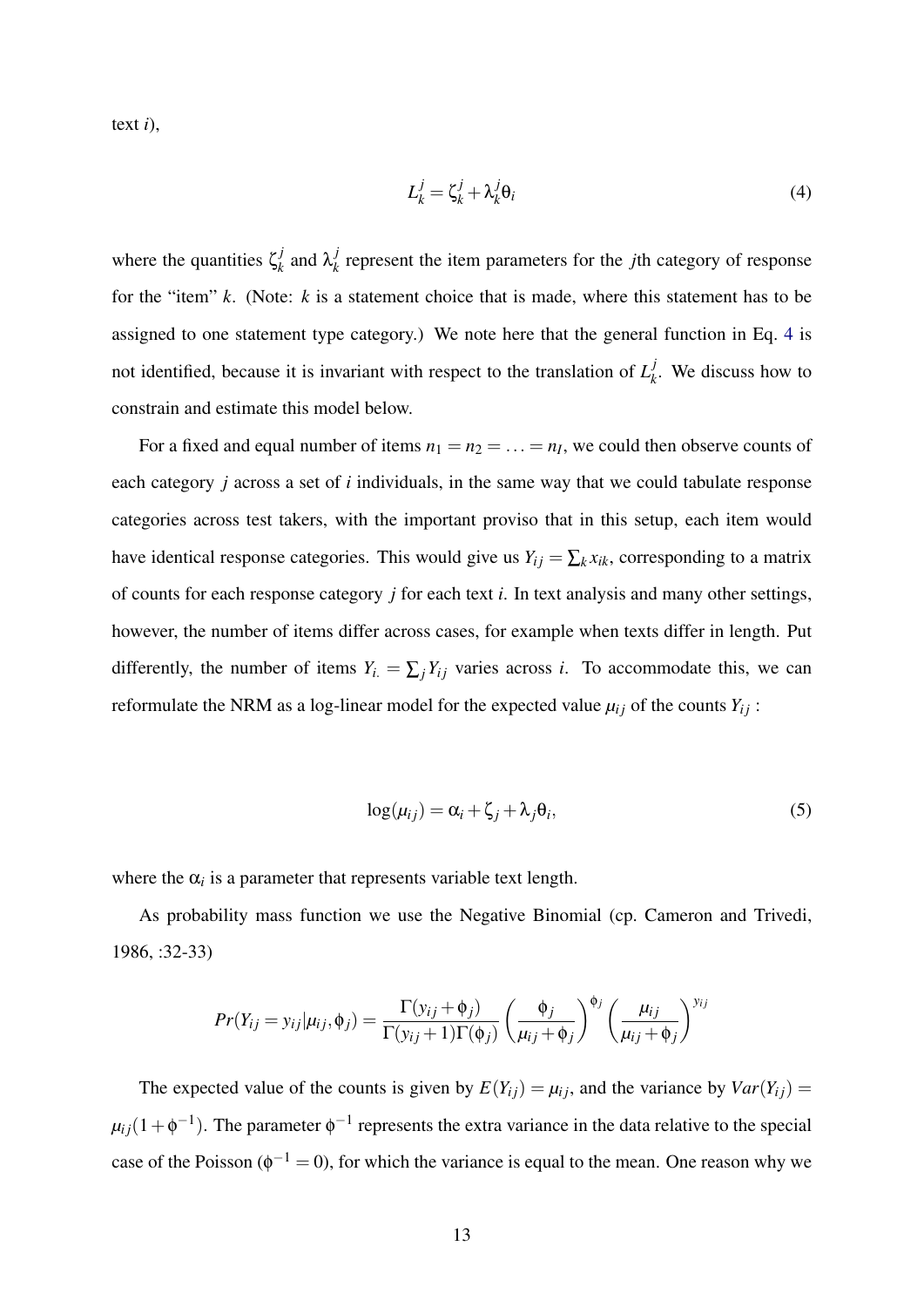observe overdispersion may be unobserved heterogeneity at the level of the counts  $Y_{ij}$ . Put differently, there are random effects that influence the counts in the cells of the table representing the frequency of category use for each document. To allow for the possibility that the variance systematically differs across categories, we infer a different φ*<sup>j</sup>* parameter for each category.

In the case of  $\phi^{-1} = 0$ , our model is algebraically equivalent to the "wordfish" scaling model for word counts first presented by [Slapin and Proksch](#page-40-1) [\(2008\)](#page-40-1) (see Appendix for details). Their model, however, was not explicitly presented as an IRT model, instead using conditional maximum likelihood to estimate θ*<sup>i</sup>* by conditioning on fixed effects for the item and exposure parameters.<sup>[8](#page-14-0)</sup>

One advantage of the IRT approach over the factor analytic method is that the relationship between parties and items is explicitly modelled [\(Reckase,](#page-40-4) [1997,](#page-40-4) 29). From the inferred item parameters we can learn much about the content of the latent dimension. To start with, after a bit of algebraic manipulation we can see the relation of the item parameters to their counterparts in the standard 2PL-IRT model wherein  $L = a_j(\theta_i - b_j)$ :

$$
a_j = \lambda_j \tag{6}
$$

$$
b_j = \frac{\zeta_j}{\lambda_j} \tag{7}
$$

The  $\lambda_j$  therefore form the "discrimination" parameters  $a_j$ , indicating indicate how a particular policy category *j*'s use varies in response to changes in the latent dimension  $\theta_i$ . Put differently, the absolute size of  $\lambda_i$  reflects the degree to which a category is positional, and its sign shows whether the category is a "left" or a "right" item. Note, however, that the "difficulty" parameter  $b_j$  in the standard model is a combination of the values of the two item-level parameters in the NRM. This equivalency was also noted by [Baker](#page-37-11) [\(1992\)](#page-37-11), who cautioned that the values of the NRM parameters do not have a simple formulation in terms of the standard (e.g. 2PL) IRT model, because they describe the discrimination and location of specific item category response functions, whose shapes and locations depend on the way the parameter values from all the categories combine [\(Ostini and Nering,](#page-40-9) [2009,](#page-40-9) 18).

<span id="page-14-0"></span><sup>&</sup>lt;sup>8</sup>More recently, [Lo, Proksch and Slapin](#page-39-11) [\(2014\)](#page-39-11) extended their model introducing an overdispersion parameter at the document level.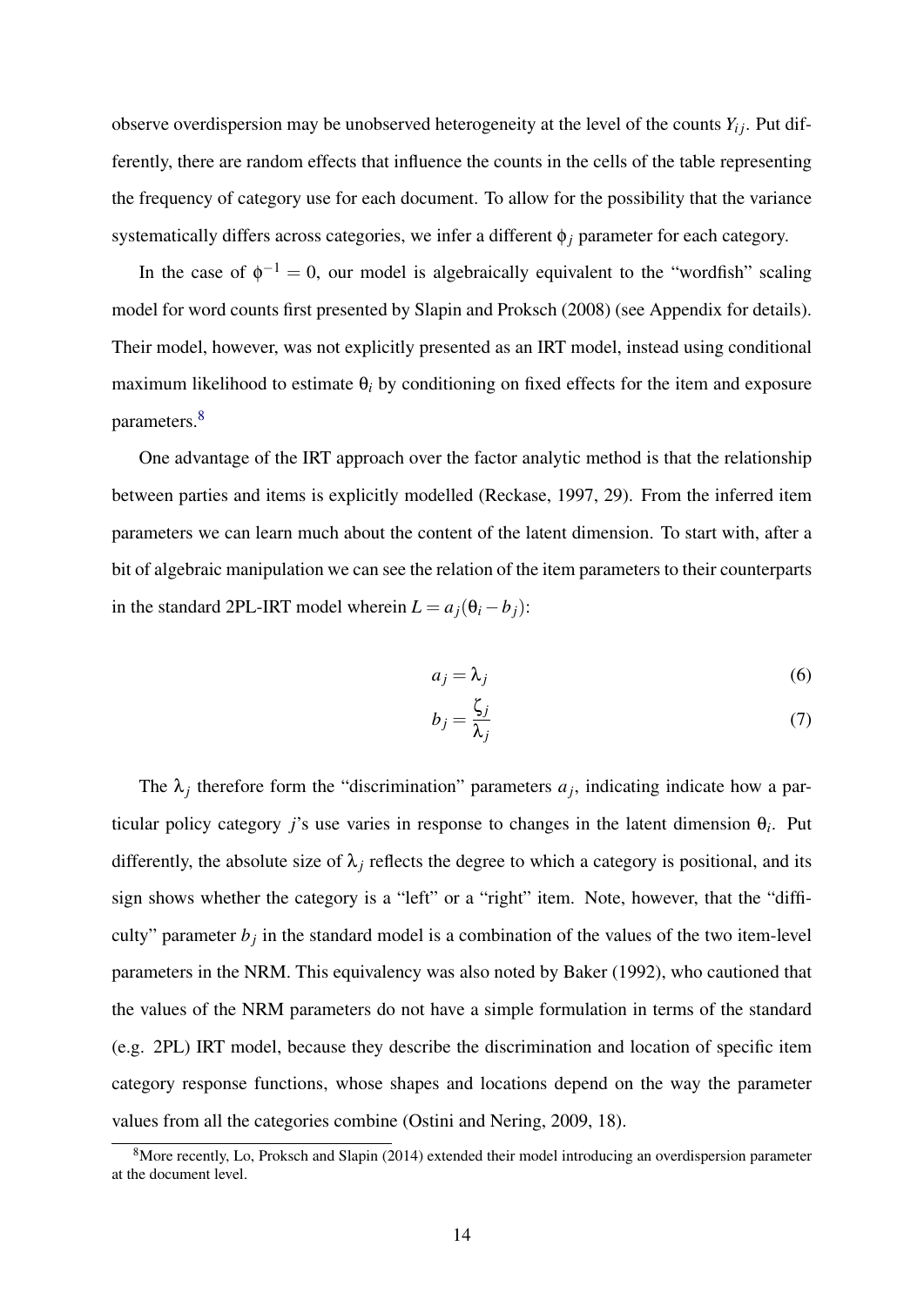This complication is shown in Figure [1,](#page-16-0) which refers to a hypothetical example with five item categories that differ with regard to their  $\lambda_i$  value.<sup>[9](#page-15-0)</sup> The  $\alpha$  parameter was set to 1, and so were all five  $\zeta_i$  parameters, implying that the baseline frequency of the five categories (i.e. the part unrelated to the latent position) is the same. The left panel shows how the expected number of items falling in the respective category varies with the latent position  $\theta_i$ , depending on  $\lambda_j$ . The expected number of statements increases (decreases) monotonically over the range of the latent position if  $\lambda_j$  is positive (negative), and does so more strongly the more extreme  $\lambda_j$ . When  $\lambda = 0$ , the category is not responsive to the latent position at all, and the curve is flat at the level of the baseline frequency determined by the combination of  $\alpha_i$  and  $\zeta_j$ . Also note that in the case of the example, all curves cross in the same point at  $\theta = 0$ , due to the baseline frequency being equal as all  $\zeta_i$  were chosen the same. The right-hand panel now illustrates how the parameter values *jointly* form the expected probability that an item falls in a certain category (or equivalently, the expected proportion of items in a category). Here, due to the interdependence, only the item response functions for the two categories with the lowest/highest  $\lambda_i$  are monotonically decreasing/increasing, approaching zero and one in the limit, as the latent position ranges from plus to minus infinity. In other words, an infinitely rightist/leftist document would only consist of words/statements falling into the rightmost/leftmost category. The curves for the remaining  $J - 2$  categories, in contrast, follow a unimodal shape. As in the left panel, the equality of the  $\zeta_j$  implies the curves intersect at  $\theta = 0$ , with the associated y-coordinate in the right graph equal to 1/J=0.2. Also note that the plot in the right panel holds for any  $\alpha$ , i.e. regardless of the total number of items.

In this context, note another interesting implication of the IRT model: a certain position can be expressed in many different ways. For example, in order to communicate a markedly leftist position, a party may use one very leftist category a few times, it may use one moderately left category many times, or it may refer to various moderately left categories a few times each.<sup>[10](#page-15-1)</sup>

<span id="page-15-1"></span><span id="page-15-0"></span> $^{9}$ [Elff](#page-38-10) [\(2013,](#page-38-10) :221) briefly discusses a plot similar to the right panel of Figure [1.](#page-16-0)

<sup>&</sup>lt;sup>10</sup>Implicit in our model is a quadratic spatial utility function (compare [Lowe,](#page-39-12) [2014,](#page-39-12) :Appendix A): document parameter  $\theta_i$  and item parameter  $\lambda_i$  are multiplied, which can be shown to result from the difference between a document location and a category location being squared (see also [Elff,](#page-38-10) [2013\)](#page-38-10). We do not try to uncover these locations, since we see little analytical value added by projecting both parties and items into the same space (which lacks a clear-cut interpretation, since there is no status quo and an alternative such as in the context of roll-call voting).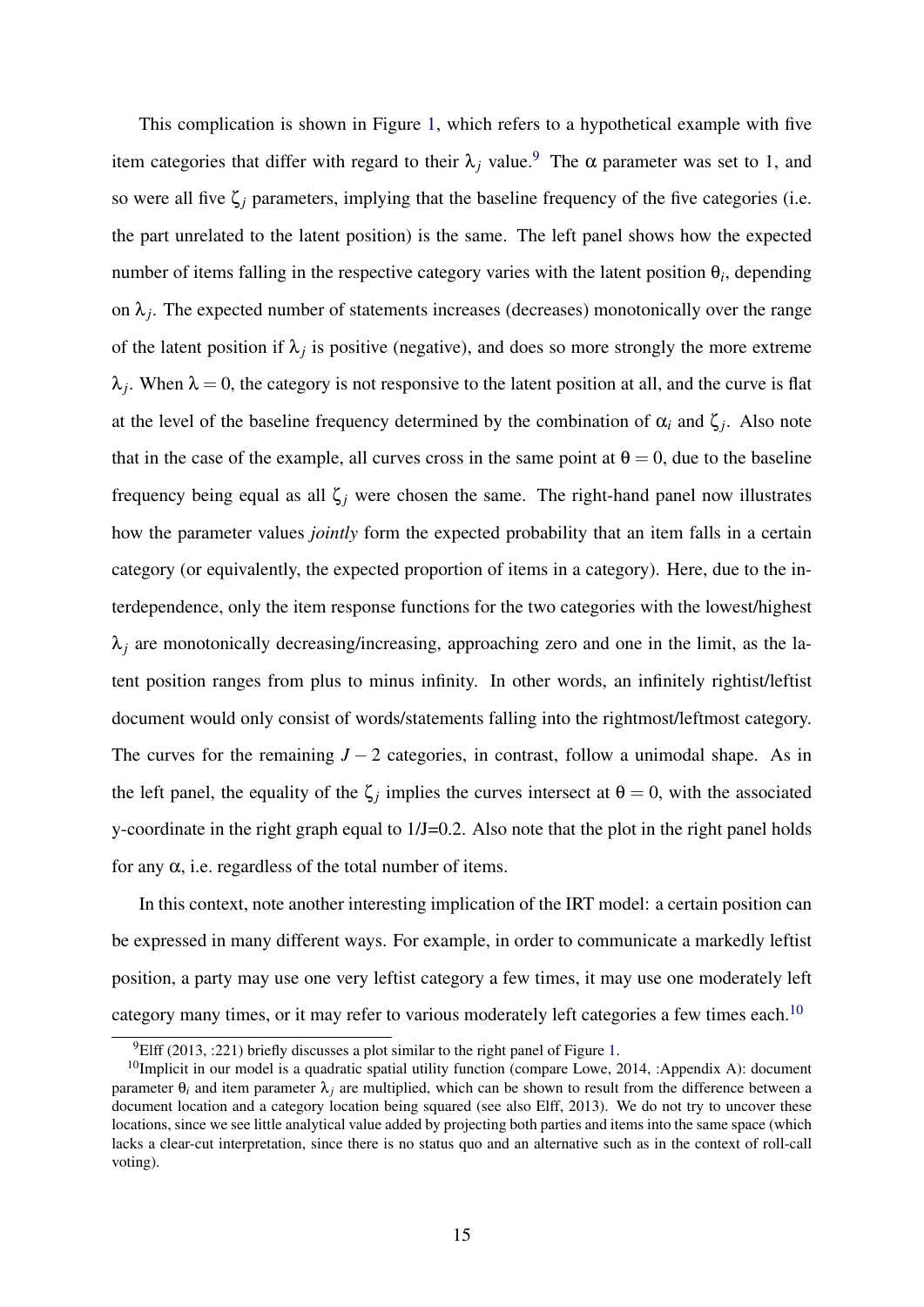Expected category counts ( $\alpha$  = 1 and all  $\zeta$  = 1)

Item response category functions (any  $\alpha$ , all  $\zeta$  = 1)



<span id="page-16-0"></span>Figure 1: Item category characteristic curves for a hypothetical example with five categories.

The model in Eq [5](#page-13-1) requires additional constraints for identification, as there are five fundamental indeterminacies. First, shifts in the mean of the  $\zeta_j$  can be compensated by shifts in the mean of the  $\alpha_i$  – put differently, it is impossible to infer whether all categories are jointly more (less) frequent or whether the manifestos are longer (shorter) overall. So the location of the  $\zeta_j$  needs to be fixed by a mean or corner constraint. Second, changes in the mean of the  $\lambda_j$ can be set off by changes in  $\alpha$ <sub>i</sub> – when all the categories are jointly more (less) responsive to position, the resulting addition (loss) of text can be offset by higher (lower) alpha values (with the specific amount for text *i* depending on  $\theta_i$ ). This issue can be addressed e.g. by imposing that the mean of  $\lambda_j$  equals zero. Third, the mean of the positions  $\theta_i$  is not fixed. Increases (decreases) can be set off by shifting the mean of the  $\zeta_j$ , i.e. making the baseline frequency of all categories smaller (larger). We can resolve this indeterminacy by constraining the mean of the positions. Fourth, only the ratio of the variance of  $\lambda_j$  and the variance of  $\theta_i$  is fixed. We can infer the variation in positions relative to the variation of the discrimination parameters, but not their absolute levels. This implies that either of the two variances needs to be constrained (for instance to be one), while the other is allowed to vary. Fifth, the polarity of the positions  $\theta_i$  is not determined, since larger values can represent either more rightist or more leftist positions (we can multiply both  $\lambda_j$  and  $\theta_i$  by negative one and get the same result). This reflection invariance can be prevented by constraining the order of either two positions  $\theta_i < \theta_{i'}$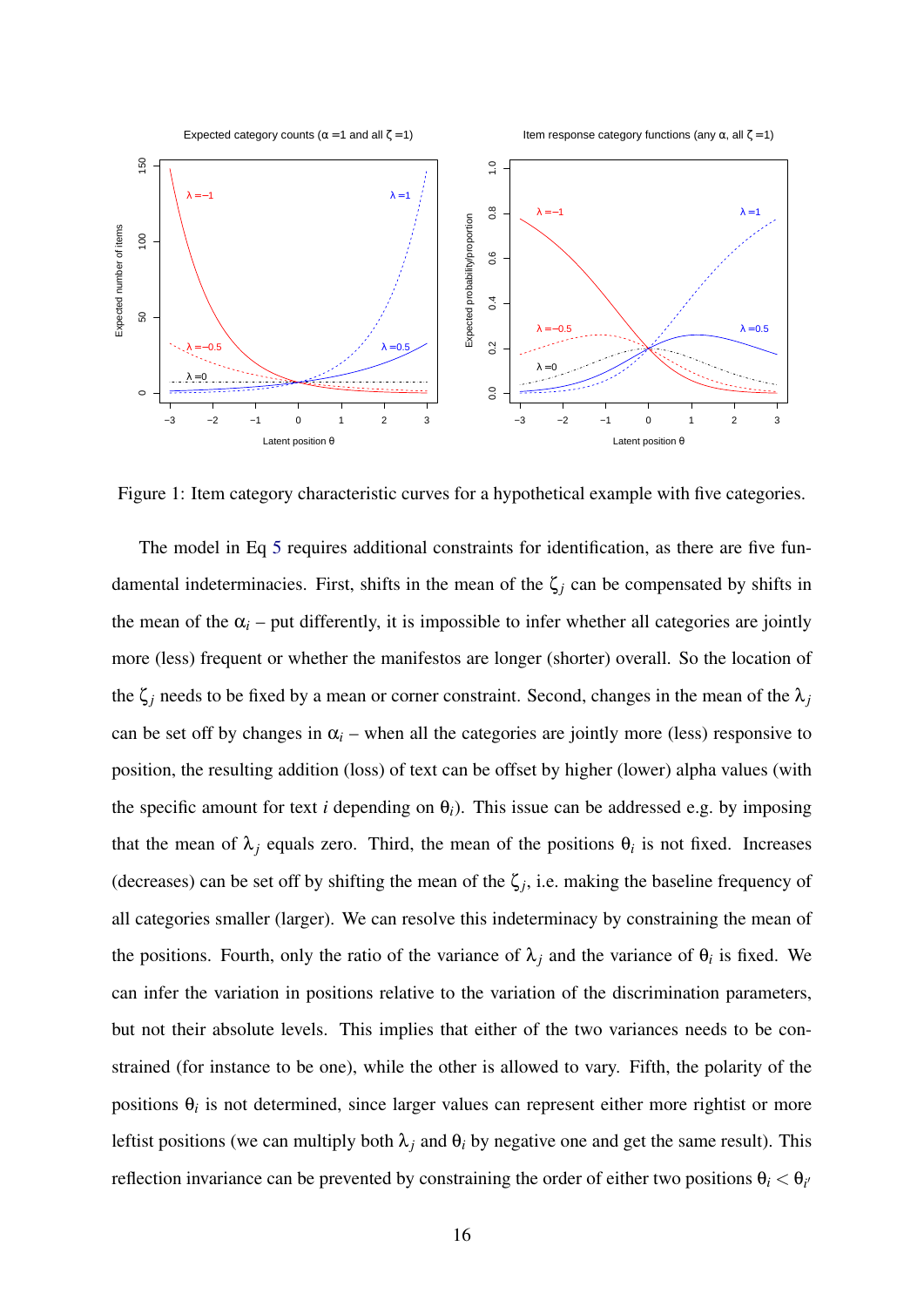or discrimination parameters  $\lambda_j < \lambda_{j'}$ .

In a Bayesian framework, these restrictions can in practice be implemented as either hard constraints or as soft constraints through the choice of priors. We use a hard constraint (choosing a reference category *j* for which  $\zeta_j = 0$ ) to address the first indeterminacy, and soft constraints through priors for the second to fourth:

$$
\alpha_i \sim N(\mu_{\alpha}, \sigma_{\alpha})
$$
  
\n
$$
\zeta_j \sim N(\mu_{\zeta}, \sigma_{\zeta})
$$
  
\n
$$
\lambda_j \sim N(0, \sigma_{\lambda})
$$
  
\n
$$
\theta_i \sim N(0, 1)
$$
  
\n
$$
\mu_{\alpha} \sim N(0, 5)
$$
  
\n
$$
\sigma_{\alpha} \sim \text{Half-Cauchy}(0, 5)
$$
  
\n
$$
\sigma_{\zeta} \sim \text{Half-Cauchy}(0, 5)
$$
  
\n
$$
\sigma_{\lambda} \sim \text{Half-Cauchy}(0, 5)
$$
  
\n
$$
\phi^{-1} \sim \text{Uniform}(0, 200)
$$

We leave resolving reflection invariance to the post-processing stage, when we invert the scale (if necessary) so that increasing  $\theta_i$  and  $\lambda_j$  represent more rightist positions (as judged on the basis of prior knowledge). We also "harden" the soft constraints post-hoc by mean-deviating  $λ_j$  and standardising  $θ_i$  in each draw, and mean-center the  $ζ_j$  (which makes the specific choice of the reference category irrelevant). We simulate all models using Hamiltonian Monte Carlo [\(Hoffman and Gelman,](#page-38-12) [2014\)](#page-38-12), as implemented in the software package Stan [\(Stan Development](#page-40-10) [Team,](#page-40-10) [2015\)](#page-40-10), by sampling from the posteriors following a suitable warm-up period.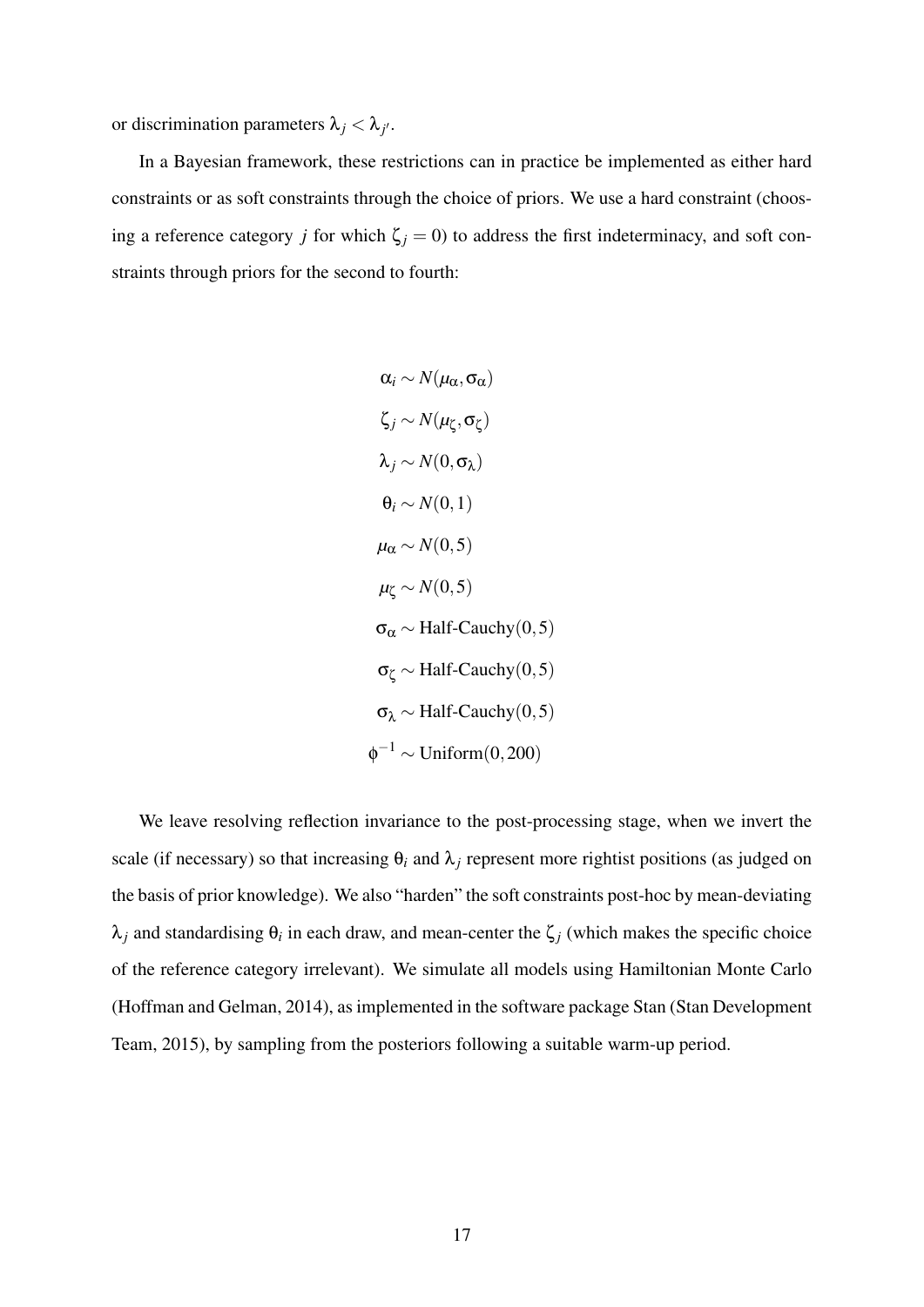### 3 Estimating Left-Right as a Latent Variable

In this section we fit the basic model to the core 56 CMP categories as "items" to estimate the single-dimensional latent variable  $\theta_i$ , and compare this measure to other solutions.

### 3.1 Party locations on a single dimension

Fitting the core model (Eq. [5\)](#page-13-1) to the core 56 CMP policy counts, we are able to obtain estimates of the policy positions  $\theta_i$  for each party *i* on a single dimension of policy.<sup>[11](#page-18-0)</sup> We restricted our sample to manifestos issued in democratic countries after the first oil crisis which arguably changed politics considerably.<sup>[12](#page-18-1)</sup> Table [1](#page-19-0) presents these results for the IRT model, the first with the Poisson variance and the second with a separate variance parameter  $\phi_i$  estimated at the policy category level. For the set of all manifestos, we obtained estimates and confidence intervals ("Bayesian credible regions") for each manifesto. The top part of Table [1](#page-19-0) presents a set of estimates for selected parties from Germany, the UK, and the United States, ordered from left to right. In each context, the location of the parties has high validity, ordered in a manner which would accord with any informed observer's understanding of party politics in each context. With the move to the centre of Blair's New Labour in 1997, furthermore, the measure tracks Labour's move relative to the more traditional leftist position of Labour in 1987.

The bottom of Table [1](#page-19-0) shows correlations with external measures, including expert surveys, Rile, and the "vanilla" method of [Gabel and Huber](#page-38-3) [\(2000\)](#page-38-3). For the expert surveys, we have also divided the sample into three broad subsets, Western Europe, Eastern Europe, and the Pacific plus North America. (No expert surveys were available for other regions, so these are not reported.) The correlation with all expert survey postions was 0.75 for the negative binomial model, and 0.73 for the Poisson. The correspondence was highest in the Pacific and North America, at 0.89 and 0.82 respectively (negative binomial). Correspondence with left-right in Eastern Europe was lowest, indicating that the same patterns that fit overall did not fit particularly well in Eastern Europe, and that manifestos may also be a less reliable

<span id="page-18-1"></span><span id="page-18-0"></span> $11$ We aggregated the extended four-digit category codes into their respective three-digit "parent" categories.

<sup>&</sup>lt;sup>12</sup>To be precise, starting from the 2014b edition of the data [\(Volkens et al.,](#page-40-11) [2014\)](#page-40-11) we use post-1972 manifestos from countries with a Polity-IV rating of at least seven, or a Freedom House rating of at least nine (when no Polity-IV rating was available). We dropped duplicate data entries (manifestos associated with several parties) and cases based on estimates and those with missing document length information.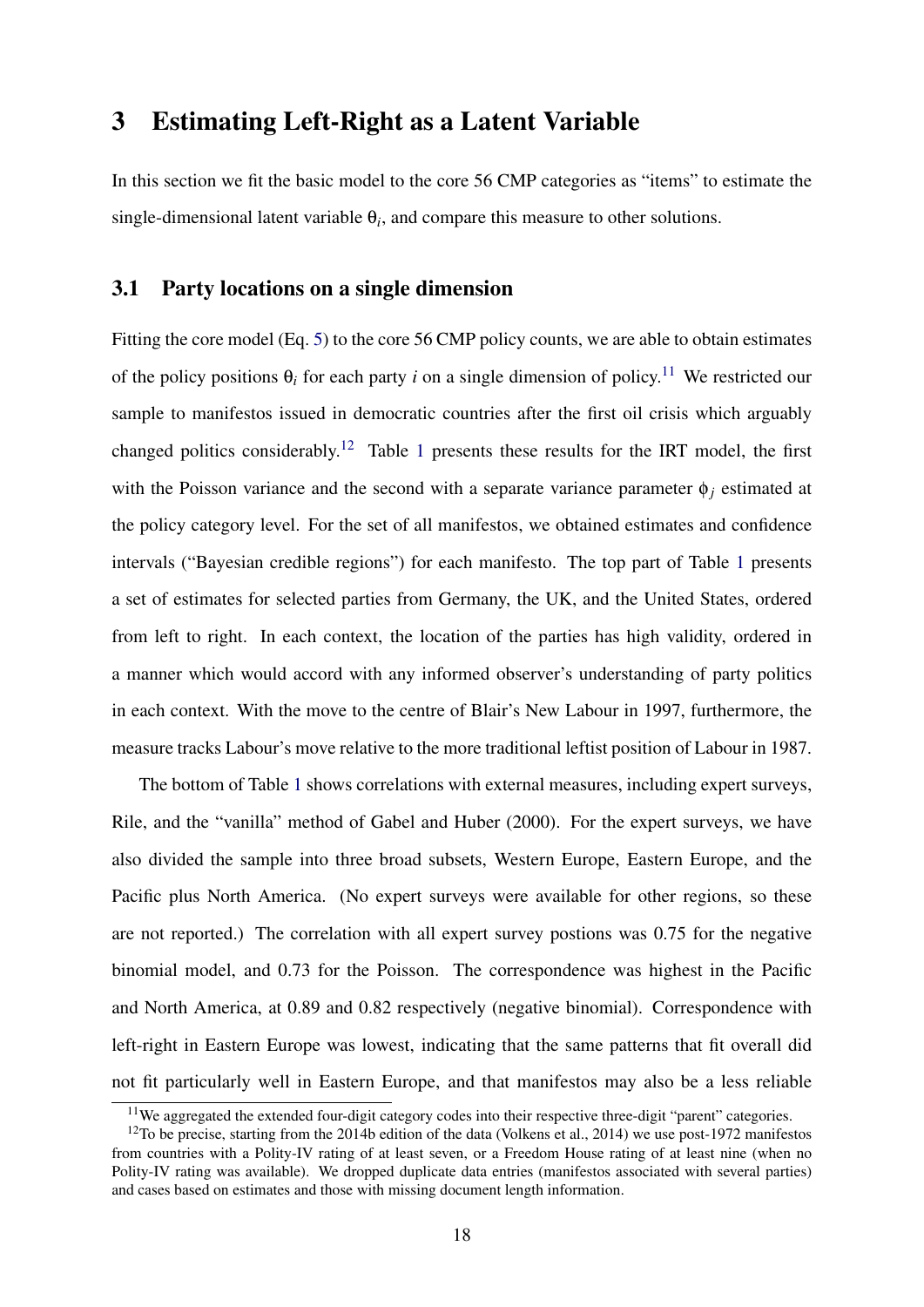| Model                                 |                  | Poisson            | Negative Binomial |                          |  |  |
|---------------------------------------|------------------|--------------------|-------------------|--------------------------|--|--|
|                                       | Mean             | 95% BCR            | Mean              | 95% BCR                  |  |  |
| Illustrative Estimates of $\theta_i$  |                  |                    |                   |                          |  |  |
| Germany 2010                          |                  |                    |                   |                          |  |  |
| Left                                  | $-1.91$          | $[-2,05,-1,78]$    |                   | $-2.23$ $[-3,04, -1,41]$ |  |  |
| Greens                                | $-1.36$          | $[-1, 45, -1, 28]$ |                   | $-1.30$ $[-2.08, -0.52]$ |  |  |
| <b>SPD</b>                            | $-0.90$          | $[-1, -0.8]$       | $-0.89$           | $[-1,68, -0,1]$          |  |  |
| CDU/CSU                               | 0.37             | [0,27, 0,46]       | 0.41              | $[-0,34, 1,15]$          |  |  |
| <b>FDP</b>                            | 0.37             | [0, 28, 0, 46]     | 0.37              | $[-0, 24, 0, 99]$        |  |  |
| <b>UK 1987</b>                        |                  |                    |                   |                          |  |  |
| Labour                                | $-0.57$          | $[-0, 78, -0, 36]$ | $-0.57$           | $[-1, 28, 0, 14]$        |  |  |
| <b>Liberal Democrats</b>              | $-0.28$          | $[-0, 44, -0, 12]$ | $-0.07$           | $[-0, 73, 0, 6]$         |  |  |
| Conservatives                         | 1.11             | [1, 1, 23]         | 1.28              | [0,53, 2,02]             |  |  |
| <b>UK 1997</b>                        |                  |                    |                   |                          |  |  |
| Labour                                | 0.26             | [0,11, 0,41]       | $-0.10$           | $[-0, 85, 0, 66]$        |  |  |
| <b>Liberal Democrats</b>              | $-0.17$          | $[-0,34, -0,01]$   | 0.06              | $[-0.67, 0.79]$          |  |  |
| Conservatives                         | 0.91             | [0,8, 1,02]        | 0.87              | [0,06, 1,69]             |  |  |
| United States 2012                    |                  |                    |                   |                          |  |  |
| Democrats                             | $-0.11$          | $[-0, 23, 0, 01]$  | $-0.14$           | $[-0, 73, 0, 45]$        |  |  |
| Republicans                           | 1.56             | [1,47, 1,65]       | 1.00              | [0,45, 1,56]             |  |  |
| Chains                                |                  | $\overline{2}$     |                   | $\overline{2}$           |  |  |
| Burn-in                               |                  | 300                |                   | 1,000                    |  |  |
| Samples per chain (after thinning by) |                  | 250(2)             |                   | 500(4)                   |  |  |
| \$N\$ manifestos                      |                  | 2,250              |                   | 2,250                    |  |  |
| Correlations of $\theta_i$            |                  |                    |                   |                          |  |  |
| With All Expert Surveys               | $0.73$ $(n=525)$ |                    |                   | $0.75$ $(n=525)$         |  |  |
| W Europe subset                       | $0.78$ $(n=362)$ |                    |                   | $0.82(n=362)$            |  |  |
| E Europe subset                       | $0.57$ $(n=143)$ |                    |                   | $0.55(n=143)$            |  |  |
| Pacific & N America subset            | $0.86$ $(n=20)$  |                    |                   | $0.89$ $(n=20)$          |  |  |
| With CMP Rile                         | 0.78             |                    | 0.69              |                          |  |  |
| With "Vanilla" Method                 | 0.84             |                    | 0.94              |                          |  |  |

<span id="page-19-0"></span>Table 1: Basic model based on core 56 CMP category counts estimating  $\hat{\theta}_i$ , with comparisons to external measures.

data source in that region. This finding is consistent with earlier research findings that the content of left-right policy is different in post-communist settings [\(Benoit and Laver,](#page-37-0) [2006;](#page-37-0) Mölder, [2013\)](#page-39-3). Correlations with Rile were 0.69 and 0.78 for the negative binomial and Poisson models respectively, and 0.94 and 0.84 for the "vanilla" method based on principal components analysis.[13](#page-19-1)

<span id="page-19-1"></span><sup>&</sup>lt;sup>13</sup>This confirms what [Lowe](#page-39-13) [\(2013\)](#page-39-13) shows theoretically: the "vanilla" approach implicitly approximates the type of model we describe.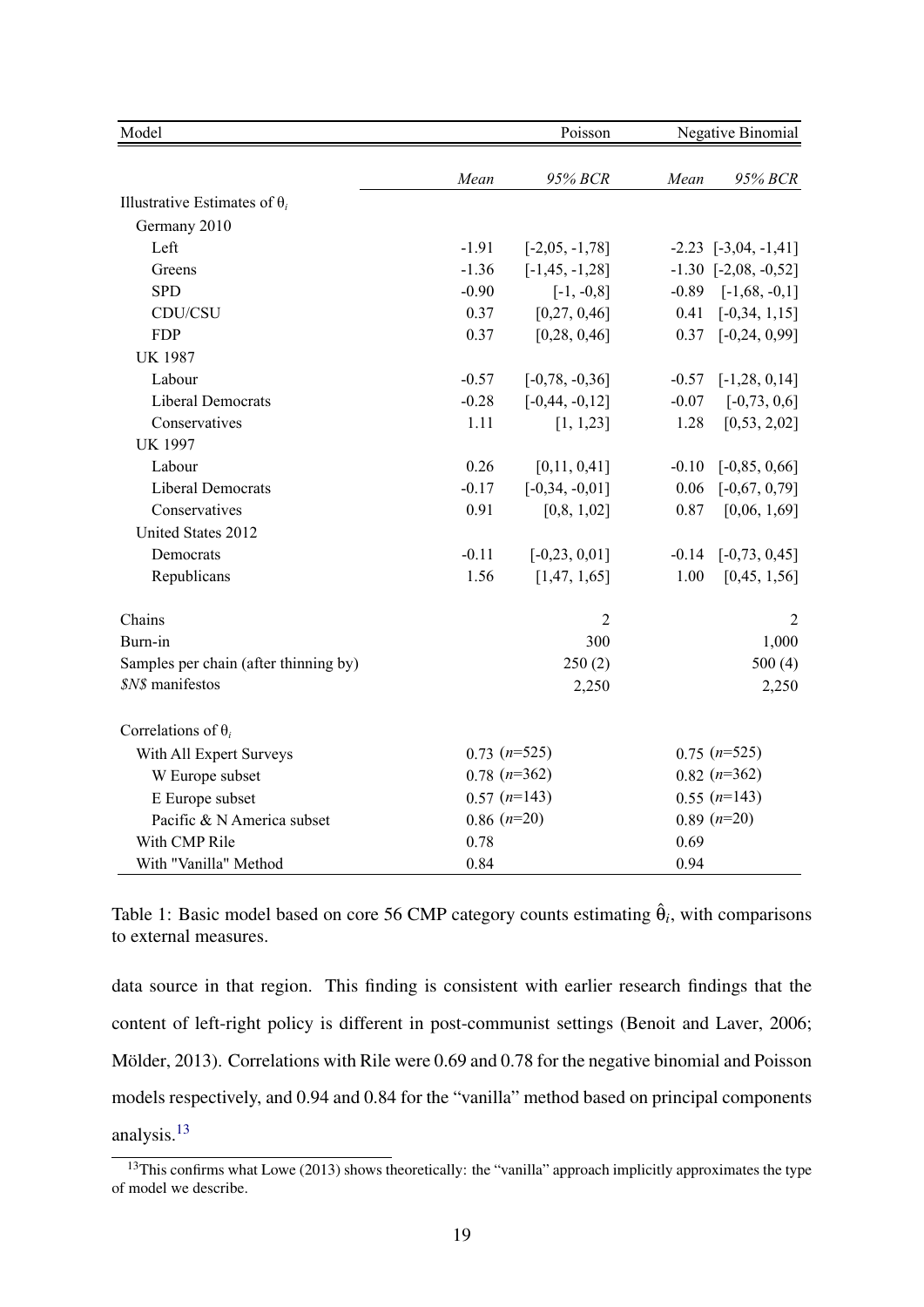

<span id="page-20-0"></span>Figure 2: Comparison of  $\hat{\theta}_i$  to expert survey estimates for the post-1972 sample (from Table [1\)](#page-19-0).

Figure [2](#page-20-0) plots the correlations against expert surveys, indicating a good linear fit, also illustrating the difference in correlations for the subsets by region.<sup>[14](#page-20-1)</sup> The slopes of the patterns differ according to the subset, but the patterns indicate a clear linear relationship.

The method of IRT scaling that uses *all* of the policy categories provides a good fit to the data overall, indicating its validity as a measure of party locations on a single axis of policy differences corresponding to what experts judged to be the left-right dimension. The fit varies with context however, indicating that even with inductive approaches, one size does not fit all.

<span id="page-20-1"></span><sup>&</sup>lt;sup>14</sup>Expert data are from [Benoit and Laver](#page-37-0) [\(2006\)](#page-37-0); [Steenbergen and Marks](#page-40-12) [\(2007\)](#page-40-12); [Hooghe et al.](#page-38-13) [\(2010\)](#page-38-13); [Bakker](#page-37-12) [et al.](#page-37-12) [\(2012](#page-37-12)*a*). We match the expert placement to the temporally closest manifesto, if a document is available within three years before or after the survey date.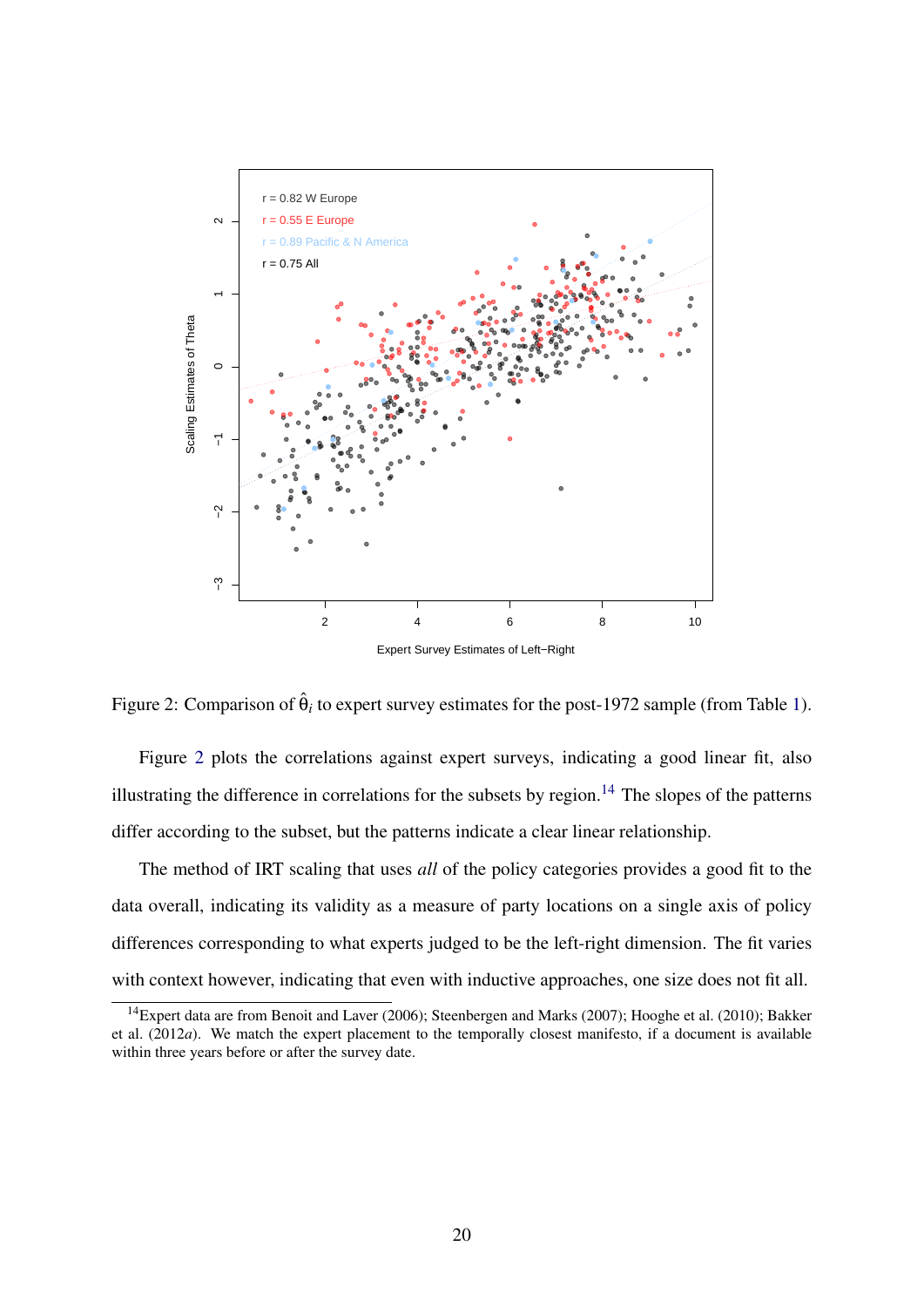| <b>Statistically</b> |                   |        |                                 |        |                                      |          |  |
|----------------------|-------------------|--------|---------------------------------|--------|--------------------------------------|----------|--|
| <b>Significant</b>   | <b>BLM</b> (2009) |        | Poisson $\Delta \hat{\theta}_i$ |        | Neg Binomial $\Delta \hat{\theta}_i$ |          |  |
| <b>Change?</b>       | <b>Elections</b>  | $\%$   | <b>Elections</b>                | $\%$   | <b>Elections</b>                     | $\%$     |  |
| N <sub>o</sub>       | 1,308             | 62.3%  | 836                             | 52.7%  | 1,532                                | $96.7\%$ |  |
| Yes                  | 791               | 37.7%  | 749                             | 47.3%  | 53                                   | $3.3\%$  |  |
| Non-adjacent         | 778               |        | 703                             |        | 703                                  |          |  |
| Total                | 2.877             | 100.0% | 2.288                           | 100.0% | 2.288                                | $00.0\%$ |  |

<span id="page-21-0"></span>Table 2: Comparative over-time mapping of policy movement on Left-Right measure, taking into account the statistical significance of shifts – comparing change in IRT estimates to [Benoit,](#page-37-9) [Laver and Mikhaylov](#page-37-9) [\(2009\)](#page-37-9) estimates from non-parametric bootstrapping.

### 3.2 A better estimate of uncertainty: Modelling policy shifts

Because the document-level parameters are stochastic and estimated by sampling from the posterior, it is possible to estimate uncertainty over the left-right positional parameters  $\hat{\theta}_i$  through simulating draws from the posterior distribution using the sampler used to obtain parameter estimates. For each  $\hat{\theta}_i$  representing a manifesto's left-right policy position, in other words, we can estimate the variances directly from the posterior draws once the sampling distribution of the posterior simulations has reached convergence. This is contrasts with the non-parametric simulation approach applied directly to the textual data by [Benoit, Laver and Mikhaylov](#page-37-9) [\(2009\)](#page-37-9), who assumed that the category frequencies were drawn according to a multinomial distribution and bootstrapped the category counts on this basis to compute a standard error for each  $Y_{ij}$  in addition to compound categories such as the additive Rile index.

Using the results of our model estimated on the full sample, we can contrast our results to those of [Benoit, Laver and Mikhaylov](#page-37-9) [\(2009,](#page-37-9) Table 1), who reported that using their nonparametric bootstrapping procedure, only 38% of parties' observed left-right "movements" could be declared real rather than the result of stochastic features generating the text from underlying policy positions. Using our much more complete, generative model of policy positions, we find in Table [2](#page-21-0) that this rate of change is actually far lower, at just 3.3% of changes, suggesting that the policy shifts by parties from one election to the next on the left-right "superissue" tend in fact to almost never occur. This measure is a far more informed estimate of the real policy movement, based on a more complete model that includes the noisiness of the stochastic text described in [Benoit, Laver and Mikhaylov](#page-37-9) [\(2009\)](#page-37-9) but also incorporating the full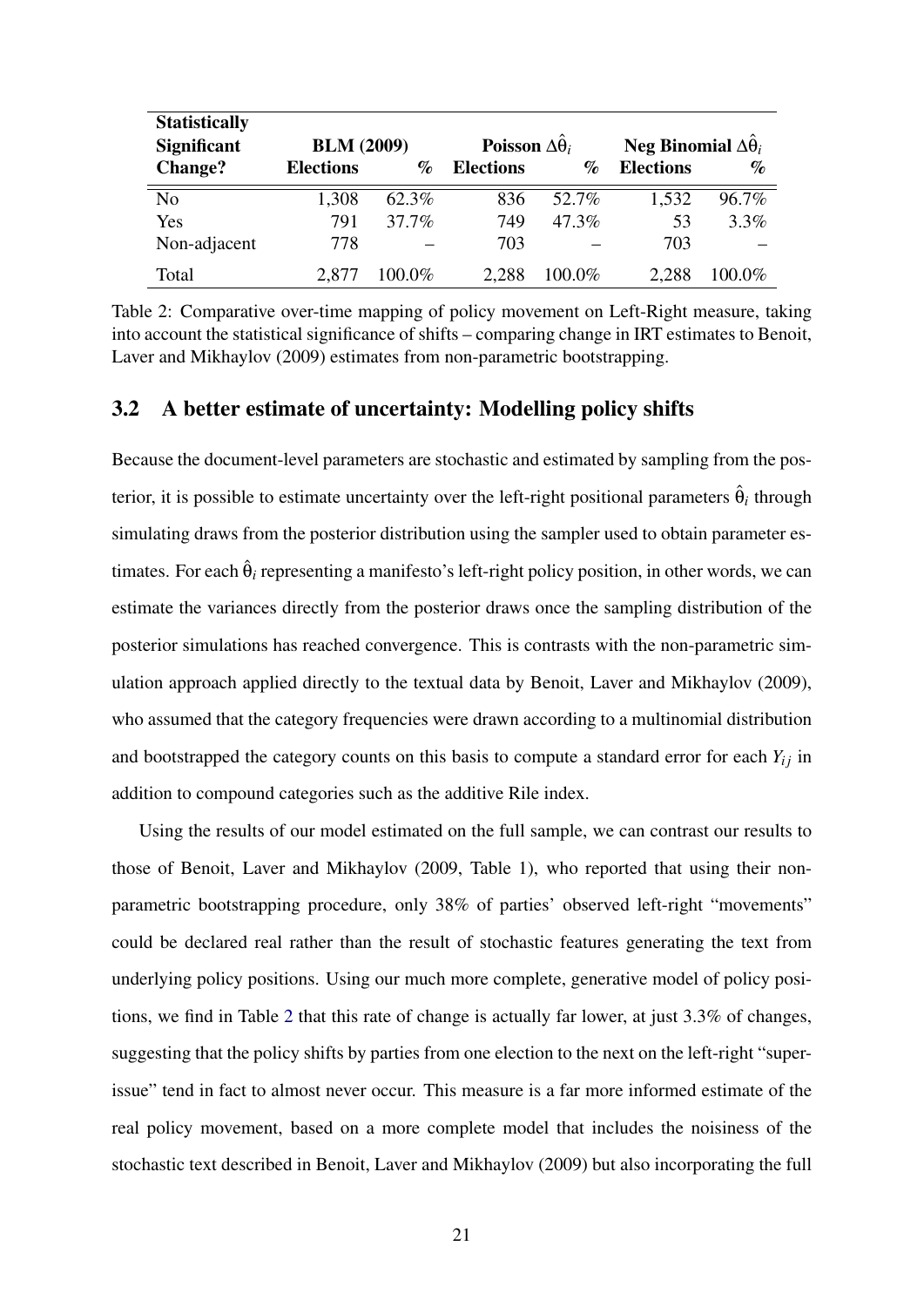information as to how the use of policy statements reflects the dimension of left-right politics based on all of the patterns found in the dataset. The contrast of the negative binomial results with those from the Poisson model, furthermore, illustrates one of the significant consequences of using the restrictive and unrealistic variance assumption of the Poisson model, which leads to significantly underestimated parameter uncertainty in  $\hat{\theta}_i$  [\(Lowe and Benoit,](#page-39-14) [2013\)](#page-39-14).

# 4 Left-right as a super-issue in different contexts

### 4.1 The policy components of the left-right dimension

For proponents of the "deductive" approach to measuring political spaces, the authoritative, *ex ante* definition of the content of a political dimension has distinct advantages for measurement. By specifying that a dimension of environmental policy should consist of two contrasting extremes of "supporting protection of the environment, even at the cost of economic growth" on one extreme, versus "supporting economic growth, even at the cost of damage to the environment" on the other, for example, anchors the dimension in a way that makes it clear to human experts who rate and interpret party placements on this aspect of policy (see [Benoit and Laver,](#page-37-0) [2006\)](#page-37-0). For aggregate or *lower* dimensional constructs, especially that of a single left-right ideological dimension, however, this is much more difficult if not impossible to specify in the same way. Expert surveys typically take the approach of either defining a broad range of policies that are typically associated with left-right (e.g. the Chapel Hill expert surveys) or instruct experts to take all aspects into account without specifying what these should be (e.g. [Benoit and Laver,](#page-37-0) [2006\)](#page-37-0).

The Manifesto Project's widely used "Rile" index constructed from 26 policy categories of the CMP takes a more fixed and prescriptive approach. However these categories were chosen, the validity of this measure depends on its correspondence with what informed observers, according to "standard accounts" [\(Budge and Meyer,](#page-37-3) [2013,](#page-37-3) 91), would consider to be the leftright positions of the political parties it measures. Substantive invariance is of little benefit for an index, in other words, if it fails to measure the high-level dimension for which it was designed. In this section we examine the association between the CMP policy categories and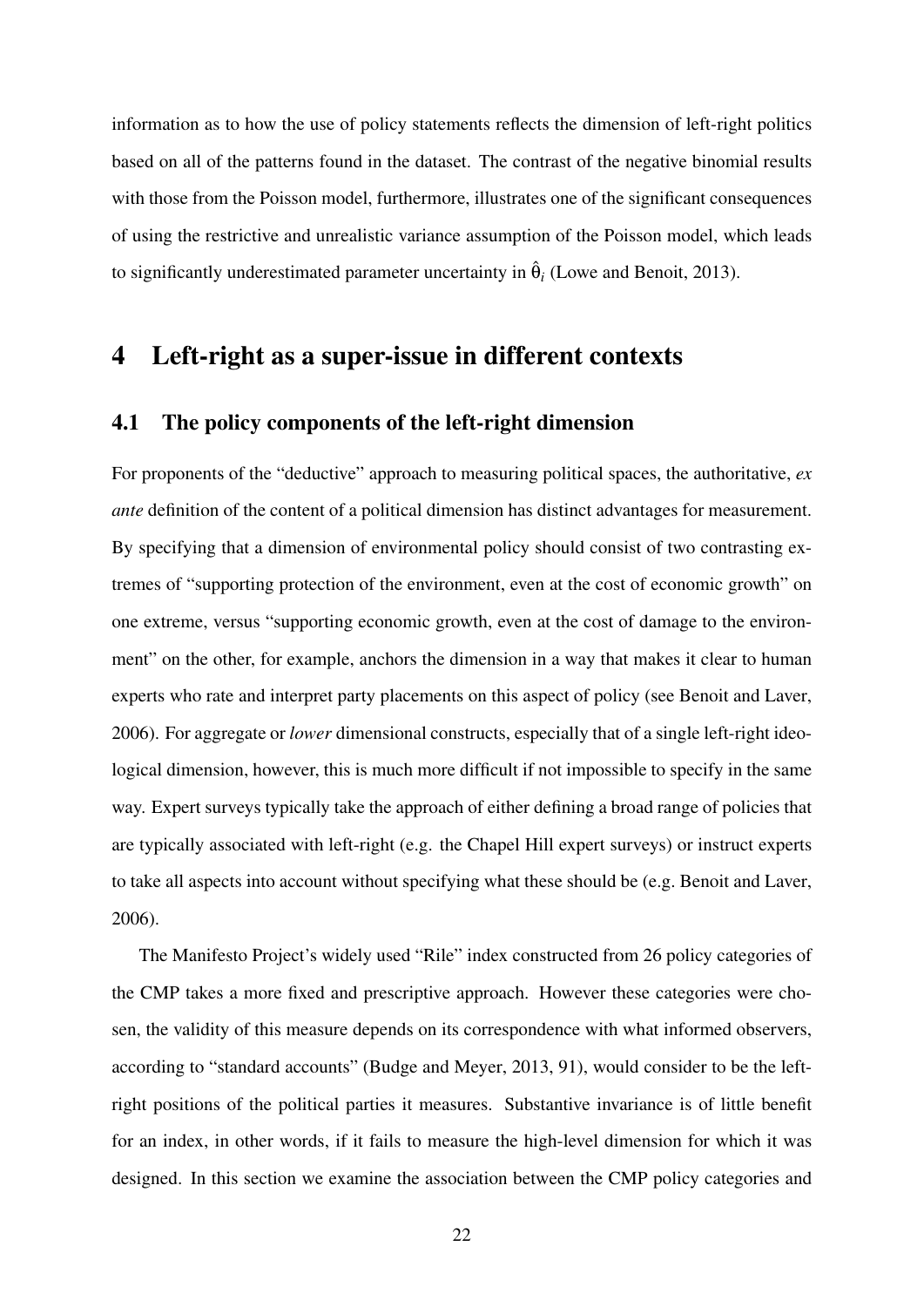left-right measures, showing that there is no universally applicable set of policy bundles that measure left-right policy in all settings. Instead, we advocate the inductive approach using the IRT model to link categories appropriately to the higher-level dimensions such as left-right, an approach that also allows us to inspect the item discrimination parameters.

The original selection of the Rile index's components is described in detail by [Laver and](#page-39-2) [Budge](#page-39-2) [\(1992,](#page-39-2) 25–30). With the goal of locating parties in a one-dimensional space, [Laver and](#page-39-2) [Budge](#page-39-2) fit the sample of 10 Western European countries<sup>[15](#page-23-0)</sup> from 1945–1985 using exploratory principal components factor analysis fit on a country-by-country basis. Inspecting each set of results for face validity and making some decisions to combine or drop some categories based on their loadings, the result was the first version of the Rile scale now the most widely used quantity in the CMP dataset. In fitting the manifesto data to the single dimension of difference that appeared to meaningfully differentiate parties, they emphasize that this process was "based solely on the intrinsic plausibility and coherence of the sets of issues that define the underlying policy dimension" (25). Presumably, this is why categories such as "Political authority: Positive (305)" are considered "right-wing": because in the sample examined, this was the pattern of their association.

Applying our one-dimensional IRT model to the same data, pooled across countries, we also observed a good fit for the Rile index to the CMP policy categories. Figure [3](#page-24-0) plots the item discrimination parameters  $\hat{\lambda_i}$  for each policy category, fit to post-1972 coded manifestos. As can be seen by the positioning of the parameter estimates relative to the dividing line, most of the the Rile left categories were indeed associated with left positions, and most of the right categories with right positions. Some were far less informative than others, however, and were not estimated as corresponding to left or right, including Political Authority: Positive (305), Social Harmony: Positive (606), Constitutionalism: Positive (203), Freedom and Human Rights: Positive (201), Education Expansion: Positive (506), and Protectionism: Positive (406). Some of these categories, such as Political Authority: Positive, are known to cause problems in indexing left-right positions by biasing leftist parties to the right, such as the Italian Communist Party, a far-left party erroneously scored as far right in the 2000s because of its high proportion of

<span id="page-23-0"></span><sup>&</sup>lt;sup>15</sup>These were: Austria, Belgium, Great Britain, Denmark, France, Ireland, Italy, Luxembourg, Netherlands, and Sweden.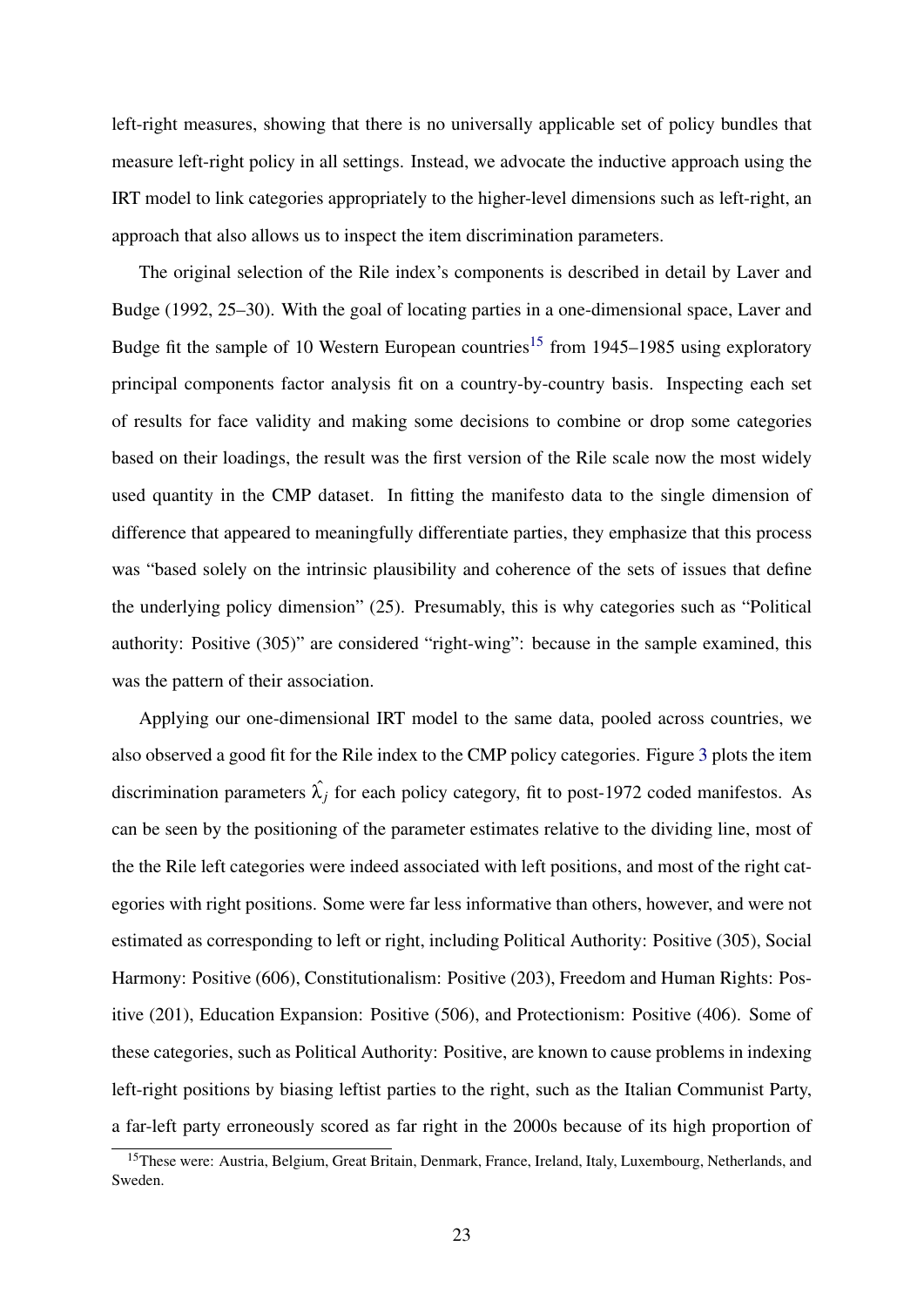| Right                                                                     |    |    |      |                 |   |   |   |
|---------------------------------------------------------------------------|----|----|------|-----------------|---|---|---|
| Welfare State Limitation +<br>Free Enterprise +<br>Traditional Morality + |    |    |      |                 |   |   |   |
| Military +                                                                |    |    |      |                 |   |   |   |
| National Way of Life +                                                    |    |    |      |                 |   |   |   |
| Economic Orthodoxy +<br>Protectionism -                                   |    |    |      |                 |   |   |   |
| Incentives +                                                              |    |    |      |                 |   |   |   |
| Law and Order +<br>Political Authority +                                  |    |    |      |                 |   |   |   |
| Social Harmony +                                                          |    |    |      |                 |   |   |   |
| Constitutionalism +<br>Freedom and Hum. Rights +                          |    |    |      |                 |   |   |   |
|                                                                           |    |    |      |                 |   |   |   |
| Neutral<br>Labour Groups -                                                |    |    |      |                 |   |   |   |
| Education Limitation +                                                    |    |    |      |                 |   |   |   |
| Multiculturalism -<br>Gov. and Admin. Effic. +                            |    |    |      |                 |   |   |   |
| Productivity +                                                            |    |    |      |                 |   |   |   |
| Farmers +<br>Centralisation +                                             |    |    |      |                 |   |   |   |
| European Integration +                                                    |    |    |      |                 |   |   |   |
| Technology and Infrastr. +<br>Middle Class, Profess. Gr. +                |    |    |      |                 |   |   |   |
| Economic Goals                                                            |    |    |      |                 |   |   |   |
| Constitutionalism -<br>Foreign Special Rel. +                             |    |    |      |                 |   |   |   |
| Corporatism +                                                             |    |    |      |                 |   |   |   |
| Internationalism -<br>Culture +                                           |    |    |      | æ.              |   |   |   |
| Political Corruption -                                                    |    |    |      |                 |   |   |   |
| Decentralisation +<br>Non-Econ. Demogr. Gr. +                             |    |    |      |                 |   |   |   |
| Foreign Special Rel. -                                                    |    |    |      |                 |   |   |   |
| Keynesian Dem. Man. +<br>Underpriv. Minority Gr. +                        |    |    |      |                 |   |   |   |
| Environm. Protection +                                                    |    |    |      |                 |   |   |   |
| European Integration -<br>Multiculturalism +                              |    |    |      |                 |   |   |   |
| Social Justice +                                                          |    |    |      |                 |   |   |   |
| Traditional Morality -<br>Anti-Growth Economy +                           |    |    |      |                 |   |   |   |
| National Way of Life -                                                    |    |    |      |                 |   |   |   |
| Marxist Analysis +                                                        |    |    |      |                 |   |   |   |
| Left                                                                      |    |    |      |                 |   |   |   |
| Education Expansion +<br>Protectionism +                                  |    |    |      |                 |   |   |   |
| Welfare State Expansion +                                                 |    |    |      |                 |   |   |   |
| Market Regulation +<br>Internationalism +                                 |    |    |      |                 |   |   |   |
| Economic Planning +                                                       |    |    |      |                 |   |   |   |
| Democracy +                                                               |    |    |      |                 |   |   |   |
| Labour Groups +<br>Controlled Economy +                                   |    |    |      |                 |   |   |   |
| Peace +                                                                   |    |    |      |                 |   |   |   |
| Anti-Imperial./-Colonial.<br>Nationalisation +                            |    |    |      |                 |   |   |   |
| Military -                                                                |    |    |      |                 |   |   |   |
|                                                                           |    |    |      |                 |   |   |   |
|                                                                           | -3 | -2 | $-1$ | 0               | 1 | 2 | 3 |
|                                                                           |    |    |      | $\hat{\lambda}$ |   |   |   |

<span id="page-24-0"></span>Figure 3: Item discrimination parameter estimates  $(\hat{\lambda}_j)$  by Rile category, for the post-1972 sample.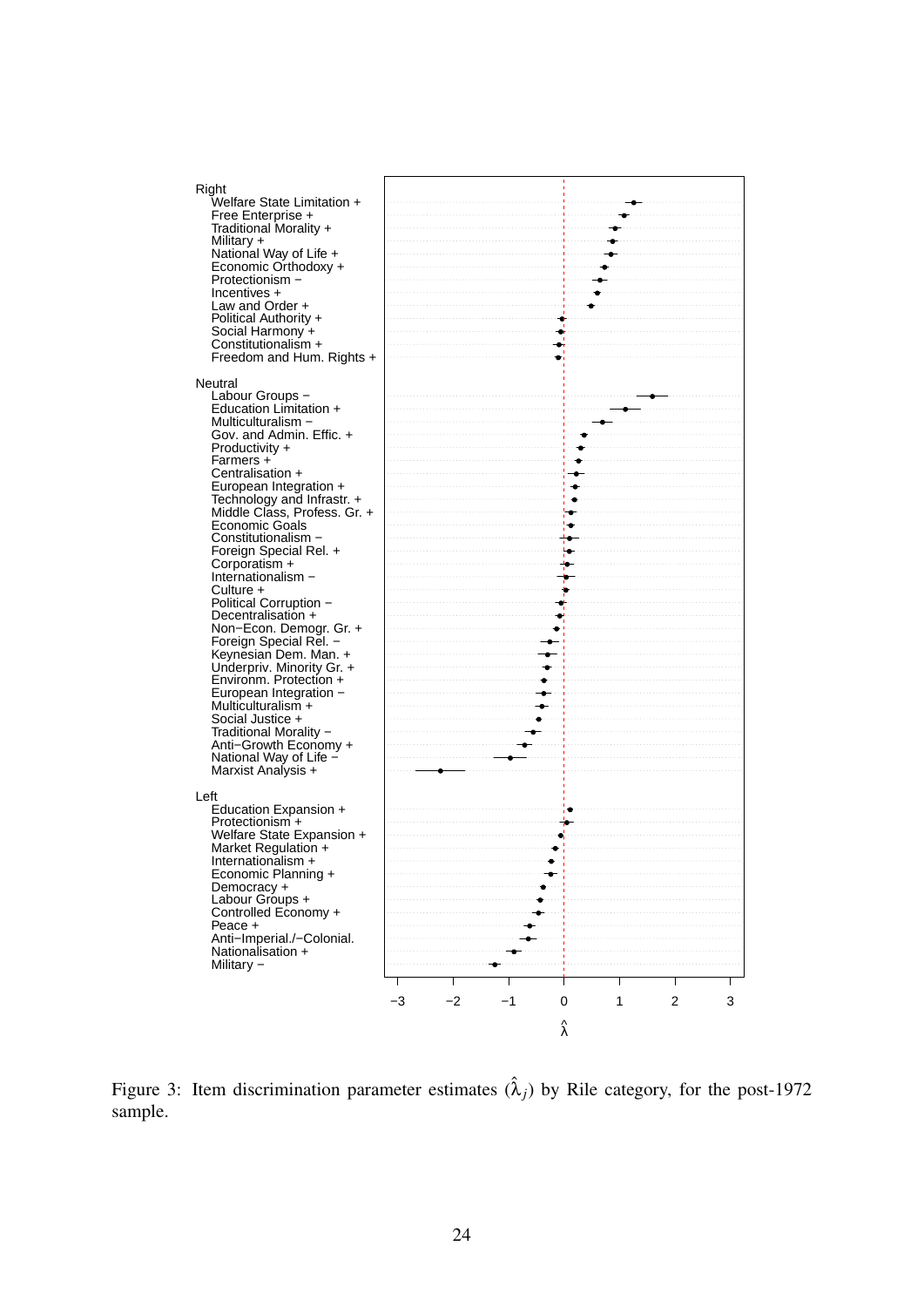statements coded Political Authority: Positive (see [Benoit and Laver,](#page-37-2) [2007,](#page-37-2) 97–98).

Among the 30 policy categories excluded from the Rile index, furthermore, we see several that are very strongly associated with left-right policy positions: Marxist Analysis: Positive (415) and National Way of Life: Negative (602) on the left, for instance, and Labour Groups: Negative (702) and Multiculturalism: Negative (608) on the right. *For this sample*, we see from Figure [3](#page-24-0) that there are numerous categories not used to estimate left-right context that could have contributed productively to the measurement of party positions along this single dimension. By modelling category counts directly as a function of the responsiveness of the party's manifesto content to their underlying latent position  $\theta_i$ , the IRT approach uses all available information. Instead of requiring a list of "in" and "out" categories, the IRT approach uses them all and estimates their relative contributions from the data.

### 4.2 Left-right in heterogeneous contexts

Using inductive methods similar to factor analysis, Mölder [\(2013\)](#page-39-3) found that "Rile" fits very poorly to the post-communist set of countries. Here we extend that analysis to all countries, based on fitting the IRT model separately to five separate regions. The results of the estimates of  $\lambda_i$  are plotted in Figure [4,](#page-26-0) which compares the item discrimination parameter estimates from each region on the *y*-axis to the fit from the Western European set on the *x*-axis. The dashed lines partition the plots into four regions, and the colour present the left categories in blue and the right categories in red. If the Rile items fit a region well, then the blue categories will lie in the lower left quadrant, and the red categories in the upper right, as for the Pacific region (consisting of New Zealand and Australia). If it fits poorly, as for the Far East, then many "left" categories may appear as right (in the upper left quadrant) and many "right" categories may be associated with left-wing positions (in the lower left quadrant).

Figure [4](#page-26-0) also indicates which specific policy categories are misfit in each context. In Eastern Europe, for instance, the Rile right categories of Protectionism: Negative (407) and Constitutionalism: Positive (203) were strongly associated with left-leaning positions. In North America, Rile left categories such as Anti-Imperialism (103) and Military: Negative (105) were neutral categories, as was Rile right category National Way of Life: Positive (601). In the Far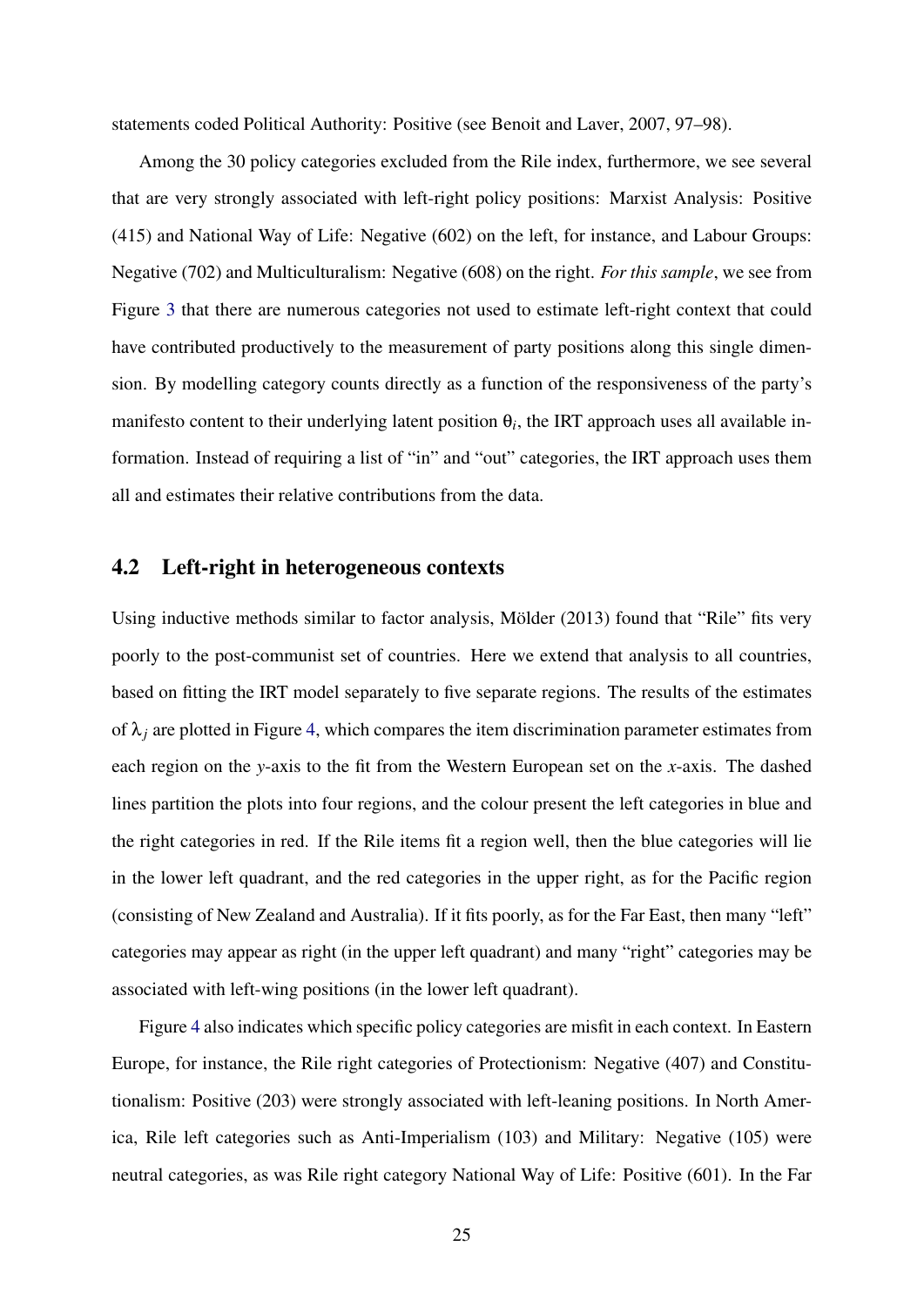

<span id="page-26-0"></span>Figure 4: Item discrimination parameter estimates from Western Europe compared to subsets estimates in other regions.

East, Rile right categories Economic Incentives: Positive (402) and Protectionism: Negative (407) were neutral categories. Even the seemingly clearly leftist category of Marxist Analysis: Positive (415) was associated with neutral positions in non-European contexts.

In general, the further the context was from the Western European context where the Manifesto Project's fixed left-right index was developed, the worse the fit. In the Far East, the association of the items to those estimated from the Western European sample was nearly zero  $(R = -0.097)$ . From these results, we conclude that there is no single set of fixed ingredients that can reliably and consistently measure the left-right ideological divide. While comparisons along a single dimension are meaningful, measuring this dimension the same way in every con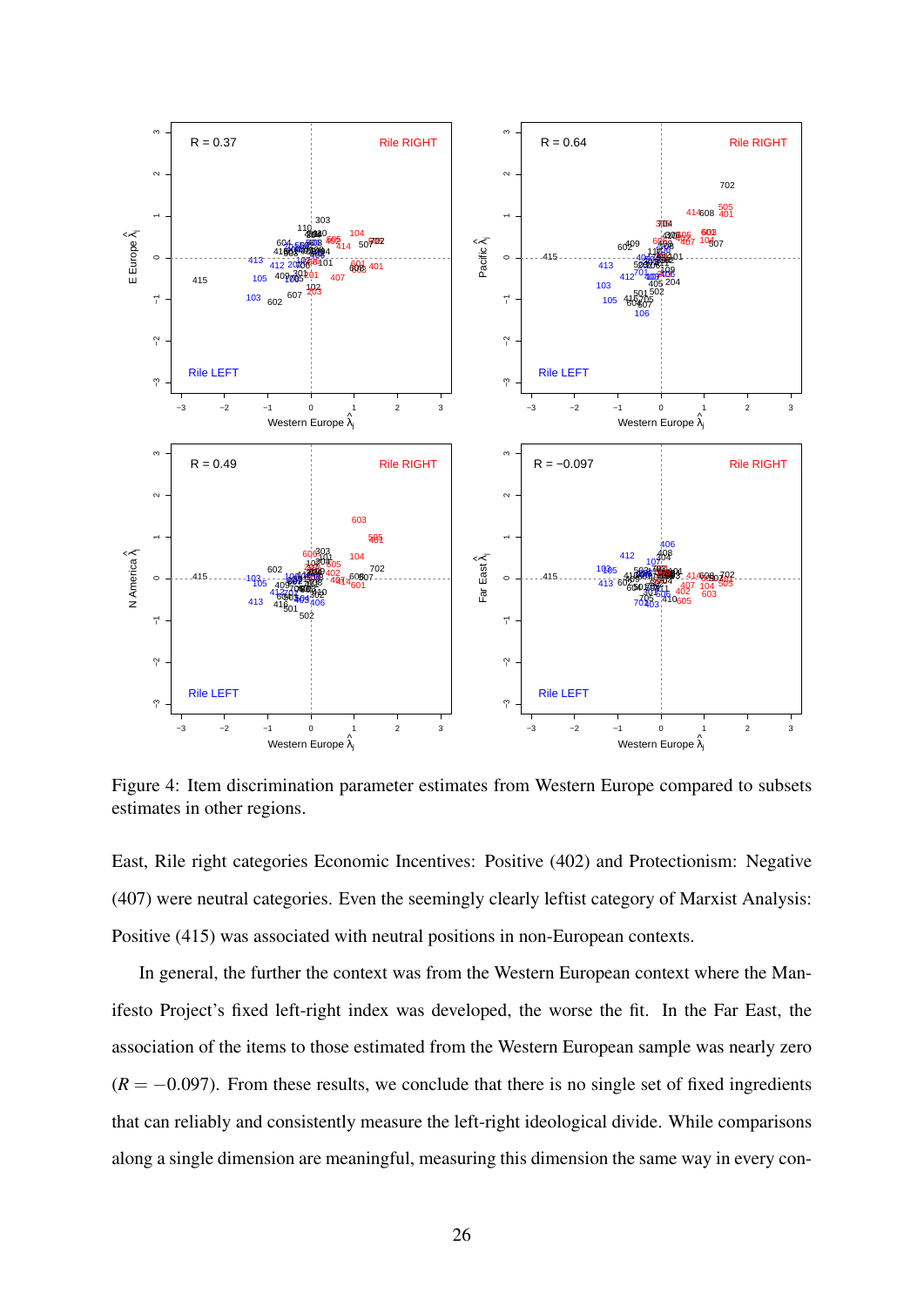text is not, because the content of left-right varies across countries and times. Just as we must adjust the CPI basket and the weightings of its content to produce a valid measure of inflation, so must we adjust the contents and their weightings to produce valid measures of left-right. Far from undermining its usefulness, this *correct* fitting to the meaningful single dimension, *in context*, is precisely what makes locations on this dimension comparable across different settings.

### 5 Using IRT to Estimate Multiple Dimensions of Policy

For many applications, researchers are interested in measuring policy positions in more than one dimension. For instance, many party systems can be adequately characterized by competition along two dimensions, an economic and a "social" one related to moral questions such as abortion and homosexuality [\(Laver and Hunt,](#page-39-15) [1992;](#page-39-15) [Benoit and Laver,](#page-37-0) [2006\)](#page-37-0). One approach for obtaining policy positions in multiple dimensions is to assign categories *a priori* to the different policy fields/dimensions, and conduct the scaling on a dimension-by-dimension basis [\(Elff,](#page-38-10) [2013\)](#page-38-10). Proceeding this way is not recommendable, however, when we have reasons to believe that there are categories which are linked to more than one of the latent dimensions.

For this purpose, we can extend the model to two dimensions *d*, which is conceptually straightforward. We now model the mean of the counts as

$$
\log(\mu_{ij}) = \alpha_i + \zeta_j + \lambda_{1j}\theta_{1i} + \lambda_{2j}\theta_{2i}
$$
\n(8)

which implies that we estimate two positions  $\theta_{di}$  and two sets of discrimination parameters  $\lambda_{dj}$ . The more difficult task, as with any multi-dimensional IRT model, is to impose appropriate constraints in order to reach statistical identification of all the parameters [\(Jackman,](#page-39-8) [2001;](#page-39-8) [Rivers,](#page-40-13) [2003\)](#page-40-13).

To fix the variances and the covariance of the discrimination parameters, we use a category *j* for which  $\lambda_{1j} = 0$  and  $\lambda_{2j} = 1$ , and a category *j'* for which  $\lambda_{1j'} = 1$  and  $\lambda_{2j'} = 0$ . The means of the positions in each dimension are set to zero, too. These six restrictions constitute the first set of constraints. For further identification, the  $\lambda_{d,i}$  are set to zero on the economic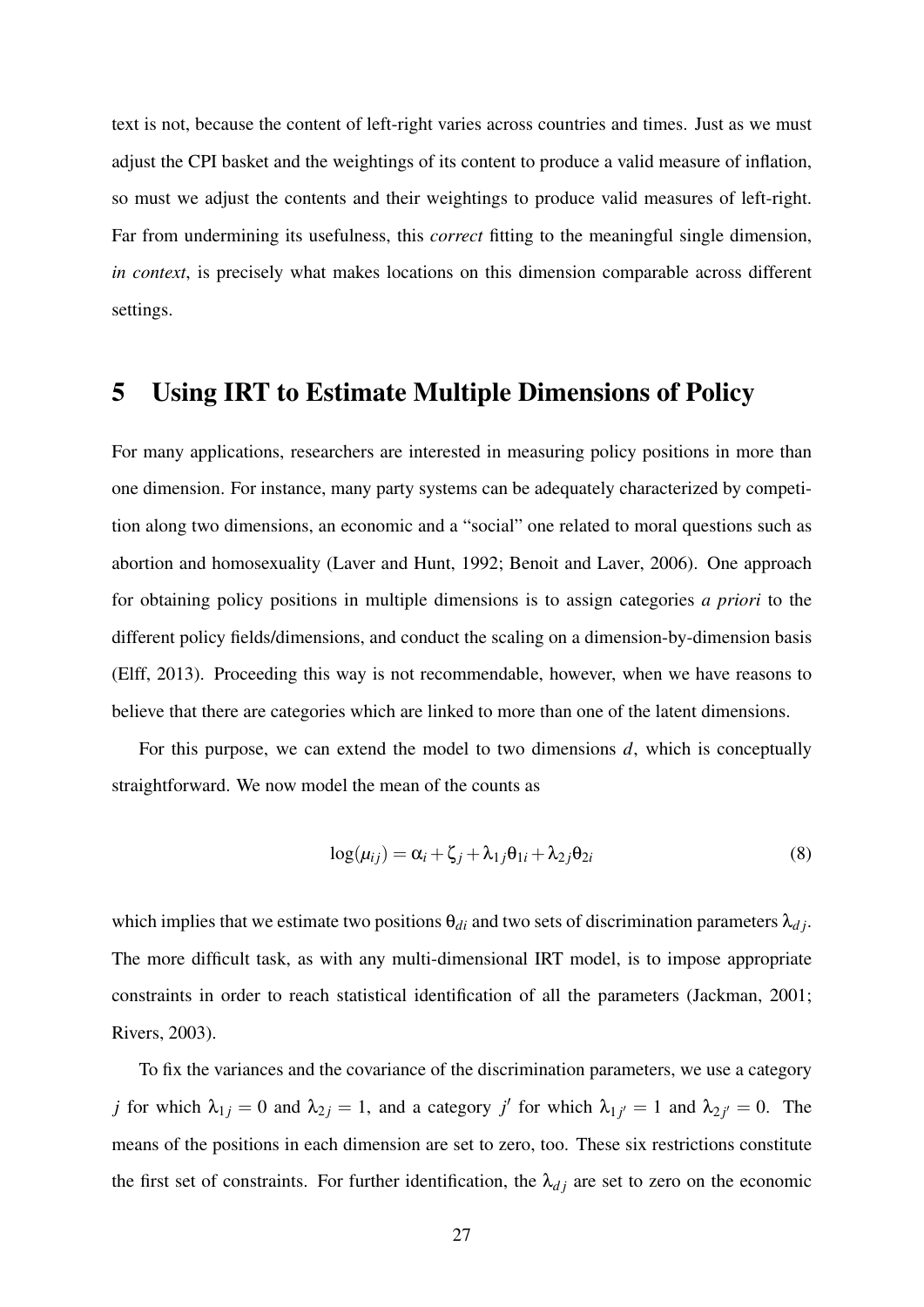dimension for items that we believe are certainly "non-economic", and to zero on the second dimension for items that we judge to be clearly unrelated to "social" questions as understood here. This implies that we also have a number of categories which do not discriminate on either of the two dimensions, but which are retained in the data and for which we infer a  $\zeta_i$ parameter. Of particular importance, however, is that we leave some items free to be associated with both dimensions.<sup>[16](#page-28-0)</sup> The constraints are completed by setting one of the  $\zeta_j$  to zero, as in the one-dimensional case.

Priors for the two-dimensional model are chosen as follows:

$$
\alpha_i \sim N(\mu_{\alpha}, \sigma_{\alpha})
$$
\n
$$
\zeta_j \sim N(\mu_{\zeta}, \sigma_{\zeta})
$$
\n
$$
\lambda_{dj} \sim N(\mu_{\lambda_d}, \sigma_{\lambda_d})
$$
\n
$$
\theta_{di} \sim N(0, \sigma_{\theta_d})
$$
\n
$$
\mu_{\alpha} \sim N(0, 5)
$$
\n
$$
\mu_{\zeta} \sim N(0, 5)
$$
\n
$$
\sigma_{\alpha} \sim \text{Half-Cauchy}(0, 5)
$$
\n
$$
\sigma_{\zeta} \sim \text{Half-Cauchy}(0, 5)
$$
\n
$$
\sigma_{\lambda_d} \sim \text{Half-Cauchy}(0, 5)
$$
\n
$$
\sigma_{\theta_d} \sim \text{Half-Cauchy}(0, 5)
$$

with (hard) constraints applied to some of the  $\lambda_{d,i}$ , as just described. For the two-dimensional model, we set  $\phi^{-1} = 0$ , i.e. choosing a Poisson likelihood *a priori*.<sup>[17](#page-28-1)</sup>

<span id="page-28-0"></span><sup>&</sup>lt;sup>16</sup>While we do not attempt to prove this, our experience suggests that the model is just identified when applying one constraint on a  $\lambda_{1j}$ , one constraint on a  $\lambda_{2j}$ , one double constraint on  $\lambda_1$  and  $\lambda_2$  for the same category, and two further constraints on any  $\lambda_{d,i}$  (in addition to the first set described at the beginning of the paragraph). So what we present below is an over-identified model. Note that these constraints also resolve reflection invariance.

<span id="page-28-1"></span> $17$ Relaxing this assumption led to convergence problems. The way the constraints are set requires that both the variances of the policy positions and the variances of the discrimination parameters are inferred from the data. It seems that this already tricky inference problem is exacerbated when adding an error variance in form of the overdispersion parameter. We post-process the HMC draws so that the variances of the positions (in each dimension) equal one in each draw.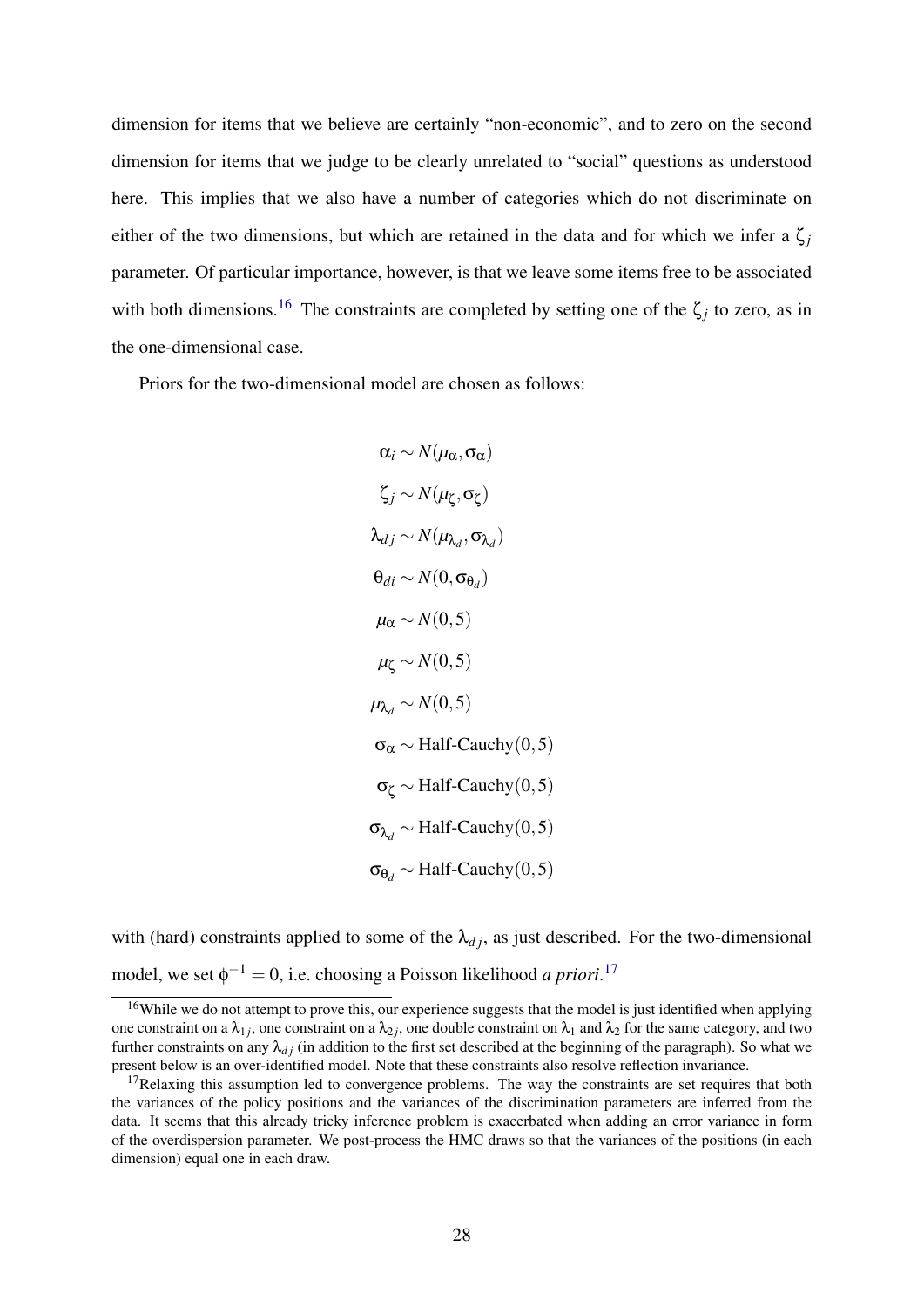

<span id="page-29-0"></span>(a) Economic Dimension

(b) Social Dimension

Figure 5: Item discrimination parameter estimates  $\lambda_{d,i}$  from the two-dimensional model fit with subsets of categories selected for possible economic and social policy content.

Figure [5](#page-29-0) shows the  $\lambda_{d,i}$  parameters of all items that were selected to contribute to the re-spective dimension (economic in the left panel of the graph, and "social" in the right one).<sup>[18](#page-29-1)</sup> Again, we can see considerable variation in the extent to which the categories discriminate. For the purely economic items, "Labour Groups: negative" and "Education Limitation" are most rightist, whereas "Marxist Analysis: positive" "Nationalisation: positive" are the most leftist ones. Considering the "social dimension", the results also correspond to the expectations, with the contrasting pairs related to "National Way of Life" and "Traditional Morality" to be found at the opposing ends of the scale.

Particularly interesting insights can be gained from the results for the items that were allowed to contribute to both dimensions. We may expect that most of these items are either predominantly associated with only one dimension, or that economically rightist (leftist) dis-

<span id="page-29-1"></span><sup>&</sup>lt;sup>18</sup>The categories whose  $\lambda_{di}$  was set to one were "Free enterprise: positive" for the first and "Traditional morality: positive" for the second dimension. As item for which  $\lambda_1 = \lambda_2 = 0$  we choose "Political corruption: negative".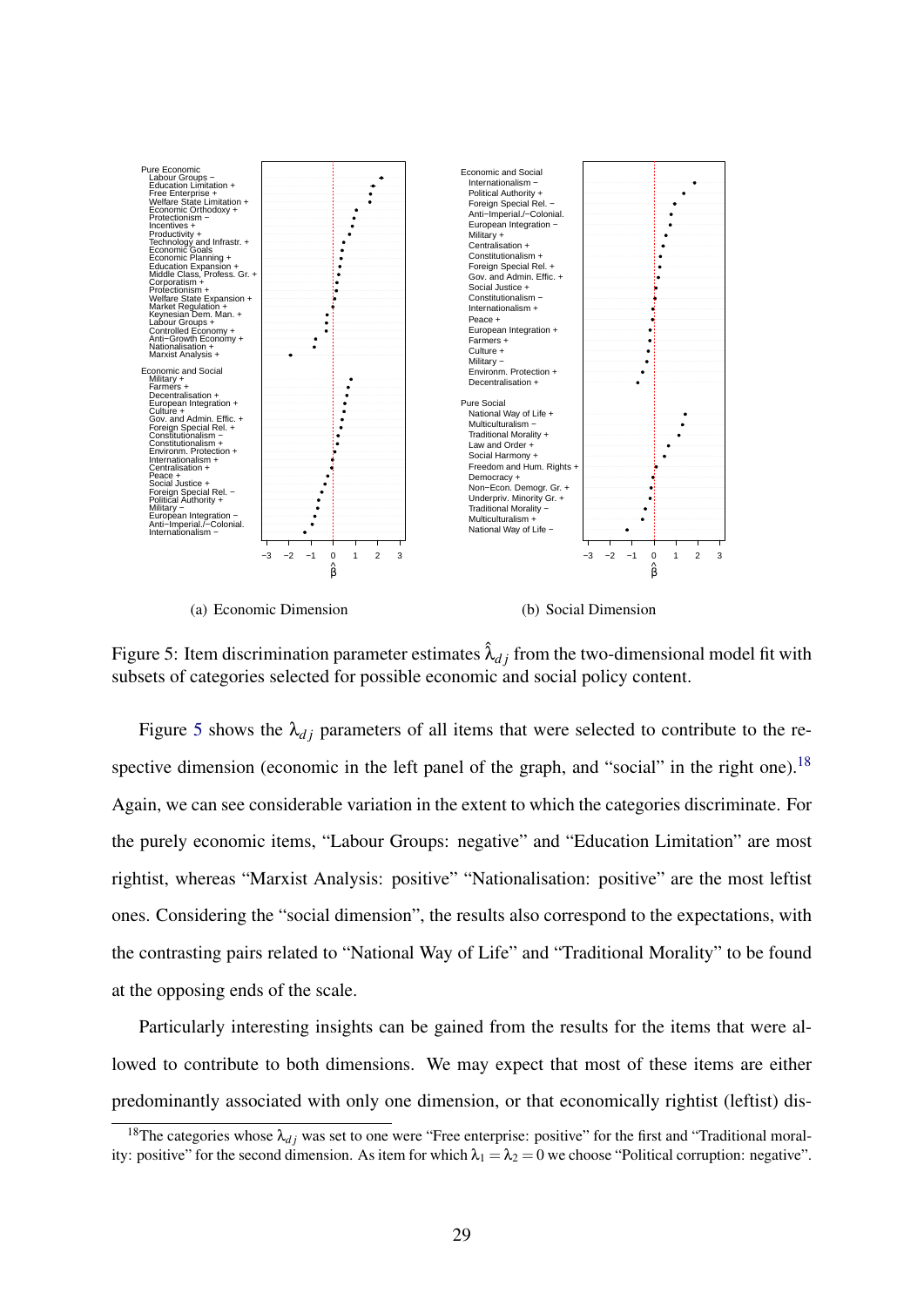crimination parameters tend to go along with socially conservative (liberal) ones. Indeed, we find such categories. For example, positive references to the military represent positions on the right side on both dimensions. And "Environmental protection: positive" is one category whose usage in manifestos is mostly explained by a party's position in one of the dimensions, in this case notably the second, "social" rather than the first, economic dimension.

In addition, there are a number of items which follow a more complex pattern. The prime example is the "Political Authority: positive" category (which is one of the rightist items in the CMP's fixed "rile" scale). In the second dimension, its  $\lambda$  value is indeed positive, implying "socially" conservative positions. In the economic realm, however, the category is associated with the left political spectrum. Thinking about this for a moment, this result makes perfect sense, as political authority in the economic context corresponds to a more active role of the state in the economy. The extra analytical leverage we receive from the two-dimensional solution is also shown by the two categories referring to European integration. Pro-integration statements reflect positions that are economically rightist, and "socially" somewhat left. Negative remarks about European integration can result from economically leftist views, or from "socially" conservative ones.<sup>[19](#page-30-0)</sup>

Next, we compare the CMP-based party positions on both dimensions to those from expert surveys as above (Figure [6,](#page-31-0) using the "taxes vs. spending" and "social policy/social lifestyle" party ratings. On the economic dimension, there is a quite strong positive association, reflected in a respectable  $r = .73$ . With regard to the social dimension, there is also a positive correspondence, although the observations are much more scattered around the regression line. Note, however, that we let a broad range of categories (rather than just a few related explicitly to morality issues) contribute to the second dimension, and that manifestos in general do not necessarily cover "social" issues as extensively as they do economic ones. This will make it harder to correctly place the parties on the second dimension.

<span id="page-30-0"></span><sup>&</sup>lt;sup>19</sup>The uncertainty concerning the  $\lambda_{di}$  values is smaller in the two-dimensional model. One reason is that we use a Poisson rather than a negative binomial likelihood here. In addition, there are also more constraints on the discrimination parameters  $\lambda_{di}$ .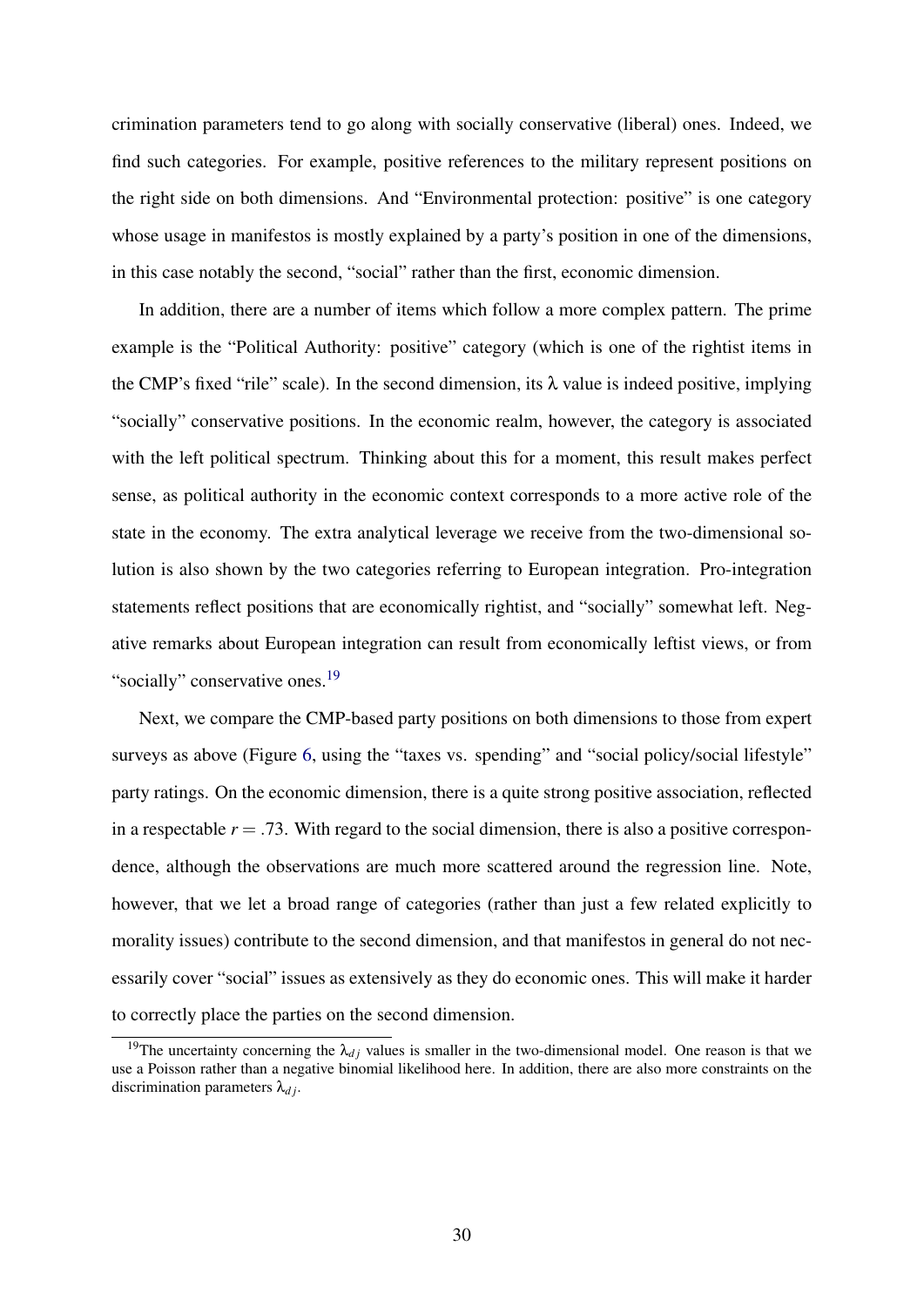

<span id="page-31-0"></span>Figure 6: Correlations of two-dimensional model estimates for  $\hat{\theta}_{\text{econ }i}$  and  $\hat{\theta}_{\text{social }i}$  with expert survey estimates.

# 6 Using alternative items: The Comparative Agendas Project

To illustrate the flexibility of our model, we also apply it to data from the Belgian part of the Comparative Policy Agendas Project (CAP) [\(Walgrave and De Swert,](#page-40-14) [2007;](#page-40-14) [Baumgart](#page-37-13)[ner, Green-Pedersen and Jones,](#page-37-13) [2008\)](#page-37-13). The CAP aims to identify the topic focus of policy documents, media coverage and political events (e.g. cabinet meetings) [\(Baumgartner, Green-](#page-37-13)[Pedersen and Jones,](#page-37-13) [2008\)](#page-37-13). [Walgrave, Varone and Dumont](#page-40-15) [\(2006,](#page-40-15) 1025) describe their approach used in the Belgian sub-project as follows: "These agendas were encoded in their entirety in order to compute relative issue attention (saliency) in percentage of all issues appearing on these agendas." In the Belgian case, the coded documents also include party manifestos.

The general coding approach used for the Belgian manifestos resembles that of the CMP, as "(semi)sentences" [\(Walgrave and De Swert,](#page-40-14) [2007,](#page-40-14) 42) were hand-coded into one of 137 (in some cases 143) categories. An important difference between the CAP and the CMP, however, is that the CAP categories are exclusively based on content and thus not intended to be positional. The category scheme spans a wide array of very detailed topics ranging from issues of political organisation (e.g. "State reform, political power and intercommunity conflicts", code 012), economic issues (e.g. "trade policy", code 148), social questions (e.g. "migration and integration of immigrants, code 173) to environmental topics (e.g. "water", code 294). Not ne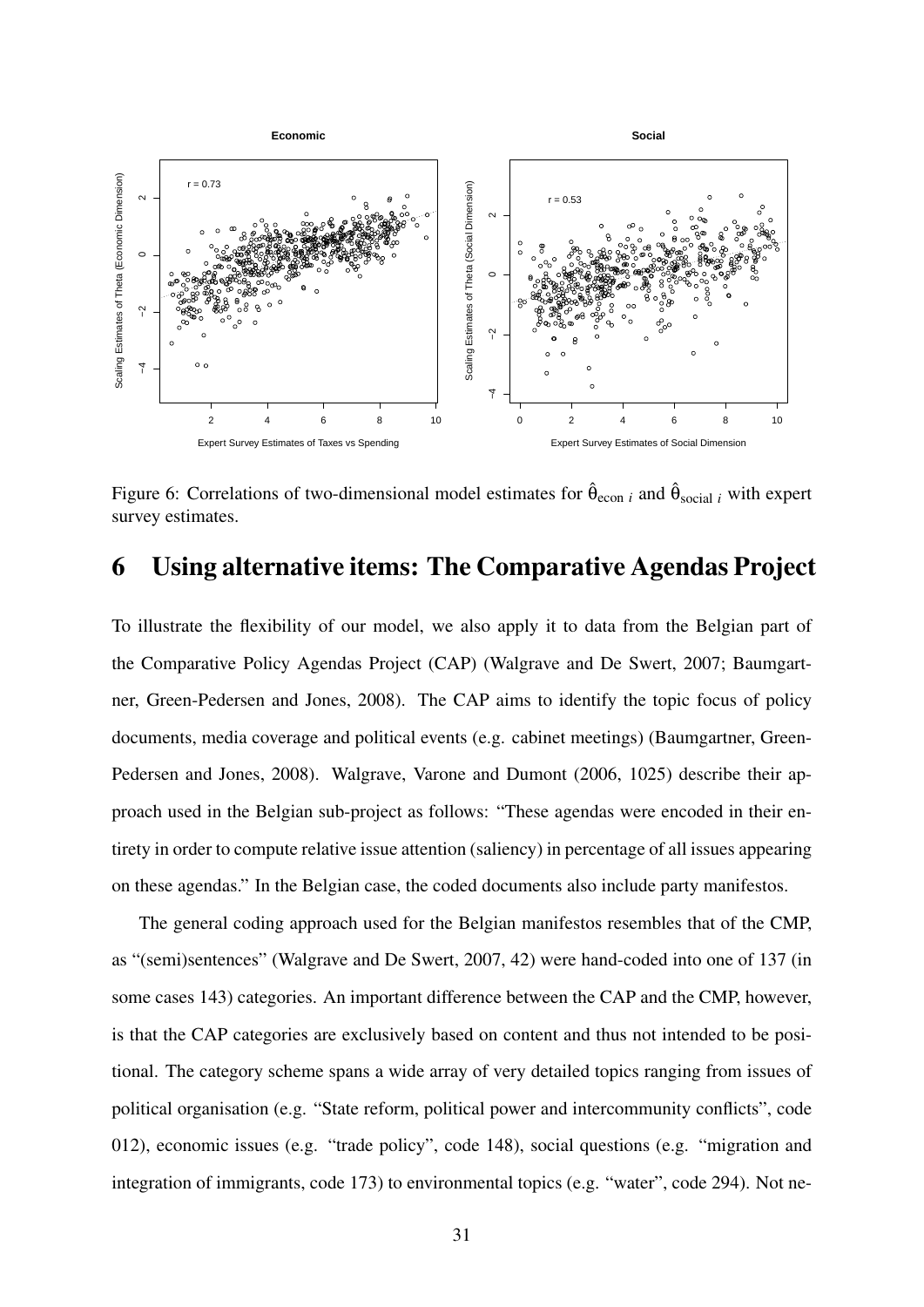glected are important matters such as "conception and contraception" (code 172) and "fishing" (code 318).

These data provide a difficult task for any approach towards measuring party positions, since they are not designed as positional items. It would not be easy at all to come up with a well justified deductive method for estimating policy positions from that data, since it is almost impossible to tell on theoretical grounds which of these policy content categories actually convey information in terms of positions. We infer party positions from the CAP data applying the negative binomial scaling model to the 39 Belgian manifestos from 1991-2003 that were coded by the Belgian CAP team (2003 data include Flemish-speaking parties only). The obtained positions are shown in Figure [7,](#page-33-0) which readers familiar with Belgian politics will recognize as a spatial representation with high face validity. In three out of four elections, the radical right-wing Vlaams Belang is inferred to be the most rightist party. Only in 1995, the two liberal parties PRL and VLD are placed to the right of VB, which should be due to their economic rather than "social" positions. For all four elections, the Green parties (AGALEV and ECOLO) and the Socialist parties (PS and SP) are consistently located on the left side of the political spectrum, and the Christian-democratic parties (CVP/CD&V and PSC) can be found in the political center.

To complement these findings, Figure [8](#page-34-0) compares the positions inferred from the CAP data to those from other approaches. The graph is based on the set of 13 cases that could be matched with temporally close expert survey results.<sup>[20](#page-32-0)</sup> The results provide further evidence that the IRT model produces valid results also when applied to the CAP data. The retrieved positions correlate at  $r = .83$  with the expert surveys, which is slightly higher than for CMP Rile and basically the same as for the IRT model applied to the CMP data. One advantage of the IRT model is of course that we can learn something about the items and thus about the content of political competition. First, it is interesting to note that even with the non-positional CAP data and allowing for item-level overdispersion, we find that 31% of the 137 items discriminate on the left-right dimension (judged on the basis of whether 90% of the posterior distribution of a  $\lambda_j$  are to the left or right of zero). The three most leftist items are "Environmental problems"

<span id="page-32-0"></span><sup>&</sup>lt;sup>20</sup>These cases are: Agalev 1999 and 2003, CD&V 2003, CVP 1999, Ecolo 1999, N-VA 2003, PRL-FDF 1999, PS 1999, PSC 1999, SP 1999, VLD 1999 and 2003, VU 1999.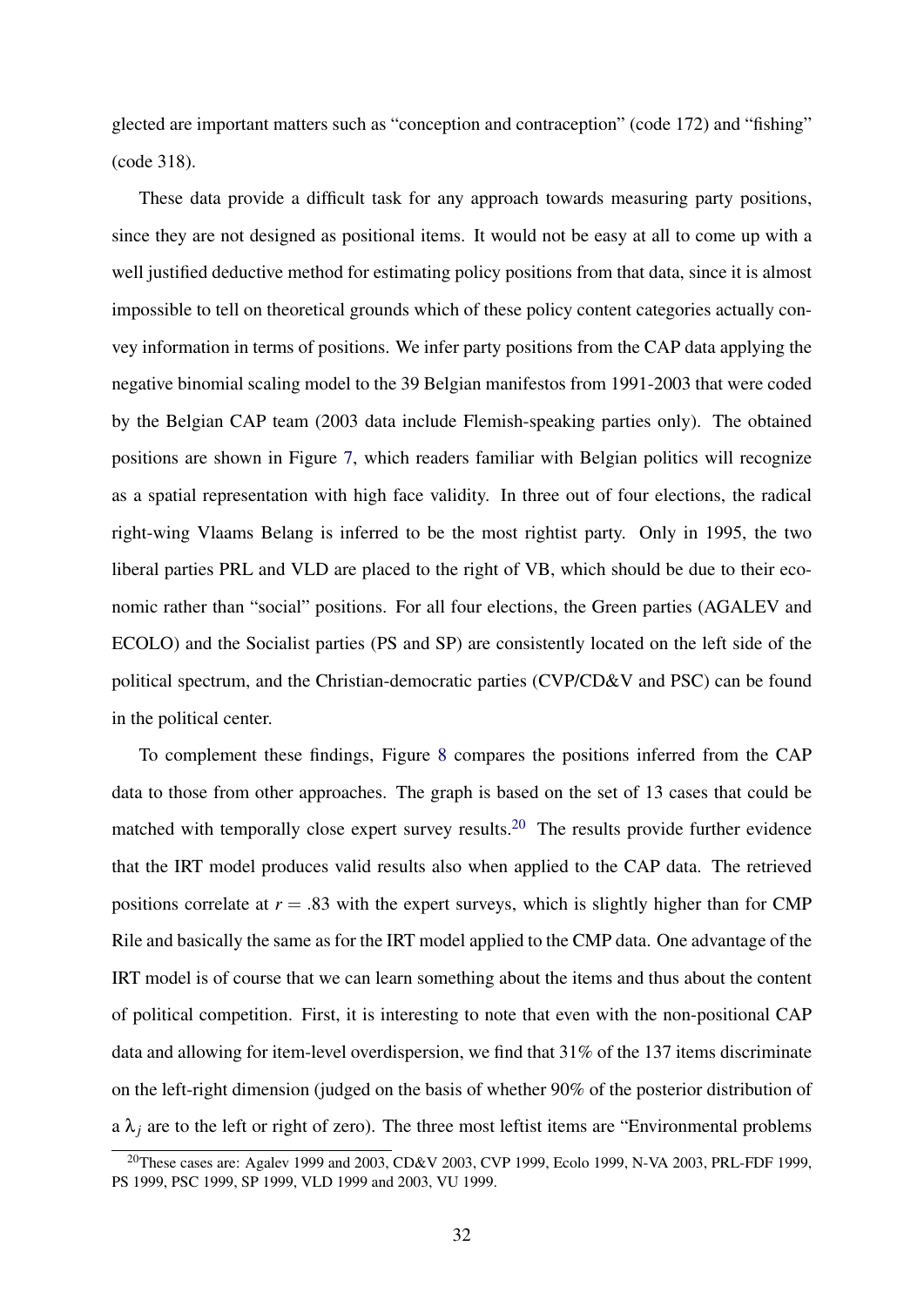

<span id="page-33-0"></span>Figure 7: Left-right estimates for Belgian Parties from the Comparative Agendas Project dataset, 1999–2003.

with energy" , "Forestry" and "Biohazard", and the three most rightist categories are "State" Reform", "Migration" and "Asylum". This suggests that the category codings in the Belgian CAP represent issues that practically work as valence issues, where differences in emphasis are linked to parties' positions, and the scaling model picks up this information.

Taken together, using the IRT model on the CAP data provides strong evidence that the important thing about scaling positions is not so much the input in terms of particular items. As long as these contain *some* information that is indicative of policy differences, an appropriate scaling procedure can recover the positions on the latent variable even if a large part of the input data differentiates very little between parties.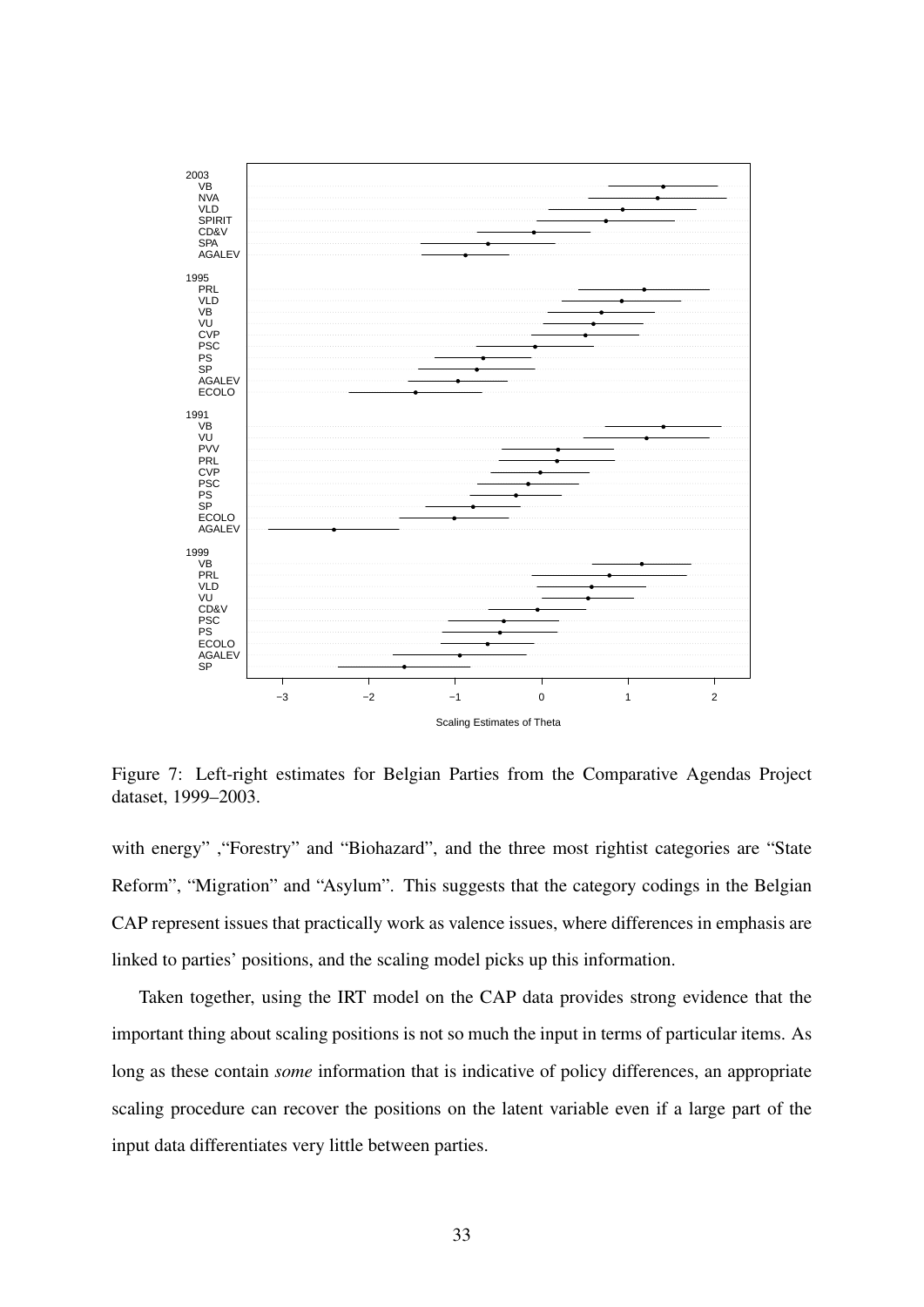

<span id="page-34-0"></span>Figure 8: Model estimates of left-right policy positions from the Comparative Policy Agendas Project and the CMP, compared to expert survey results and Rile for 13 Belgian parties 1999– 2003.

# 7 Conclusion

While classic left-right ideology is conceived in terms of broadly similar positioning on bundles of more specific issues, its observation and measurement in practice is not stable or universal with respect to these specific issues. What defines the left-right dimension in Western Europe for instance, is very different from what issues define this dimension in Eastern Europe or settings further east. The implications are that any fixed definition cannot fit all contexts. If a measure built on predefined components fits poorly in a given context, then it fails to provide a valid measure by the most basic definition of validity: that a measure faithfully represents the underlying concept that it purports to measure.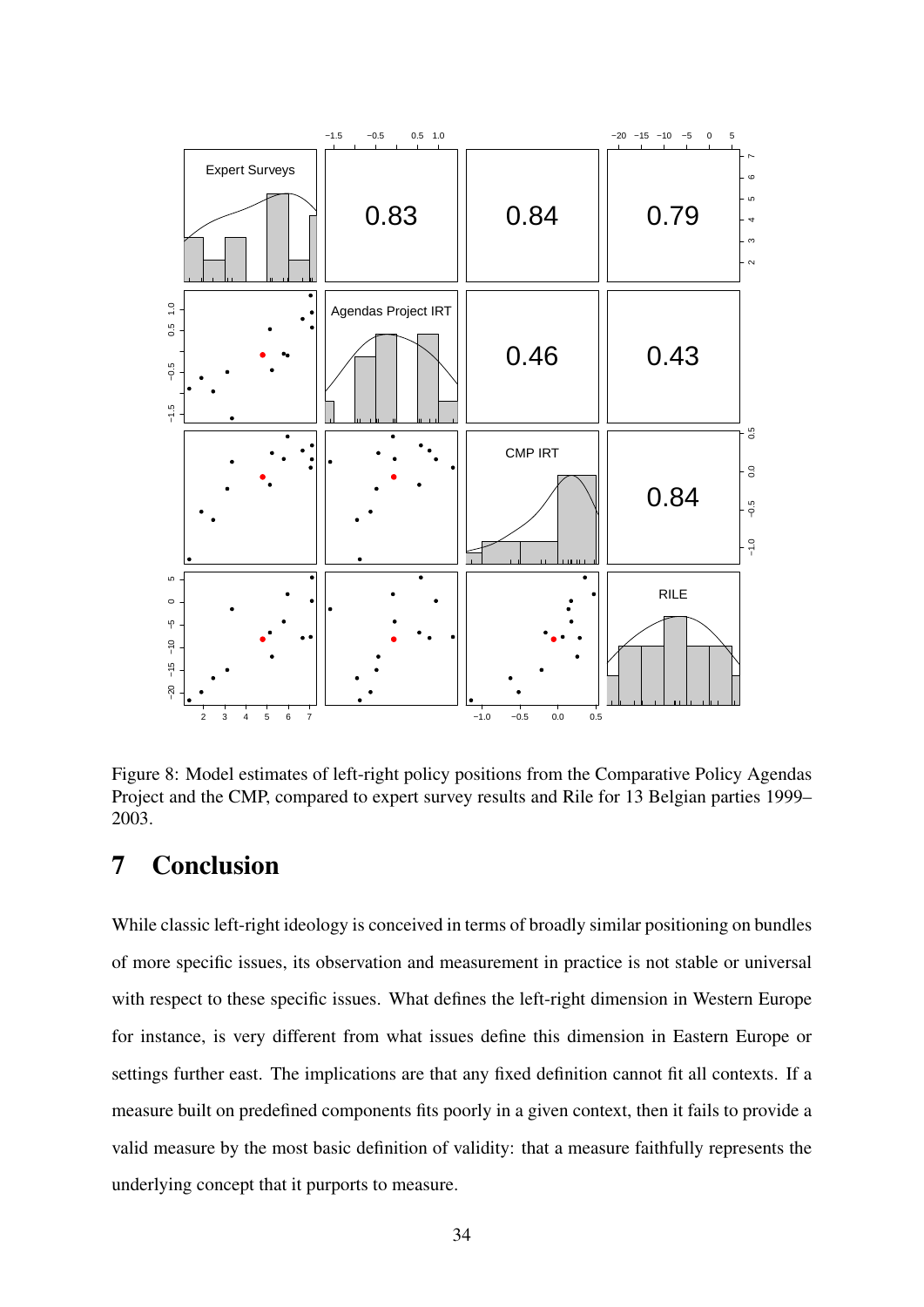A better alternative to measurement of party locations on a single dimension is to take an inductive approach, letting the data determine the bundling of issue content, using methods that allow direct estimation — and by implication, comparison — of the relative contributions of various policy components to the single dimension in each context. Here we have proposed a measurement approach based on item response theory, permitting the estimation of ideology as a latent "ability" variable, and for the contribution of each element of measured policy to act as "items" for which additional mentions are generated depending on their relationship to the underlying ideology variable. Not only does this approach allow a better estimation of uncertainty about these parameters than other approaches, but also it permits more realistic modelling of the stochastic process that generates the observed counts of specific categories of statements as a nominal response framework. Our approach was to model counts as negative binomial, estimating an additional variance component for each category, providing a better fit and more realistic error estimates for the resulting political quantities. In addition, the flexibility of the Bayesian IRT approach permits a more complete model of the political process, including potentially the stochastic generation of overall manifesto length (represented by the  $\alpha_i$  parameter), and the incorporation of additional information as variables to improve the model fit in specific contexts. The remedy for poor fit thus becomes the same remedy as for any omitted variable problem: conditioning on additional information until the fit is restored.

What conclusions can be drawn for the validity of the CMP's Rile index, given our findings? Namely, Rile fails to provide a valid measure of left-right policy in many contexts, echoing earlier findings (e.g. [Benoit and Laver,](#page-37-2) [2007;](#page-37-2) Mölder, [2013\)](#page-39-3). While Rile continues to fit reasonably well in the context where it was first fit—Western Europe—it travels increasingly poorly to the parties and countries recently added to the CMP's growing collection. This is because *no* single measure constructed in this fashion can have universally good fit, because the meaning of left-right is not universal. Even we accept that most systems do differentiate parties meaningfully along a single heuristic axis, the nature of this axis remains locally determined. There is nothing magical or universal about Rile—or any other constructed index of policy and because it is a *calculated* quantity rather than an intrinsic part of the manifesto project's research design, there is no reason to cling to it when other approaches have been shown to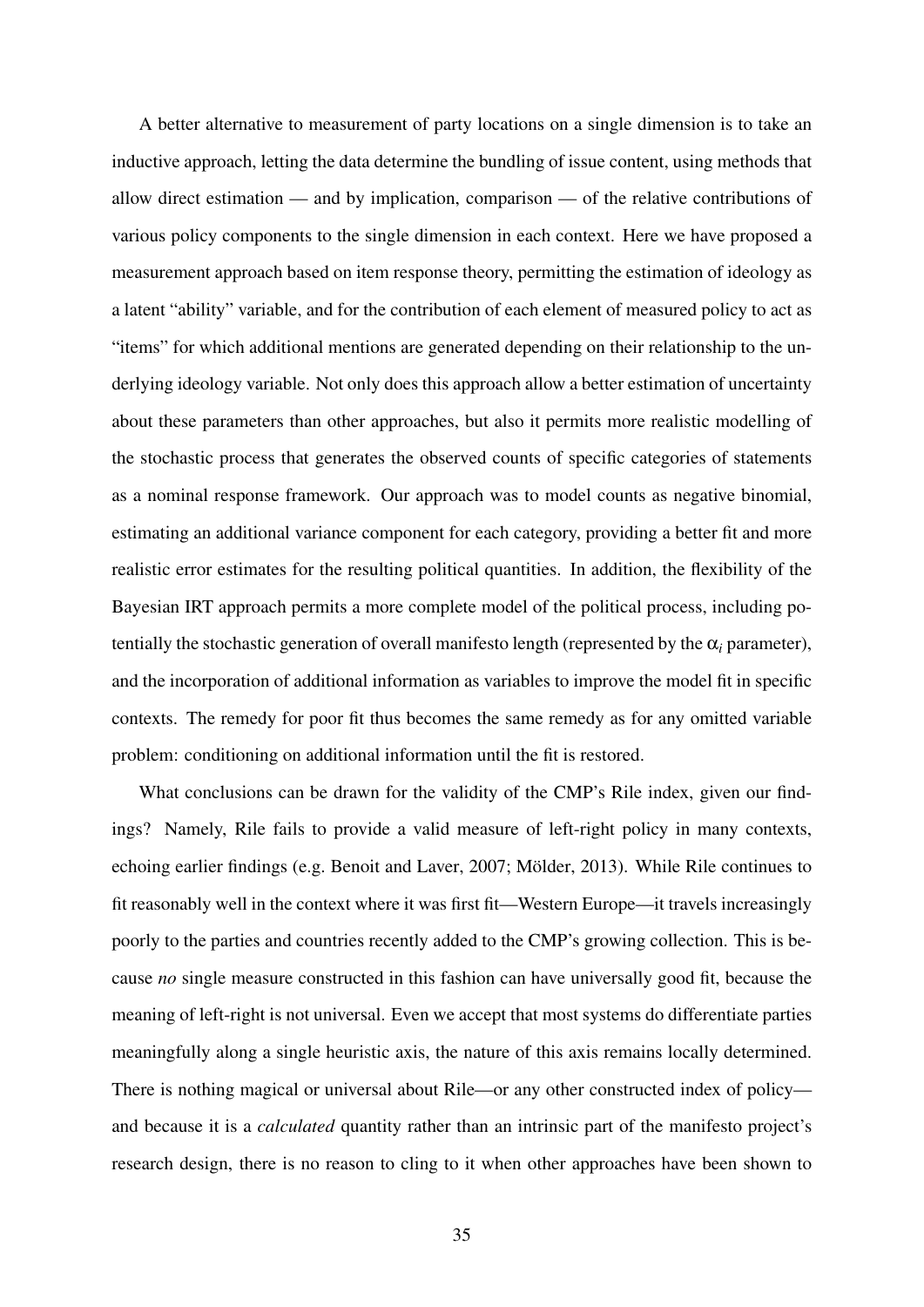provide more valid measures of party locations on a single dimension of policy.

The conclusions for the approach to estimating policy positions as latent variables using textual mentions as *items*, by contrast, further demonstrates the great value of coding manifesto content. While it is important the items reflect real policy emphases, our approach means that in measuring latent variables, no fixed decisions about the selection of these items needs to be made at the design stage. Our replication of the left-right policy positions for Belgium using a completely different set of items, from the Comparative Agenda Project's coding of the same party documents, drives this essential point home. Just as in the classical testing framework from which IRT was developed, it is not the exact questions which are of interest, but rather the manner in which patterns of response inform us about the latent quantities of interest. These underlying quantities remain the same for individuals, while tests and their questions differ. Using our inductive approach, we focus directly on the essential quantity—latent ideological positions—while making the most from the items without becoming too obsessed with a debate over their individual contributions to our measure.

Here we have presented a basic one-dimensional model applied to the full sample, a onedimensional model fitted to sub-samples and have extended the model to the two-dimensional case. In future work we plan to extend the model, allowing for the possibility that item parameters vary across context, but are still inferred within one and the same model. This would be analogous to a multi-level IRT model, with random effects partitioning the items (see [Fox,](#page-38-14) [2010,](#page-38-14) section 6.3) or random effects with a model of the covariance structures (see [Curtis,](#page-38-15) [2010,](#page-38-15) Table 9). Using the flexibility of IRT scaling of these quantities by treating coded categories as items to which the manifesto statements respond, extensions of the model permit the direct modeling of a variety of interesting political questions without having to decide *a priori* how the manifesto content relates to the quantities being estimated.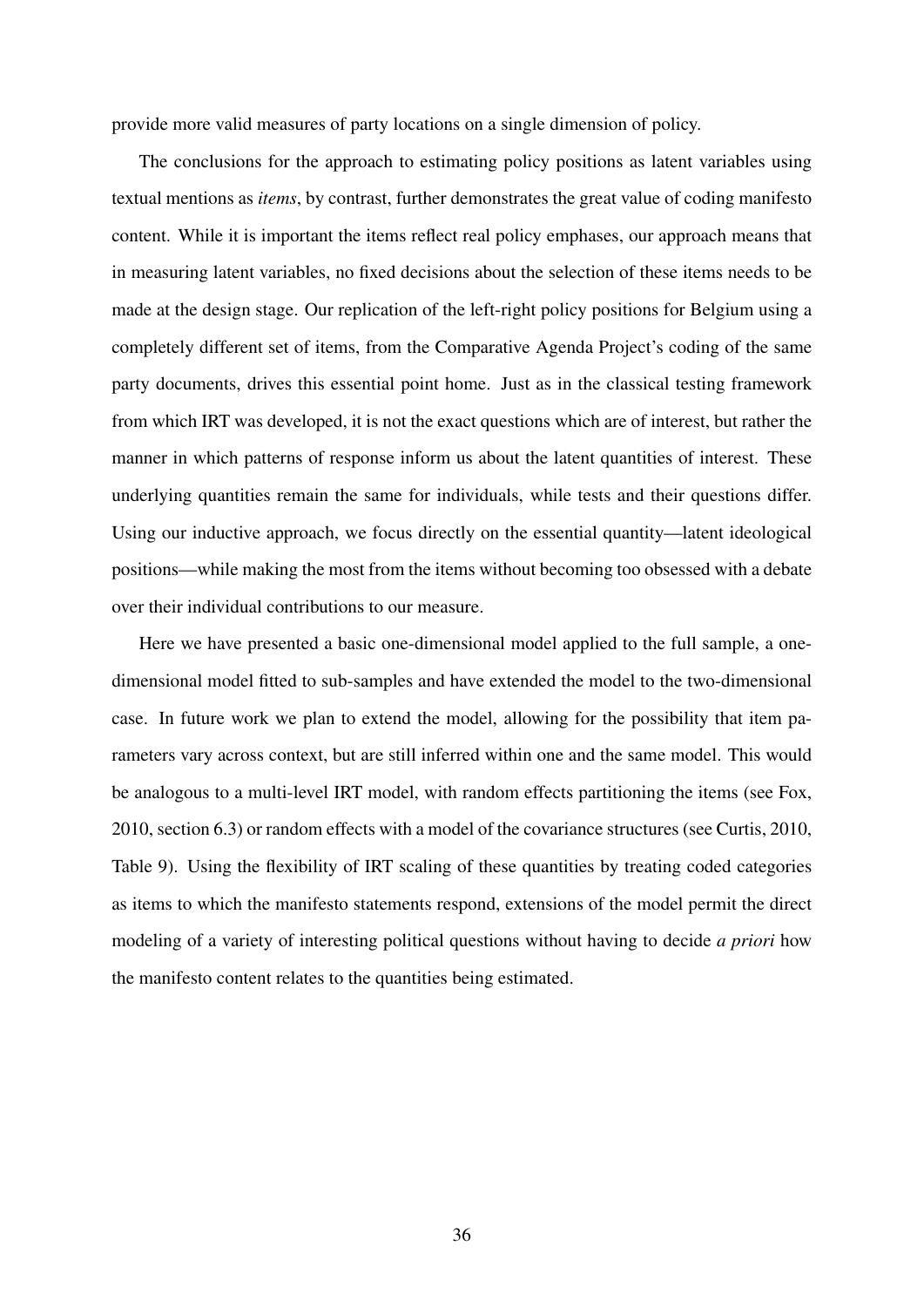# References

- <span id="page-37-10"></span>Albright, Jeremy J. 2008. "Bayesian Estimates of Party Left-Right Scores.". Unpublished paper, Indiana University.
- <span id="page-37-11"></span>Baker, F. B. 1992. *Item response theory: Parameter estimation techniques*. New York: Marcel Dekker.
- <span id="page-37-6"></span>Bakker, Ryan. 2009. "Re-measuring left–right: A comparison of SEM and Bayesian measurement models for extracting left–right party placements." *Electoral Studies* 28(3):413–421.
- <span id="page-37-12"></span>Bakker, Ryan, Catherine de Vries, Erica E. Edwards, Liesbet Hooghe, Seth Jolly, Gary Marks, Jonathan Polk, Jan Rovny, Marco Steenbergen and Milada Vachudova. 2012*a*. "Measuring Party Positions in Europe: The Chapel Hill Expert Survey Trend File, 1999-2010." *Party Politics* .
- <span id="page-37-1"></span>Bakker, Ryan, Catherine De Vries, Erica Edwards, Liesbet Hooghe, Seth Jolly, Gary Marks, Jonathan Polk, Jan Rovny, Marco Steenbergen and Milada Anna Vachudova. 2012*b*. "Measuring party positions in Europe: The Chapel Hill expert survey trend file, 1999–2010." *Party Politics* p. 1354068812462931.
- <span id="page-37-13"></span>Baumgartner, F. R., C. Green-Pedersen and B. D. Jones. 2008. *Comparative Studies of Policy Agendas*. Routledge.
- <span id="page-37-0"></span>Benoit, Kenneth and Michael Laver. 2006. *Party Policy in Modern Democracies*. London: Routledge.
- <span id="page-37-2"></span>Benoit, Kenneth and Michael Laver. 2007. "Estimating Party Policy Positions: Comparing Expert Surveys and Hand Coded Content Analysis." *Electoral Studies* 26(1):90–107.
- <span id="page-37-9"></span>Benoit, Kenneth, Michael Laver and Slava Mikhaylov. 2009. "Treating Words as Data with Error: Uncertainty in Text Statements of Policy Positions." *American Journal of Political Science* 53(2):495–513.
- <span id="page-37-5"></span>Bobbio, Norberto. 1996. *Left and right: The significance of a political distinction*. University of Chicago Press.
- <span id="page-37-4"></span>Bock, R Darrell. 1972. "Estimating item parameters and latent ability when responses are scored in two or more nominal categories." *Psychometrika* 37(1):29–51.
- <span id="page-37-7"></span>Budge, Ian, David Robertson and Derek Hearl. 1987. *Ideology, Strategy and Party Change: Spatial Analyses of Post-War Election Programmes in 19 Democracies*. Cambridge: Cambridge University Press.
- <span id="page-37-8"></span>Budge, Ian, Hans-Dieter Klingemann, Andrea Volkens, Judith Bara and Eric Tanenbaum. 2001. *Mapping Policy Preferences: Estimates for Parties, Electors, and Governments 1945–1998*. Oxford: Oxford University Press.
- <span id="page-37-3"></span>Budge, Ian and Thomas Meyer. 2013. Understanding and Validating the Left-Right Scale (RILE). In *Mapping Policy Preferences from Texts: Statistical Solutions for Manifesto Analysts*, ed. Andrea Volkens, Judith Bara, Ian Budge, Michael D. McDonald and Hans-Dieter Klingemann. Oxford University Press pp. 85–106.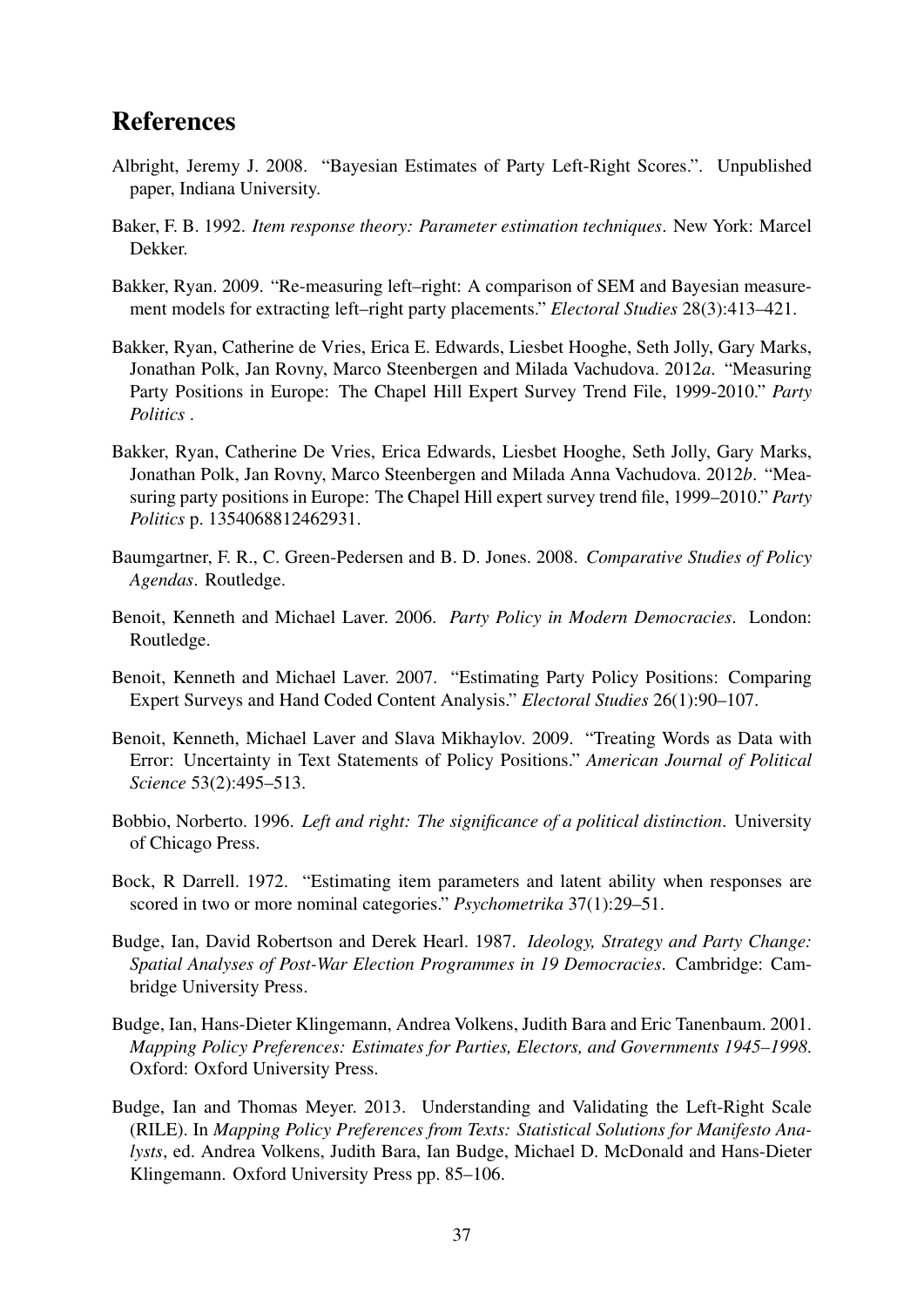- <span id="page-38-11"></span>Cameron, A Colin and Pravin K Trivedi. 1986. "Econometric models based on count data. Comparisons and applications of some estimators and tests." *Journal of Applied Econometrics* 1(1):29–53.
- <span id="page-38-0"></span>Carlyle, Thomas. 1888. *The French revolution: a history*. Chapman & Hall, Ld.
- <span id="page-38-15"></span>Curtis, S McKay. 2010. "BUGS Code for Item Response Theory." *Journal of Statistical Software* 36.
- <span id="page-38-9"></span>Däubler, Thomas. 2012. "The preparation and use of election manifestos: Learning from the Irish case." *Irish Political Studies* 27(1):51–70.
- <span id="page-38-8"></span>Dolezal, Martin, Laurenz Ennser-Jedenastik, Wolfgang C Müller and Anna Katharina Winkler. 2013. "How parties compete for votes: A test of saliency theory." *European Journal of Political Research* .
- <span id="page-38-2"></span>Downs, Anthony. 1957. "An Economic Theory of Political Action in a Democracy." *Journal of Political Economy* 65(2):135–150.
- <span id="page-38-10"></span>Elff, Martin. 2013. "A dynamic state-space model of coded political texts." *Political Analysis* 21(2):217–232.
- <span id="page-38-14"></span>Fox, J P. 2010. "Bayesian item response modeling: Theory and applications.".
- <span id="page-38-4"></span>Franzmann, Simon and Andre Kaiser. 2006. "Locating Political Parties in Policy Space: A ´ Reanalysis of Party Manifesto Data." *Party Politics* 12(2):163–188.
- <span id="page-38-1"></span>Franzmann, Simon T. 2013. "Towards a real comparison of left-right indices A comment on Jahn." *Party Politics* p. 1354068813499865.
- <span id="page-38-6"></span>Fuchs, Dieter and Hans-Dieter Klingemann. 1990. The Left-Right Schema. In *Continuities in Political Action: A Longitudinal Study of Political Orientations in Three Western Democracies*, ed. M. Kent Jennings and Jan W. van Deth. Berlin: Walter de Gruyter pp. 203–234.
- <span id="page-38-3"></span>Gabel, M. J. and J. D. Huber. 2000. "Putting parties in their place: Inferring party left-right ideological positions from party manifestos data." *American Journal of Political Science* 44(1):94–103.
- <span id="page-38-7"></span>Gemenis, Kostas. 2013. "What to do (and not to do) with the Comparative Manifestos Project data." *Political Studies* 61(S1):23–43.
- <span id="page-38-5"></span>Gooding, Philip. 2011. "Consumer Prices Index and Retail Prices Index: the 2011 basket of goods and services." Office for National Statistics.
- <span id="page-38-12"></span>Hoffman, Matthew D. and Andrew Gelman. 2014. "The No-U-Turn Sampler: Adaptively Setting Path Lengths in Hamiltonian Monte Carlo." *Journal of Machine Learning Research* 15(Apr):1593–1623.
- <span id="page-38-13"></span>Hooghe, Liesbet, Ryan Bakker, Anna Brigevich, Catherine De Vries, Erica Edwards, Gary Marks, Jan Rovny, Marco Steenbergen and Milada Vachudova. 2010. "Reliability and validity of the 2002 and 2006 Chapel Hill expert surveys on party positioning." *European Journal of Political Research* 49(5):687–703.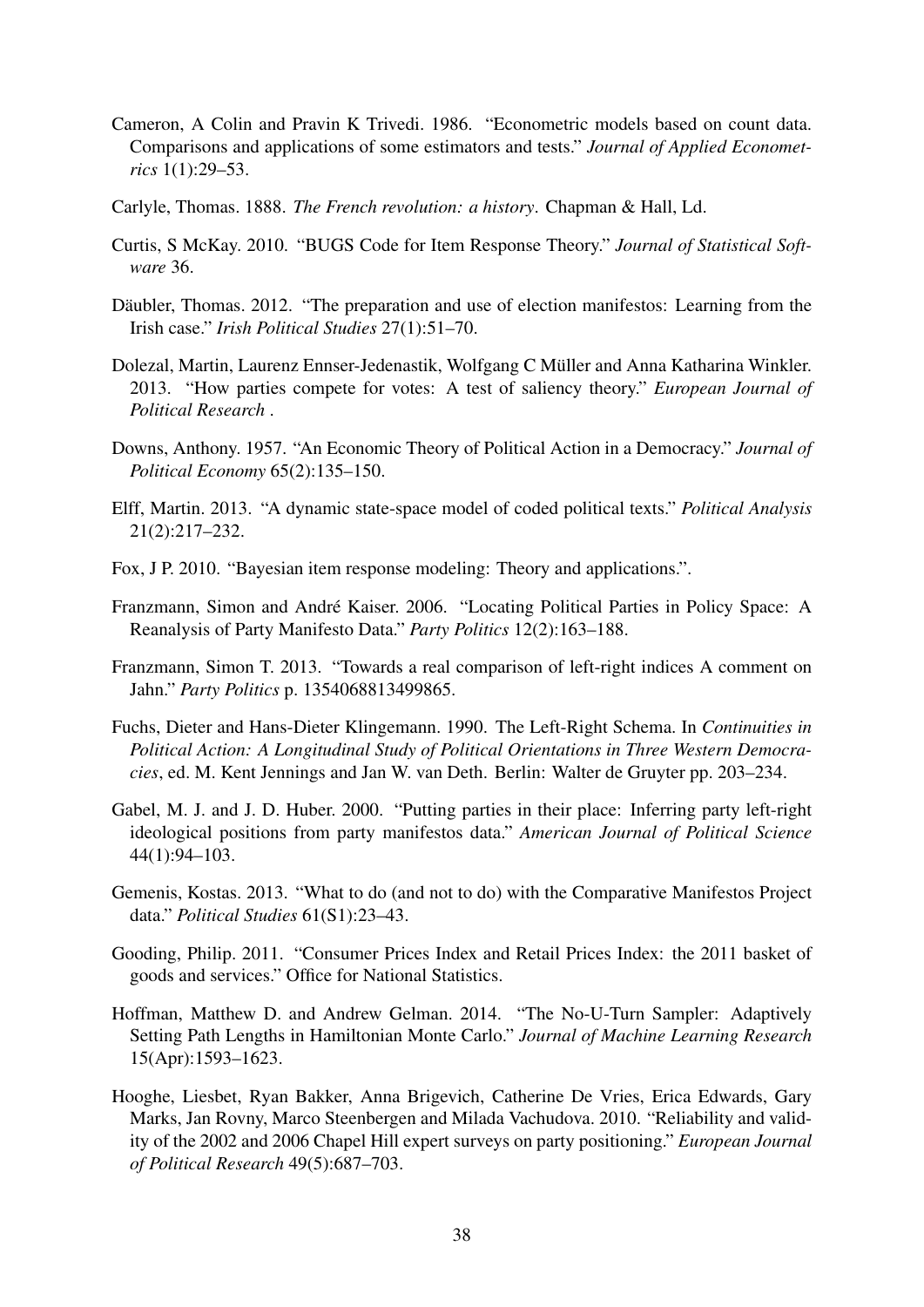- <span id="page-39-5"></span>Inglehart, Ronald. 1984. The Changing Structure of Political Cleavages in Western Society. In *Electoral Change, Realignment and Dealignment in Advanced Industrial Democracies*, ed. Russell Dalton et. al. Princeton: Princeton University Press pp. 25–69.
- <span id="page-39-8"></span>Jackman, S. 2001. "Multidimensional analysis of roll call data via Bayesian simulation: Identification, estimation, inference and model checking." *Political Analysis* 9(3):227–241.
- <span id="page-39-4"></span>Jahn, Detlef. 2011. "Conceptualizing Left and Right in comparative politics Towards a deductive approach." *Party Politics* 17(6):745–765.
- <span id="page-39-0"></span>Jahn, Detlef. 2014. "What is left and right in comparative politics? A response to Simon Franzmann." *Party Politics* 20(2):29–301.
- <span id="page-39-10"></span>Klingemann, Hans-Dieter, Andrea Volkens, Judith Bara and Ian Budge. 2006. *Mapping Policy Preferences II. Estimates for Parties, Electors and Governments in Central and Eastern Europe, European Union and OECD 1990-2003*. Oxford: Oxford University Press.
- <span id="page-39-6"></span>König, Thomas, Moritz Marbach and Moritz Osnabrügge. 2013. "Estimating Party Positions across Countries and Time—A Dynamic Latent Variable Model for Manifesto Data." *Political Analysis* 21(4):468–491.
- <span id="page-39-15"></span>Laver, Michael and Ben W. Hunt. 1992. *Policy and Party Competition*. New York: Routledge.
- <span id="page-39-2"></span>Laver, Michael and Ian Budge. 1992. Measuring policy distances and modeling coalition formation. In *Party policy and government coalitions*. New York: St. Martin's Press.
- <span id="page-39-1"></span>Laver, Michael, Kenneth Benoit and John Garry. 2003. "Estimating the policy positions of political actors using words as data." *American Political Science Review* 97(2):311–331.
- <span id="page-39-7"></span>Lipset, Seymour Martin and Stein Rokkan. 1967. Cleavage Structures, Party Systems and Voter alignments. In *Party Systems and Voter Alignments. Cross-national Perspectives*, ed. Seymour Martin Lipset and Stein Rokkan. Free Press pp. 1–67.
- <span id="page-39-11"></span>Lo, James, Sven-Oliver Proksch and Jonathan B Slapin. 2014. "Ideological Clarity in Multiparty Competition: A New Measure and Test Using Election Manifestos." *British Journal of Political Science* pp. 1–20.
- <span id="page-39-13"></span>Lowe, Will. 2013. "There's (basically) only one way to do it." Unpublished paper, University of Mannheim.
- <span id="page-39-12"></span>Lowe, Will. 2014. "Putting it all on the line. Measurement models for event data." Unpublished paper, University of Mannheim.
- <span id="page-39-14"></span>Lowe, William and Kenneth Benoit. 2013. "Validating Estimates of Latent Traits From Textual Data Using Human Judgment as a Benchmark." *Political Analysis* 21(3):298–313.
- <span id="page-39-9"></span>Maraun, Michael D and Natasha T Rossi. 2001. "The extra-factor phenomenon revisited: Unidimensional unfolding as quadratic factor analysis." *Applied Psychological Measurement* 25(1):77–87.
- <span id="page-39-3"></span>Mölder, Martin. 2013. "The validity of the RILE left-right index as a measure of party policy." *Party Politics* pp. 1–12.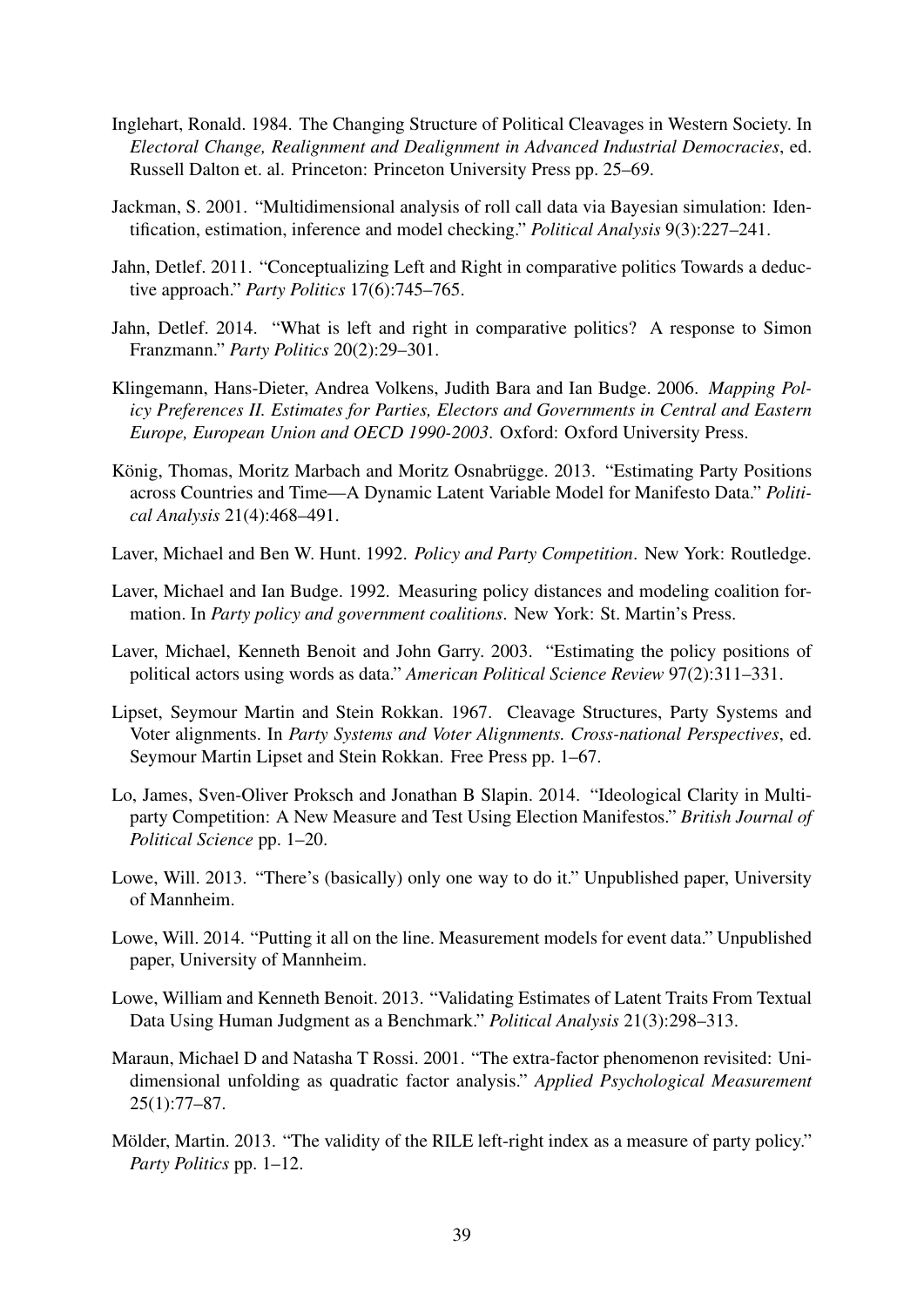- <span id="page-40-7"></span>Monroe, Burt and Ko Maeda. 2004. "Talk's cheap: Text-based estimation of rhetorical idealpoints." Working paper: Michigan State University.
- <span id="page-40-9"></span>Ostini, Remo and Michael L Nering. 2009. "Polytomous Item Response Theory Models." pp. 1–121.
- <span id="page-40-0"></span>Proksch, S.-O. and J. B. Slapin. 2010. "Position taking in the European Parliament speeches." *British Journal of Political Science* 40(3):587–611. forthcoming.
- <span id="page-40-4"></span>Reckase, Mark D. 1997. "The past and future of multidimensional item response theory." *Applied Psychological Measurement* 21(1):25–36.
- <span id="page-40-13"></span>Rivers, Douglas. 2003. "Identification of multidimensional spatial voting models.". Unpublished manuscript, Stanford University.
- <span id="page-40-1"></span>Slapin, Jonathan B. and Sven-Oliver Proksch. 2008. "A Scaling Model for Estimating Time-Series Party Positions from Texts." *American Journal of Political Science* 52(3):705–722.
- <span id="page-40-10"></span>Stan Development Team. 2015. "Stan: A C++ Library for Probability and Sampling, Version  $2.6.0$ .". URL: *http://mc-stan.org/*
- <span id="page-40-12"></span>Steenbergen, Marco R and Gary Marks. 2007. "Evaluating expert judgments." *European Journal of Political Research* 46(3):347–366.
- <span id="page-40-8"></span>Stokes, Donald E. 1963. "Spatial Models of Party Competition." *American Political Science Review* 57(2):368–377.
- <span id="page-40-2"></span>Tavits, Margit and Natalia Letki. 2009. "When left is right: party ideology and policy in postcommunist Europe." *American Political Science Review* 103(4):555–569.
- <span id="page-40-3"></span>Van der Brug, Wouter. 2001. Analysing party dynamics by taking partially overlapping snapshots. In *Estimating the Policy Positions of Political Actors*, ed. Michael Laver. Routledge pp. 115–132.
- <span id="page-40-5"></span>Van Schuur, Wijbrandt H and Henk A Kiers. 1994. "Why factor analysis often is the incorrect model for analyzing bipolar concepts, and what model to use instead." *Applied Psychological Measurement* 18(2):97–110.
- <span id="page-40-6"></span>Volkens, Andrea, Judith Bara, Ian Budge and Michael D McDonald. 2013. *Mapping Policy Preferences from Texts: Statistical Solutions for Manifesto Analysts*. Oxford University Press.
- <span id="page-40-11"></span>Volkens, Andrea, Pola Lehmann, Nicolas Merz, Sven Regel and Annika Werner. 2014. "The Manifesto Data Collection. Manifesto Project (MRG/CMP/MARPOR). Version 2014b.".
- <span id="page-40-15"></span>Walgrave, Stefaan, Frédéric Varone and Patrick Dumont. 2006. "Policy with or without parties? A comparative analysis of policy priorities and policy change in Belgium, 1991 to 2000." *Journal of European Public Policy* 13(7):1021–1038.
- <span id="page-40-14"></span>Walgrave, Stefaan and Knut De Swert. 2007. "Where does issue ownership come from? From the party or from the media? Issue-party identifications in Belgium, 1991-2005." *The Harvard International Journal of Press/Politics* 12(1):37–67.